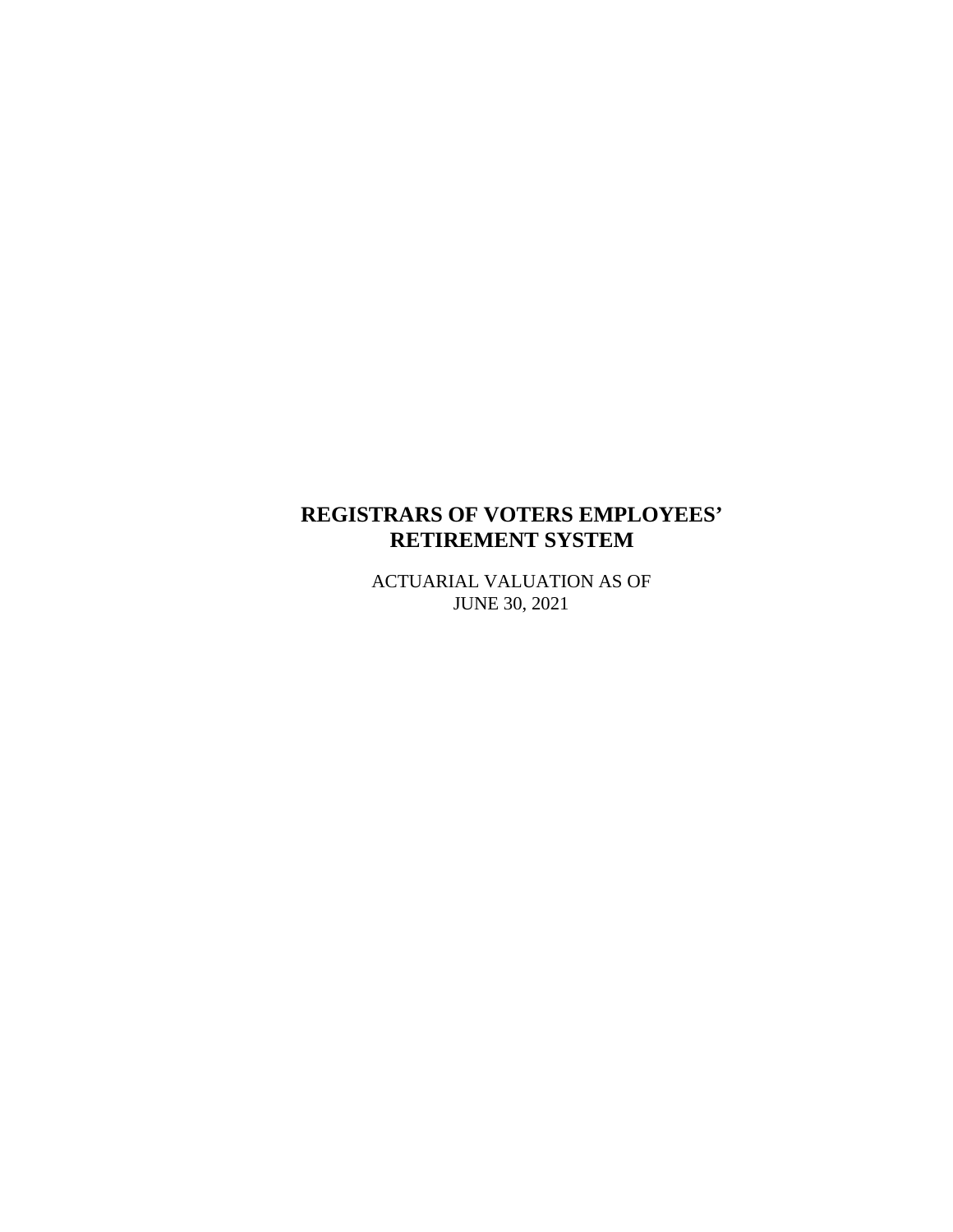# **G. S. CURRAN & COMPANY, LTD.**

**Actuarial Services**

**10555 N. Glenstone Place** • **Baton Rouge, Louisiana 70810** • **(225)769-4825**

Gary S. Curran, FCA, MAAA, ASA, EA Gregory M. Curran, FCA, MAAA, ASA, EA Gregory M. Curran, FCA, MAAA, ASA, EA Consulting Actuary

Consulting Actuary

November 1, 2021

Board of Trustees Registrars of Voters Employees' Retirement System P.O. Box 1959 Gonzales, Louisiana 70707

Ladies and Gentlemen:

We are pleased to present our report on the actuarial valuation of the Registrars of Voters Employees' Retirement System for the fiscal year ending June 30, 2021. Our report is based on the actuarial assumptions specified and relies on the data supplied by the system's administrator and accountants. This report was prepared at the request of the Board of Trustees of the Registrars of Voters Employees' Retirement System. The primary purpose of this report is to determine the actuarially required contribution for the retirement system for the fiscal year ending June 30, 2022, and to recommend the net direct employer contribution rate for Fiscal 2023. This report does not contain the information necessary for accounting disclosures as required by Governmental Accounting Standards Board (GASB) Statements 67 and 68; that information is included in a separate report. This report was prepared exclusively for the Registrars of Voters Employees' Retirement System for a specific limited purpose. It is not for the use or benefit of any third party for any purpose.

In our opinion, all of the assumptions on which this valuation is based are reasonable individually and in the aggregate. Both economic and demographic assumptions are based on our expectations for future experience for the fund. This report has been prepared in accordance with generally accepted actuarial principles and practices, and to the best of our knowledge and belief, fairly reflects the actuarial present values and costs stated herein. The undersigned actuary is a member of the American Academy of Actuaries, has met the qualification standards for the American Academy of Actuaries to render the actuarial opinions incorporated in this report, and is available to provide further information or answer any questions with respect to this valuation.

Sincerely,

G. S. CURRAN & COMPANY, LTD.

By:  $\mu$ Grégóry Curran, F.C.A., M.A.A.A., A.S.A.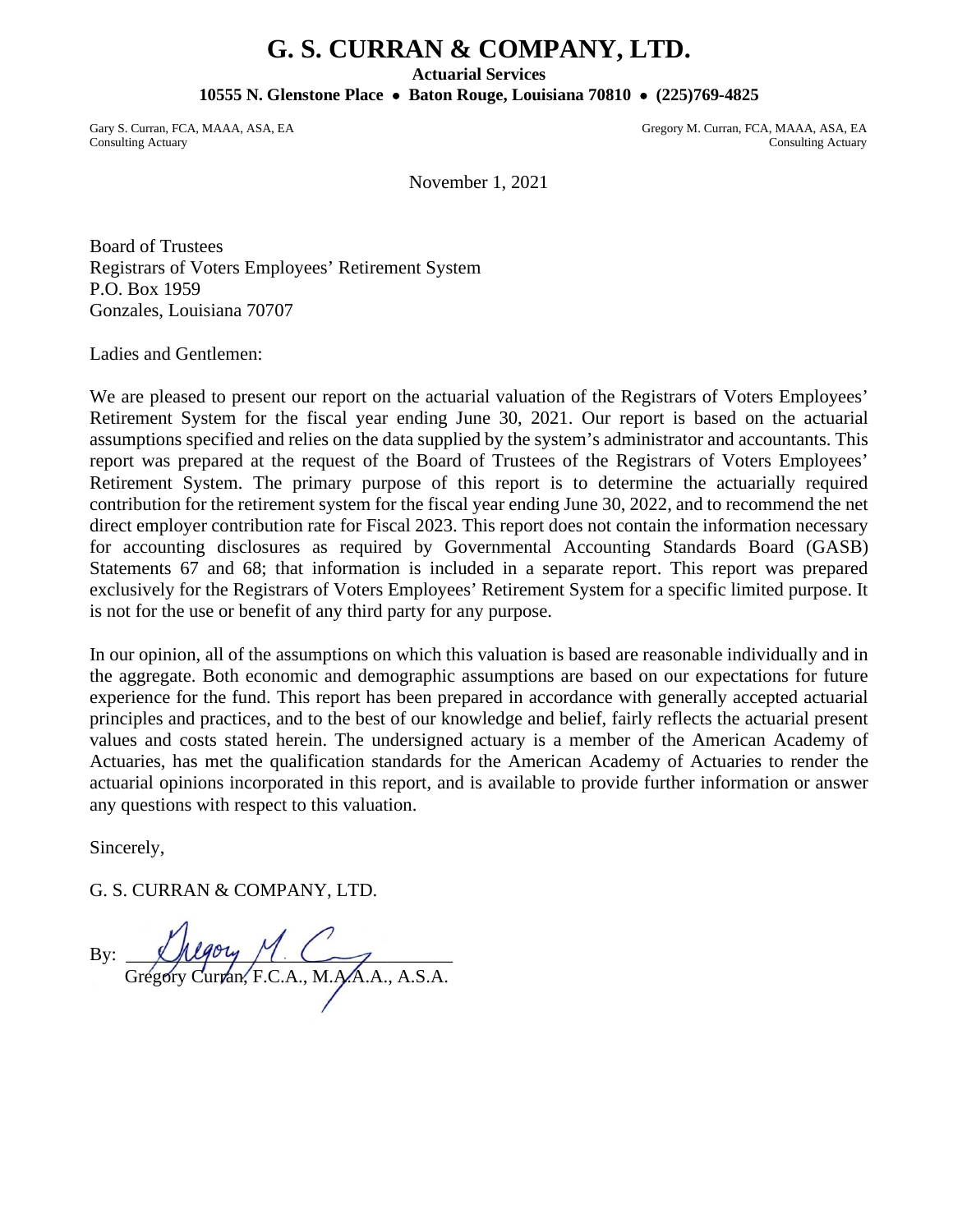# **TABLE OF CONTENTS**

# **SUBJECT**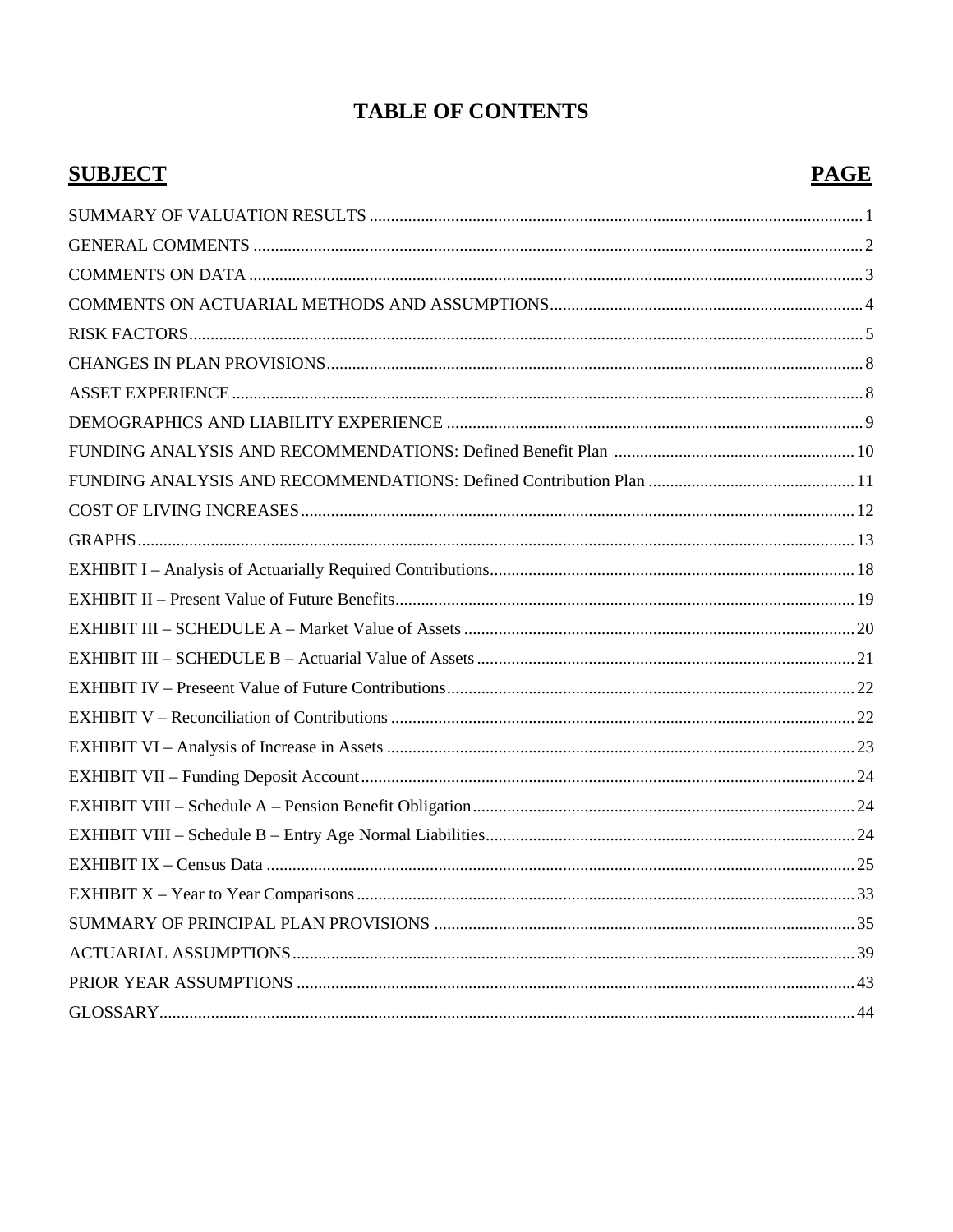#### **SUMMARY OF VALUATION RESULTS REGISTRARS OF VOTERS EMPLOYEES' RETIREMENT SYSTEM**

| <b>Valuation Date:</b>                                                                                                                                  |                                                                                                                               |                            | June 30, 2021                                                 |                            | June 30, 2020                                                 |
|---------------------------------------------------------------------------------------------------------------------------------------------------------|-------------------------------------------------------------------------------------------------------------------------------|----------------------------|---------------------------------------------------------------|----------------------------|---------------------------------------------------------------|
| Census Summary:                                                                                                                                         | <b>Active Members</b><br><b>Retired Members and Survivors</b><br>Terminated Due a Deferred Benefit<br>Terminated Due a Refund |                            | 239<br>175<br>5<br>35                                         |                            | 237<br>172<br>5<br>32                                         |
| Payroll:<br>Benefits in Payment:                                                                                                                        |                                                                                                                               | \$<br>\$                   | 14,860,321<br>6,573,895                                       | \$<br>\$                   | 13,345,544<br>6,144,328                                       |
| <b>Present Value of Future Benefits</b><br>Actuarial Accrued Liability (EAN):<br>Funding Deposit Account Credit Balance                                 |                                                                                                                               | \$<br>\$<br>\$             | 167, 179, 336<br>133,734,741<br>3,338,052                     | \$<br>\$<br>\$             | 154,707,876<br>126,089,287<br>3,589,555                       |
| Actuarial Value of Assets (AVA):<br>Market Value of Assets (MVA):                                                                                       |                                                                                                                               | \$<br>\$                   | 118,170,783<br>133,756,036                                    | \$<br>\$                   | 108,190,984<br>107,614,909                                    |
|                                                                                                                                                         | Ratio of AVA to Actuarial Accrued Liability (EAN):                                                                            |                            | 88.36%                                                        |                            | 85.81%                                                        |
|                                                                                                                                                         |                                                                                                                               |                            | Fiscal 2021                                                   |                            | Fiscal 2020                                                   |
| Market Rate of Return:<br>Actuarial Rate of Return:                                                                                                     |                                                                                                                               |                            | 26.0%<br>10.8%                                                |                            | 4.1%<br>5.7%                                                  |
|                                                                                                                                                         |                                                                                                                               |                            | Fiscal 2022                                                   |                            | Fiscal 2021                                                   |
| Employers' Normal Cost (Mid-year):<br><b>Estimated Administrative Cost</b><br>Projected Ad Valorem Tax Contributions<br>Projected Revenue Sharing Funds | Net Direct Employer Actuarially Required Contributions:                                                                       | \$<br>\$<br>\$<br>\$<br>\$ | 4,541,907<br>500,975<br>(3,274,172)<br>(110,089)<br>1,658,621 | \$<br>\$<br>\$<br>\$<br>\$ | 4,609,700<br>462,775<br>(3,194,640)<br>(110,085)<br>1,767,750 |
| Projected Payroll:                                                                                                                                      |                                                                                                                               | \$                         | 15,074,342                                                    | \$                         | 13,549,699                                                    |
| <b>Statutory Employee Contribution Rate:</b>                                                                                                            |                                                                                                                               |                            | 7.00%                                                         |                            | 7.00%                                                         |
|                                                                                                                                                         | Board Approved Net Direct Employer Contribution Rate:                                                                         |                            | 18.00%                                                        |                            | 18.00%                                                        |
|                                                                                                                                                         | Projected Ad Valorem Taxes and Revenue Sharing Funds as % of Payroll                                                          |                            | 22.45%<br>$\ddot{\tau}$                                       |                            | 24.39% †                                                      |
|                                                                                                                                                         | Actuarially Required Net Direct Employer Contribution Rate:                                                                   |                            | 11.00%                                                        |                            | 13.05%                                                        |
|                                                                                                                                                         |                                                                                                                               |                            | Fiscal 2023                                                   |                            | Fiscal 2022                                                   |
|                                                                                                                                                         | Minimum Recommended Net Direct Employer Contribution Rate:                                                                    |                            | 11.00%                                                        |                            | 13.00%                                                        |

**†** Percent of the aggregate amount of the ad valorem tax shown to be collected by the tax roll of each respective parish. State Revenue Sharing Funds are allocated based on the ad valorem tax rate.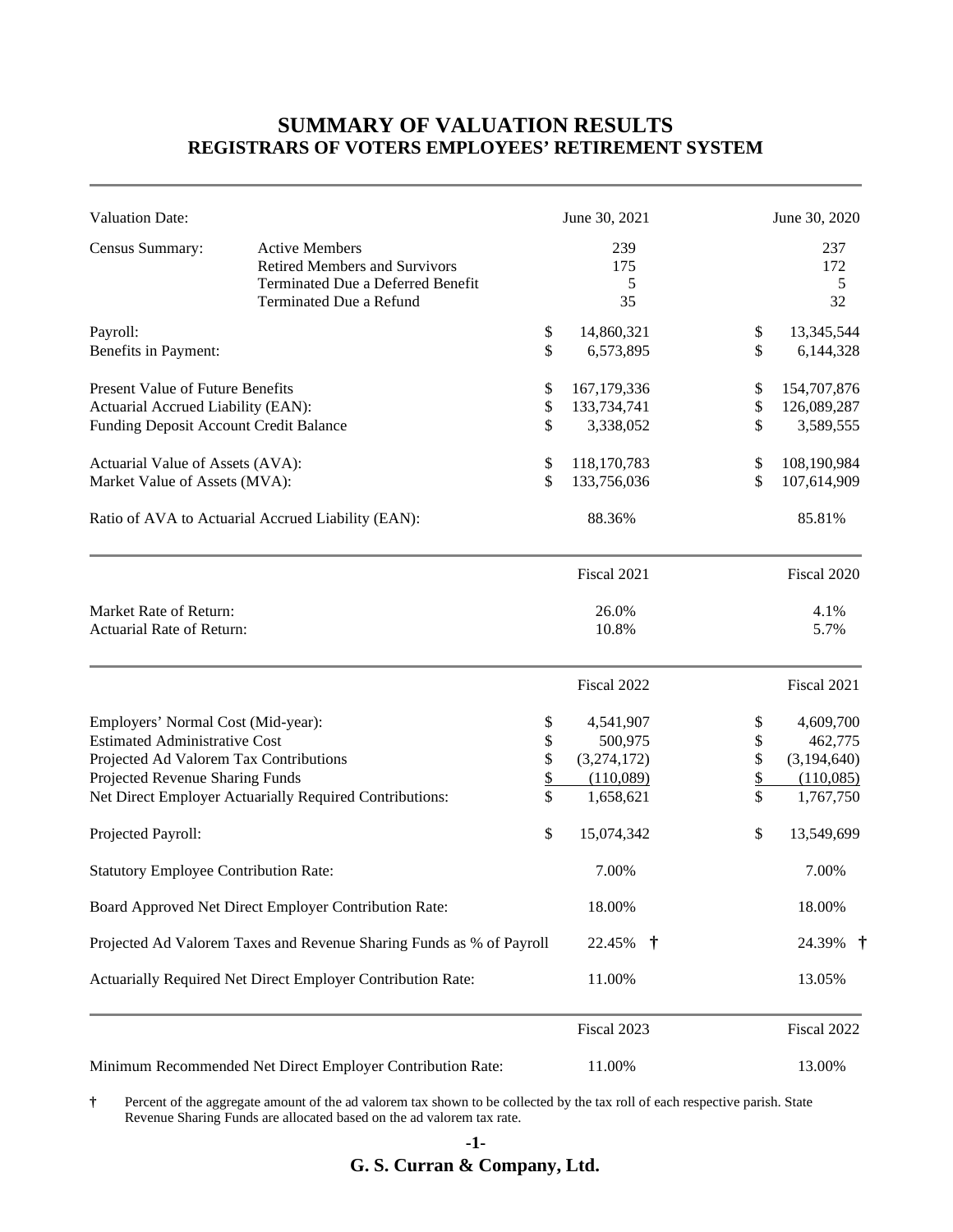#### **GENERAL COMMENTS**

The values and calculations in this report were determined by applying statistical analysis and projections to system data and the assumptions listed. There is sometimes a tendency for readers to either dismiss results as mere "guesses" or alternatively to ascribe a greater degree of accuracy to the results than is warranted. In fact, neither of these assessments is valid. Actuarial calculations by their very nature involve estimations. As such, it is likely that eventual results will differ from those presented. The degree to which such differences evolve will depend on several factors including the completeness and accuracy of the data utilized, the degree to which assumptions approximate future experience, and the extent to which the mathematical model accurately describes the plan's design and future outcomes.

Data quality varies from system to system and year to year. The data inputs involve both asset information and census information of plan participants. In both cases, the actuary must rely on third parties; nevertheless, steps are taken to reduce the probability and degree of errors. The development of assumptions is primarily the task of the actuary; however, information and advice from plan administrators, staff, and other professionals may be factored into the formation of assumptions. The process of setting assumptions is based primarily on analysis of past trends, but modification of historical experience is often required when the actuary has reason to believe that future circumstances may vary significantly from the past. Setting assumptions includes but is not limited to collecting past plan experience and studying general population demographics and economic factors from the past. The actuary will also consider current and future macro-economic and financial expectations as well as factors that are likely to impact the particular group under consideration. Hence, assumptions will also reflect the actuary's judgment with regard to future changes in plan population and decrements in view of the particular factors which impact participants. Thus, the process of setting assumptions is not mere "guess work" but rather a process of mathematical analysis of past experience and of those factors likely to impact the future.

One area where the actuary is limited in his ability to develop accurate estimates is the projection of future investment earnings. The difficulties here are significant. First, the future is rarely like the past, and the data points available to develop stochastic trials are far fewer than the number required for statistical significance. In this area, some guess work is inevitable. However, there are tools available to lay a foundation for making estimates with an expectation of reliability. Although past data is limited, that which is available is likely to provide some insight into the future. This data consists of general economic and financial values such as past rates of inflation, rates of return variance, and correlations of returns among various asset classes along with the actual asset experience of the plan. In addition, the actuary can review the current asset market environment as well as economic forecasts from governmental and investment research groups to form a reasonable opinion with regard to probable future investment experience for the plan.

All of the above efforts would be in vain if the assumption process was static, and the plan would have to deal with the consequences of actual experience differing from assumptions after forty or fifty years of compounded errors. However, actuarial funding methods for pension plans all allow for periodic corrections of assumptions to conform with reality as it unfolds. This process of repeated correction of estimates produces results which although imperfect are nevertheless a reasonable approach to determine the contribution levels which will provide for the future benefits of plan participants.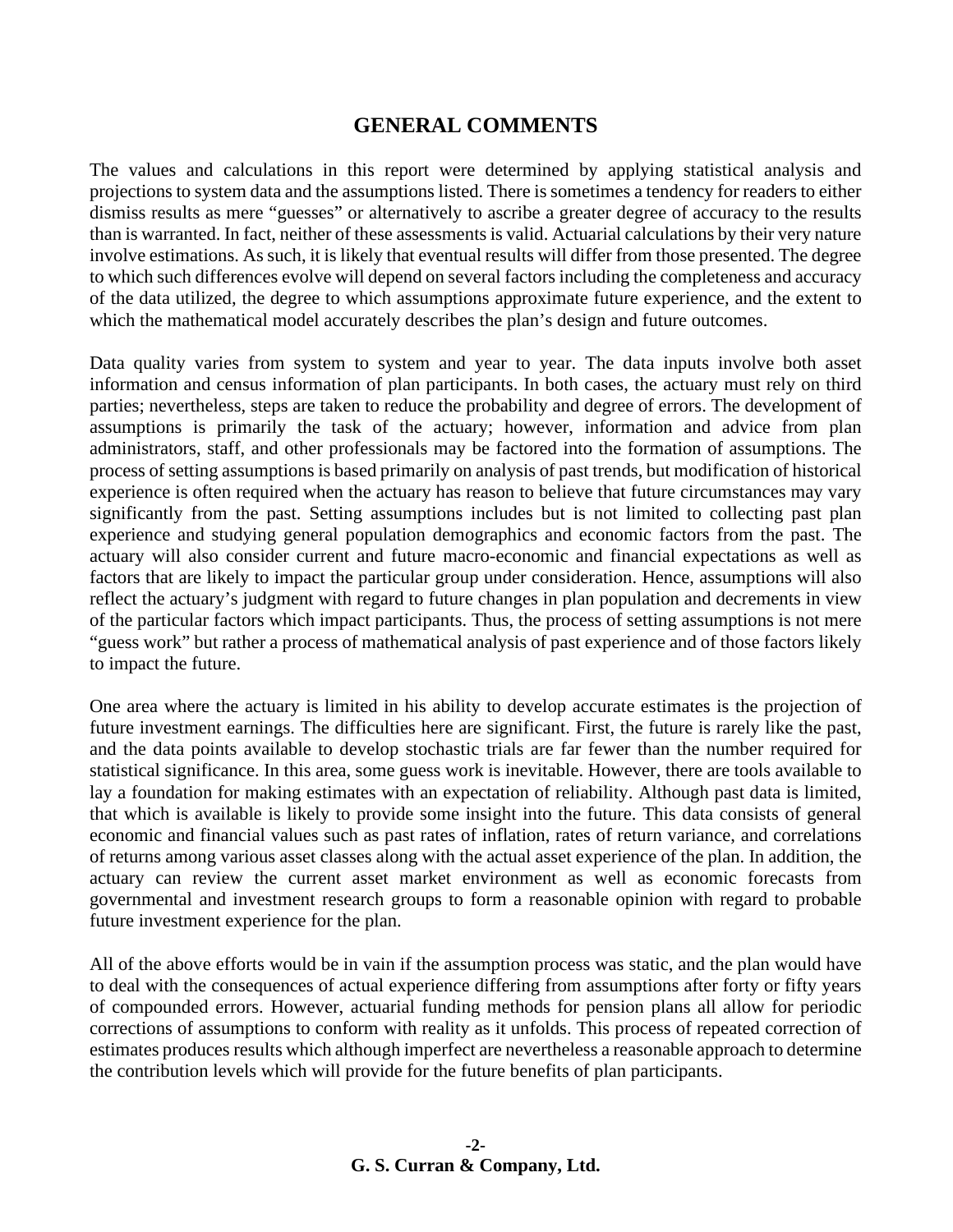#### **COMMENTS ON DATA**

For the valuation, our office electronically downloaded census information from the system's master data processing file indicating each active covered employee's sex, date of birth, service credit, annual salary, and accumulated contributions. Information on retirees detailing dates of birth of retirees and beneficiaries, as well as option categories and benefit amounts, was provided in like manner. In addition, data was supplied on former employees who are vested or who have contributions remaining on deposit. As illustrated in Exhibit IX, there are 239 active members, of whom, 123 members, including 17 participants in the Deferred Retirement Option Plan (DROP), have vested retirement benefits; 175 former members or their beneficiaries are receiving retirement benefits. An additional 40 former members have contributions remaining on deposit with the system; of this number 5 former members have vested rights for future retirement benefits. All individuals submitted were included in the valuation.

Census data submitted to our office is tested for errors. Several types of census data errors are possible; to ensure that the valuation results are as accurate as possible, a significant effort is made to identify and correct these errors. In order to minimize coverage errors (i.e., missing or duplicated individual records) the records are checked for duplicates, and a comparison of the current year's records to those submitted in prior years is made. Changes in status, new records, and previous records, which have no corresponding current record, are identified. This portion of the review indicates the annual flow of members from one status to another and is used to check some of the actuarial assumptions, such as retirement rates, rates of withdrawal, and mortality. In addition, the census is checked for reasonableness in several areas, such as age, service, salary, and current benefits. The records identified by this review as questionable are checked against data from prior valuations; those not recently verified are included in a detailed list of items sent to the system's administrator for verification and/or correction. Once the identified data has been researched and verified or corrected, it is returned to us for use in the valuation. Occasionally some requested information is either unavailable or impractical to obtain. In such cases, values may be assigned to missing data. For this valuation, the number of such records with imputed data is de minimis. The assigned values are based on information from similar records or based on information implied from other data in the record.

In addition to the statistical information provided on the system's participants, the system's administrative director furnished general information related to other aspects of the system's expenses, benefits and funding. Valuation asset values as well as income and expenses for the fiscal year were based on information furnished by the system's auditor, the firm of Duplantier, Hrapmann, Hogan & Maher, L.L.P. As indicated in the system's audit report, the net market value of assets was \$133,756,036 as of June 30, 2021. Net investment income for Fiscal 2021 measured on a market value basis was \$27,743,803. Contributions to the system for the fiscal year totaled \$6,955,360; benefits and expenses amounted to \$8,558,037.

Notwithstanding our efforts to review both census and financial data for apparent errors, we must rely upon the system's administrative staff and accountants to provide accurate information. Our review of submitted information is limited to validation of reasonableness and consistency. Verification of submitted data to source information is beyond the scope of our efforts.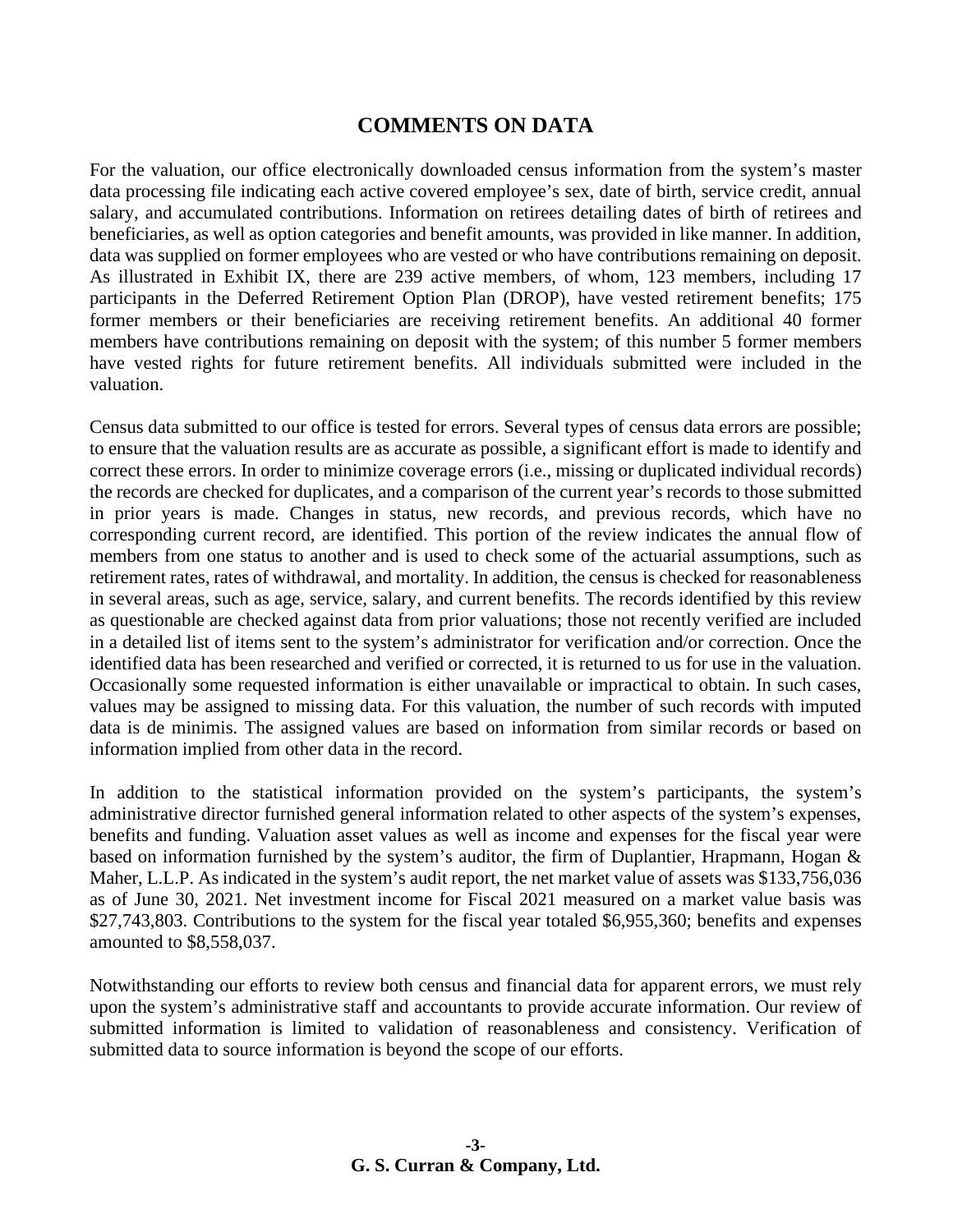## **COMMENTS ON ACTUARIAL METHODS AND ASSUMPTIONS**

This valuation is based on the Aggregate Actuarial Cost Method. Under the Aggregate Cost Method, actuarial gains and losses are spread over future normal costs. Thus, favorable plan experience will lower future normal costs; unfavorable experience will cause future normal costs to increase. In addition, changes in benefits and assumptions are also spread over future normal costs.

The current year actuarial assumptions utilized for this report are based on the results of an actuarial experience study for the period July 1, 2014 – June 30, 2019, unless otherwise specified in this report. This study included a review of all plan decrements in addition to salary scale experience and other demographic factors which impact plan costs. Details related to the study are contained within the 2020 Registrars of Voters Employees' Retirement System Experience Study Report.

In reviewing the valuation interest rate, consideration was given to several factors. The Fund's target asset allocation was reviewed based upon the G. S. Curran & Company consultant average return study for 2021. The reasonable range was set by developing 10,000 stochastic trials based on the expected long-term arithmetic return for the Fund's target allocation and the consultant average portfolio standard deviation. The study found that the 6.4% assumed rate of return used in the 2020 valuation remained within the reasonable range but, given the market rate of return experienced during Fiscal 2021, the system's actuary suggested that the Board consider opportunistically lowering the valuation interest rate. The Board of Trustees agreed that lowering the valuation interest rate and therefore reducing the risk of earning less than the assumed rate of return was its goal. Based upon the actuary's projections, the Board voted to lower the valuation interest rate from 6.4% to 6.25% within the Fiscal 2021 actuarial valuation.

Although the Board of Trustees has authority to grant ad hoc Cost of Living Increases (COLAs) under limited circumstances, these COLAs have not been shown to have a historical pattern, the amounts of the COLAs have not been relative to a defined cost-of-living or inflation index, and there is no evidence to conclude that COLAs will be granted on a predictable basis in the future. Furthermore, it is probable that the costs of future COLAs will be offset with funds from the Funding Deposit Account. Therefore, for purposes of determining the present value of benefits, these COLAs were deemed not to be substantively automatic, and the present value of benefits excludes COLAs not previously granted by the Board of Trustees.

The current year actuarial assumptions utilized for the report are outlined at the end of this report. All demographic assumptions used are based on estimates of future long-term experience for the system as described in the system's 2020 Experience Study report. As stated above, the valuation interest rate was lowered from 6.4% to 6.25%. The effect of the changes in the valuation interest rate on the normal cost accrual rate was an increase of 1.8942%.

Prior to running the Fiscal 2021 valuation, the programming setup used to determine plan liabilities was altered to improve the calculation of liabilities related to post-DROP benefits payable to active members who are assumed to enter DROP in the future. Changes made in the setup used in the Fiscal 2020 valuation overestimated the liabilities related to post-DROP benefits in some cases. The changes made were necessary to properly assign the accumulation of post-DROP benefits only to the 50% of members who enter DROP who are assumed to work an additional two years after completing DROP participation. These changes reduced the system's normal cost accrual rate by 0.7666%.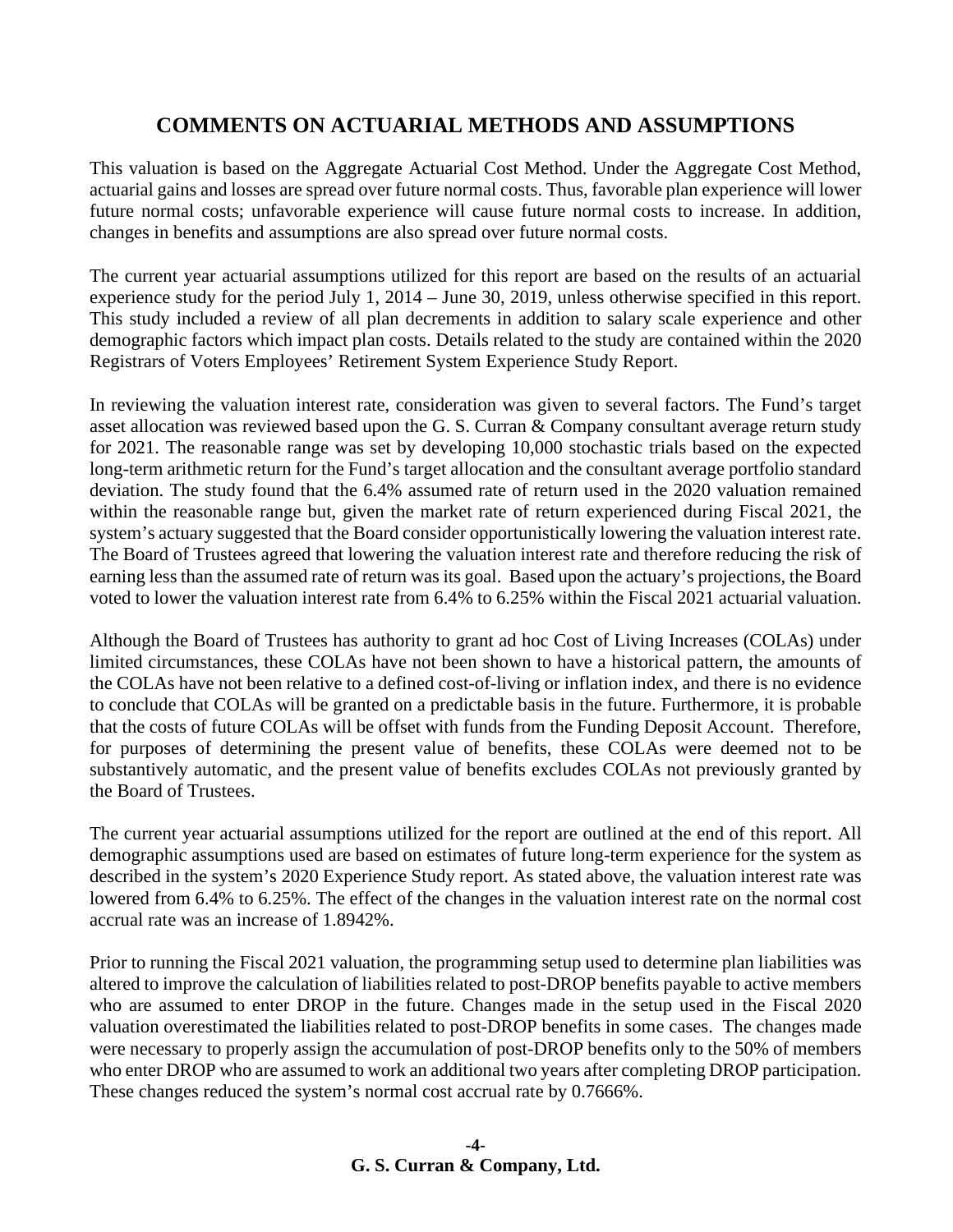All calculations, recommendations, and conclusions are based on the assumptions specified. To the extent that prospective experience differs from that assumed, adjustments to contribution levels will be required. Such differences will be revealed in future actuarial valuations.

#### **RISK FACTORS**

Defined benefit pension plans are subject to a number of risks. These can be related either to plan assets or liabilities. In order to pay benefits, the plan must have sufficient assets. Several factors can lead to asset levels which are below those required to pay promised benefits. The first risk in this regard is the failure to contribute adequate funds to the plan. In some ways, this is the greatest risk since other risks can usually be addressed by adequate actuarial funding. Louisiana constitutional and statutory provisions greatly limit this risk by requiring that state and statewide plans maintain funding on an actuarial basis. The State Constitution sets forth general requirements with specific funding parameters specified in the state statutes.

All pension plans are subject to the uncertainty of asset performance. The total nominal rate of return on assets is comprised of the real rates of return earned on the portfolio of investments plus the underlying inflation rate. High levels of inflation are a risk to plan members in that they reduce purchasing power of plan benefits. As the plan attempts to offset inflation by cost-of-living adjustments, costs will inevitably increase unless provisions are made to prefund such adjustments. Very low inflation will generally reduce the nominal rate of return on assets; deflation can potentially reduce the capital value of trust assets. For the decade preceding the Covid-19 pandemic, inflation levels remained in a fairly narrow range. In response to the restarting of world economies along with supply chain disruptions, recent inflation levels have significantly spiked. There is significant uncertainty about how long this higher inflation is likely to persist. There is a possibility that high inflation will become a problem in the future, but many economists believe that inflation will return to more normal levels soon. Most expert opinion currently assesses low likelihood to the possibility of high inflation or deflation in the next decade.

Asset performance over the long run depends not only on average returns but also on the volatility of returns. Two portfolios of identical size with identical average rates of return will accumulate different levels of assets if the volatility of returns differs since increased volatility reduces the accumulation of assets. Volatility of returns will be determined by both market conditions and the asset allocation of the investment portfolio. If the system's investment portfolio has a substantial allocation to assets that have low price stability, the risk of portfolio volatility will increase, although low correlations among asset classes can mitigate this risk. Another element of asset risk is reinvestment risk. Interest rate declines can subject pension plans to an increase in this risk. As fixed income securities mature, investment managers may be forced to reinvest funds at decreasing rates of return. For the foreseeable future it is unlikely, though not impossible, that interest rates will decline mitigating the reinvestment risk the plan currently faces.

The system is also exposed to risk related to cash flows. Where benefit payments exceed contributions to a plan, the plan will be required to use investment income or potentially investment capital to pay benefits. In cases where it is necessary to use investment income to pay retirement benefits, investment market downturns will place additional stress on the portfolio and make the recovery from such downturns more difficult since funds available for reinvestment are reduced by benefit payments. The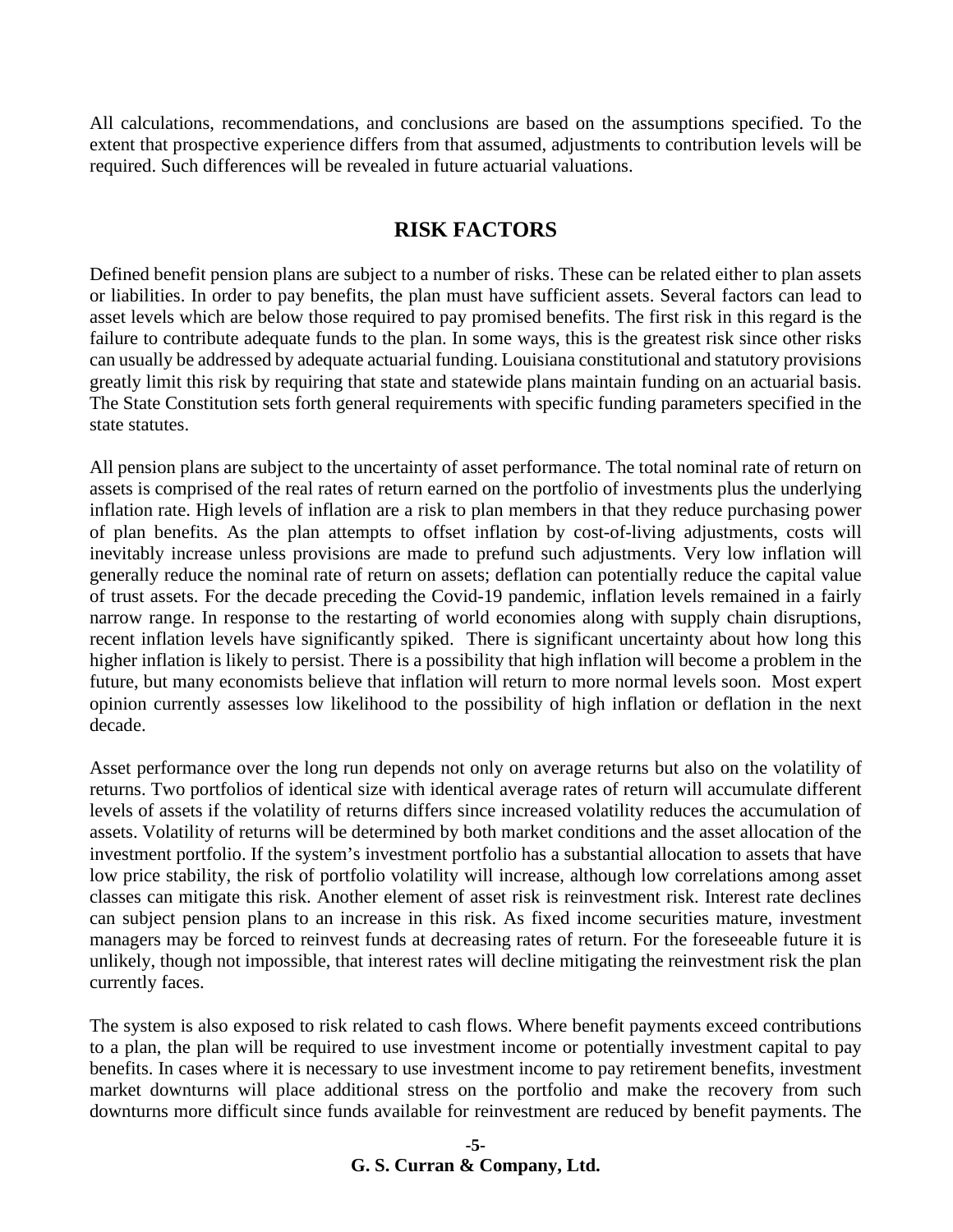historical cash flow graph and demonstration given in this report illustrates the noninvestment cash flow and benefit payments of the system over the last 10 years. Currently, annual benefit payments slightly exceed annual contributions to the plan. Future net noninvestment cash flows for the system will be determined based upon both the system maturity and future contribution levels. Hence, increases in future contributions due to adverse actuarial experience will tend to mitigate the potential of negative cash flows arising from the natural maturation of the system whereas reduced contribution levels resulting from positive experience will tend to increase the extent of negative cash flows. Absent a significant increase in the active membership of the system, the trend of higher proportions of retired membership will continue and the current trend toward higher levels of negative noninvestment cash flows will continue in the near future.

In addition to asset risk, the plan is also subject to risks related to liabilities. These risks include longevity risk (the risk that retirees will live longer than expected), termination risk (the risk that fewer than the anticipated number of members will terminate service prior to retirement), and other factors that may have an impact on the liability structure of the plan. In a general sense, the short-term effects of these risks on the cost structure of the plan are somewhat limited since changes in these factors tend to be gradual and follow long-term secular trends. Final average compensation plans are also vulnerable to unexpectedly large increases in salary for individual members near retirement. The effect of such events frequently relates to pay plan revisions where salaries "catch-up" after a number of years of slow growth. Revisions of this type usually depend on general economic conditions and can result in liability losses. However, they generally are infrequent and are more of a short-term issue.

Liability risk also includes items such as data errors. Significant errors in plan data can distort or disguise plan liabilities. When data corrections are made, the plan may experience unexpected increases or decreases in liabilities. Even natural disasters and dislocations in the economy or other unforeseen events can present risks to the plan. These events can affect member payroll and plan demographics, both of which impact costs. The risk associated with either of these factors can vary depending upon the severity of the event and cannot be easily forecast.

Beyond identifying risk categories, it is possible to quantify some risk factors. One well-known risk metric is the funded ratio of the plan. The rate is given as plan assets divided by plan liabilities. However, the definition of each of these terms may vary. The two typical alternatives used for assets are the market and actuarial value of assets. There are a number of alternative measures of liability depending on the funding method employed. The Governmental Accounting Standards Board (GASB) specifies that for financial reporting purposes, the funded ratio is determined by using the market value of assets divided by the entry age normal accrued liability. This value is given in the system's financial report. Alternatively, we have calculated the ratio of the actuarial value of assets to the entry age normal accrued liability. The ratio is 88.36% for the plan as of June 30, 2021. This value gives some indication of the financial strength of the plan; however, it does not guarantee the ability of the system to pay benefits in the future or indicate that in the future, contributions are likely to be less than or greater than current contributions. In addition, the ratio cannot be used in isolation to compare the relative strength of different retirement systems. However, the trend of this ratio over time can give some insight into the financial health of the plan. Even in this regard, caution is warranted since market fluctuations in asset values and changes in plan assumptions can distort underlying trends in this value. Exhibit X gives a history of this value for the last ten years. Note that the underlying trend is somewhat disguised since the system has significantly reduced the valuation interest rate over this period. Absent the reduction in this rate, the current ratio would be significantly higher. One additional risk measure is the sensitivity of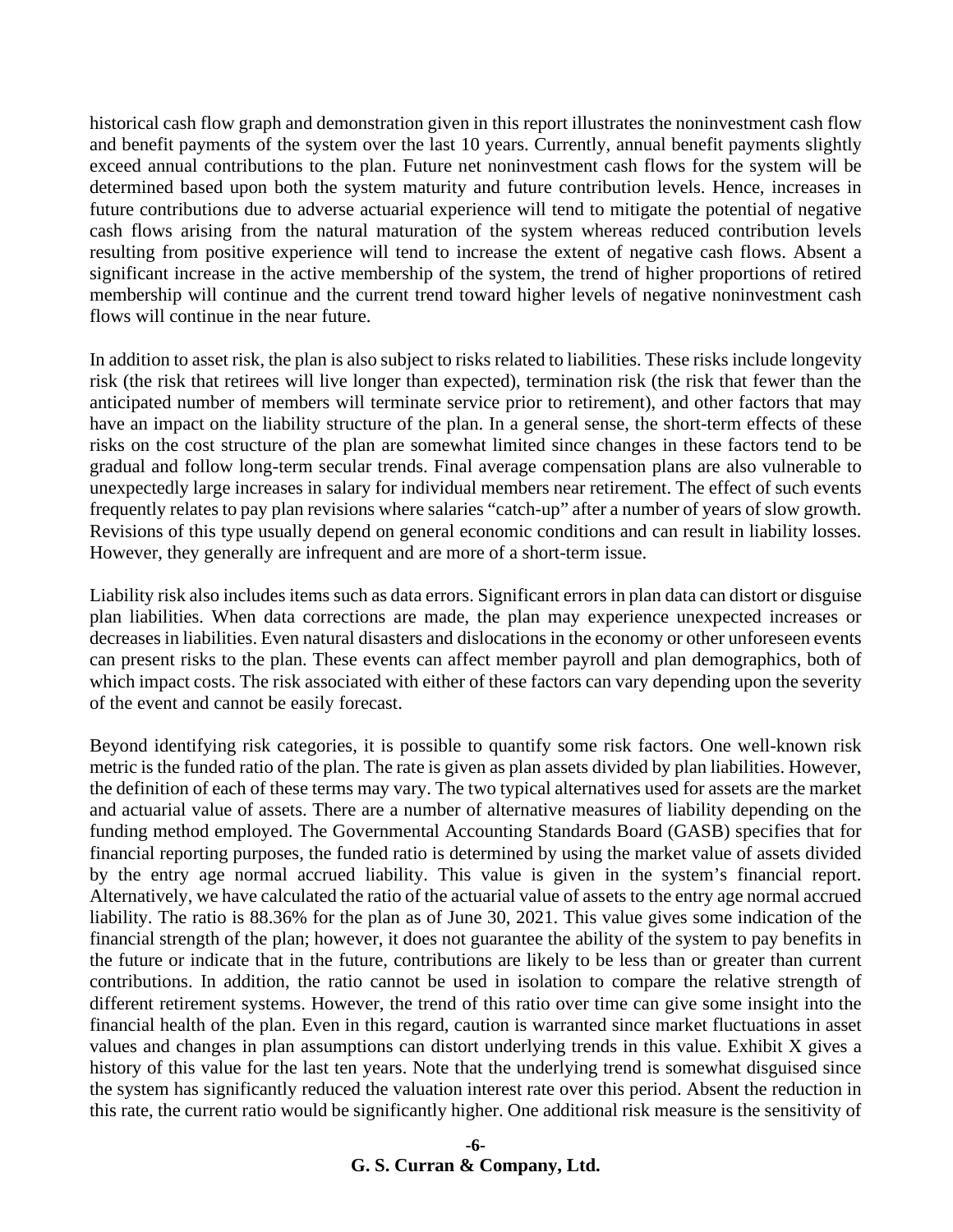the plan's cost structure to asset gains and losses. We have determined that based on current assets and demographics, for each percentage under (over) the assumed rate of return on the actuarial value of assets, there will be a corresponding increase (decrease) in the actuarially required contribution as a percentage of projected payroll of 0.83% for the fund.

Each pension plan has its own unique benefit structure and demographic profile. As a result, each plan will respond to changes in interest rates in a unique way. As the expected rate of return on investments changes and the interest rate used to discount plan liabilities is adjusted, the shift in plan liabilities will depend upon the duration of the liabilities (which can be understood as the plan's sensitivity to the change in the interest rate). A slightly different measure of the duration for the plan can also be understood as an indicator of the plan's maturity. When a pension plan is first established, all of the participants are active members; as members retire and the plan matures, the duration of the plan decreases. A determination of the liability duration gives some insight into the investment time horizon of the plan. Thus, the liability duration of a closed plan can be thought of as the weighted "center of gravity" of plan benefit cash flows with expected cash flows occurring both before and after the duration value. For open plans with a continuous flow of new entrants this measure is somewhat less informative since the duration horizon keeps changing as new members enter the plan. For this plan we have estimated the effective liability duration as 10.09.

The ability of a system to recover from adverse asset or liability performance is related to the maturity of the plan population. In general, plans with increasing active membership are less vulnerable to asset and liability gains and losses than mature plans since changes in plan costs can be partially allocated to new members. If the plan has a large number of active members compared to retirees, asset or liability losses can be more easily addressed. As more members retire, contributions can only be collected from a smaller segment of the overall plan population. Often, population ratios of actives to annuitants are used to measure the plan's ability to adjust or recover from adverse events since contributions are made by or on behalf of active members but not for retirees. Thus, if the plan suffers a mortality loss through increased longevity, this will affect both actives and retirees, but the system can only fund this loss by contributions related to active members. A measure of risk related to plan maturity is the ratio of total benefit payments to active payroll. For Fiscal 2021, this ratio is 44%; ten years ago, this ratio was 24%.

One other area of exposure the plan faces is the possibility that plan assumptions will need to be revised to conform to changing actual or expected plan experience. Such assumption revisions may relate to economic or demographic factors. With regard to the economic assumptions, there is always the possibility that market expectations will require an adjustment to the assumed rate of return. Current market expectations related to the assumed rate of return suggest that a decrease in the assumption is more probable than an increase. The magnitude of any potential such change will be related to future capital market expectations. With regard to the economic assumptions, we have determined that a reduction in the valuation interest rate by 1% (without any change to other collateral factors) would increase the actuarially required employer contribution rate for Fiscal 2022 by 13.46% of payroll. Future adjustments to the future assumed rates of return may be required; however, the likelihood of such an event is difficult to gauge since it requires assigning probabilities to future capital market scenarios.

Noneconomic assumptions such as mortality or other rates of decrement such as withdrawal, retirement, or disability are also subject to change. In general, such changes tend to affect plan costs less than adjustments to the assumed rates of return. Quantifying the probability or magnitude of such changes is beyond the scope of this report.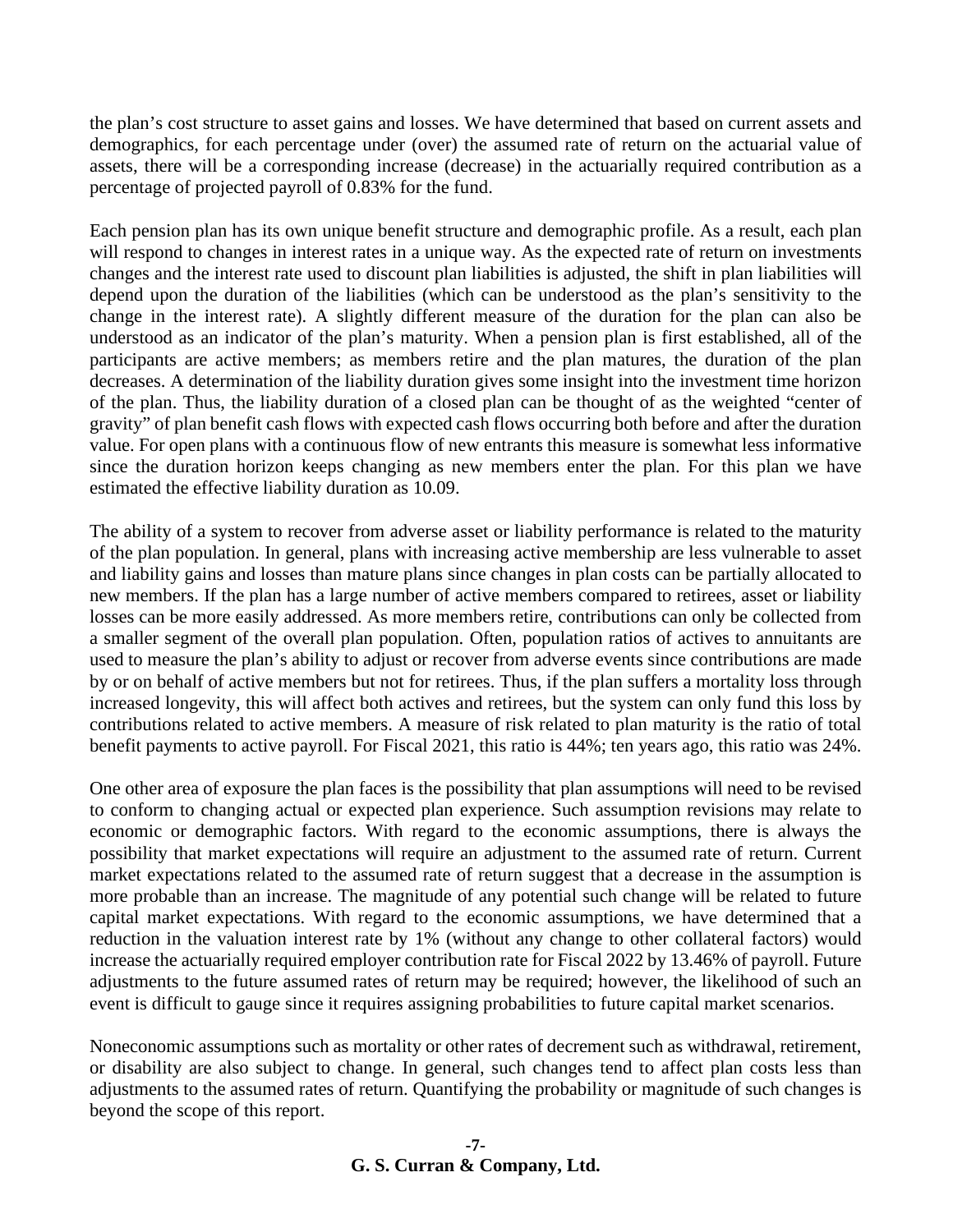In summary, there is a risk that future actuarial measurements may differ significantly from current measurements presented in this report due to factors such as the following: plan experience differing from that anticipated by the economic or demographic assumptions, changes in economic or demographic assumptions, and changes in plan provisions or applicable law. Ordinarily, variations in these factors will offset to some extent. However, even with the expectation that not all variations in costs will likely travel in the same direction, factors such as those outlined above have the potential on their own accord to pose a significant risk to future cost levels and solvency of the system.

#### **CHANGES IN PLAN PROVISIONS**

The following changes enacted during the 2021 Regular Session of the Louisiana Legislature affected the Registrars of Voters Employees' Retirement System.

Act 135 lowered the number of years of service credit within the retirement system needed to run for the six active and contributing member seats on the Board of Trustees. Previously, only members with at least 10 years of creditable service could qualify to run for the Board of Trustees. The change made the service requirement only 5 years. In addition, the act extended the maximum consecutive four-year term limit from two terms to three.

#### **ASSET EXPERIENCE**

The actuarial and market rates of return for the past ten years are given below. These rates of return on assets were determined by assuming a uniform distribution of income and expense throughout the fiscal year.

|      | Market Value | <b>Actuarial Value</b> |
|------|--------------|------------------------|
| 2012 | $-5.0\%$     | $-0.3%$                |
| 2013 | 10.1%        | 1.6%                   |
| 2014 | 13.1%        | 7.9%                   |
| 2015 | $-0.2%$      | 6.1%                   |
| 2016 | $-2.0%$      | 3.0%                   |
| 2017 | 12.4%        | 5.7%                   |
| 2018 | 6.8%         | 5.5%                   |
| 2019 | 7.4%         | 4.8%                   |
| 2020 | 4.1%         | 5.7%                   |
| 2021 | 26.0%        | 10.8%                  |

#### Geometric Average Market Rates of Return

| 5-year average (Fiscal $2017 - 2021$ )  | 11.1% |
|-----------------------------------------|-------|
| 10-year average (Fiscal $2012 - 2021$ ) | 6.9%  |
| 15-year average (Fiscal $2007 - 2021$ ) | 5.5%  |
| 20-year average (Fiscal $2002 - 2021$ ) | 5.2%  |
| 25-year average (Fiscal $1997 - 2021$ ) | 5.7%  |
| 30-year average (Fiscal $1992 - 2021$ ) | 6.3%  |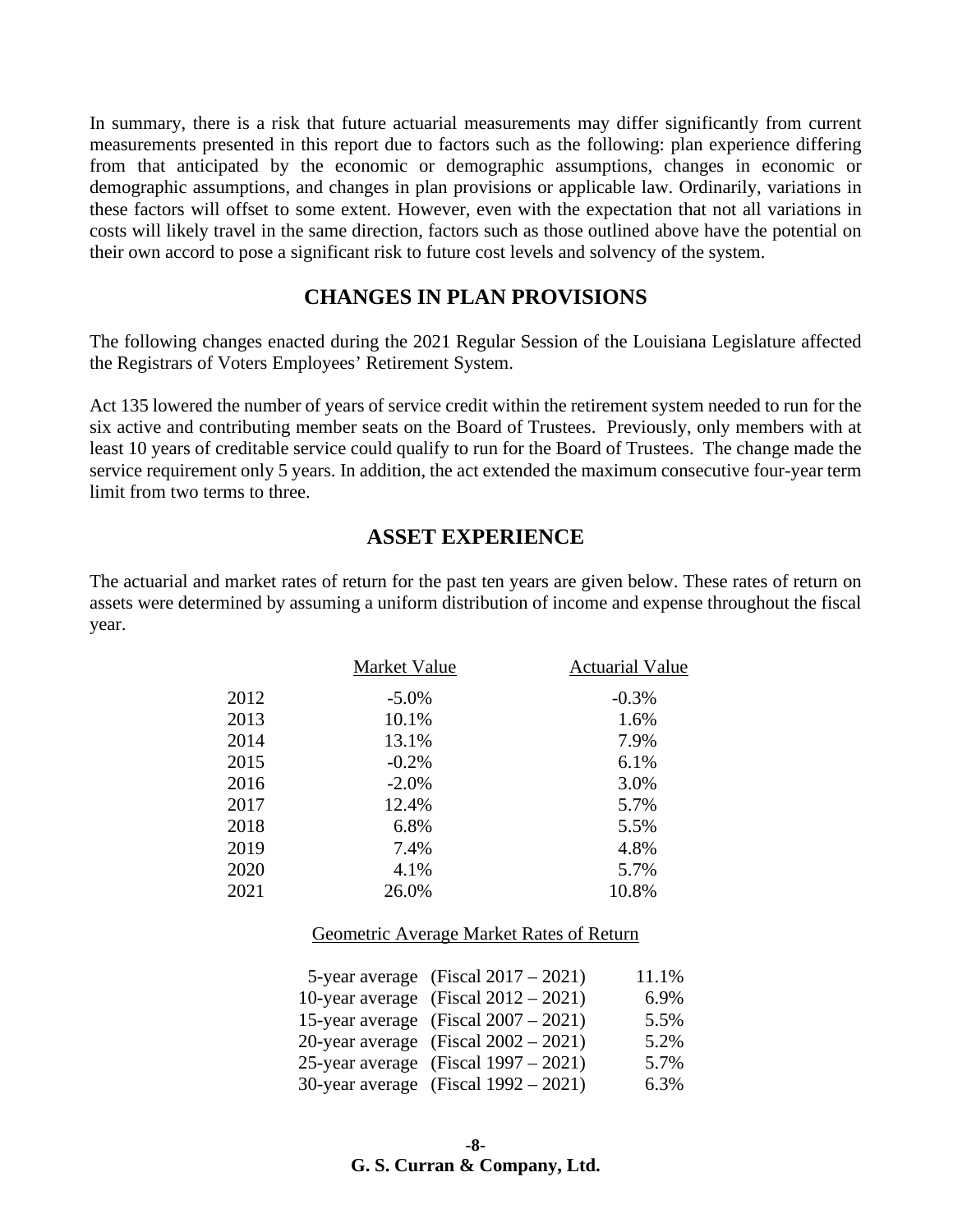The market rate of return gives a measure of investment return on a total return basis and includes realized and unrealized capital gains and losses as well as interest income and dividends. This rate of return gives an indication of performance for an actively managed portfolio where securities are bought and sold with the objective of producing the highest total rate of return. During 2021, the system earned \$2,923,984 dividends, interest and other recurring income. Net income was increased by realized and unrealized capital gains of \$25,332,186. Investment expenses reduced income by \$512,367.

The actuarial rate of return is presented for comparison to the assumed long-term rate of return of 6.40% applicable for Fiscal 2021 (6.25% beginning July 1, 2021). This rate is calculated based on the actuarial value of assets and the market value income adjusted for actuarial smoothing as given in Exhibit VI. Investment income used to calculate this yield is based upon a smoothing of investment income above or below the valuation interest rate over a five-year period subject to limits as described in the section detailing actuarial assumptions. The difference between rates of return on an actuarial and market value basis results from the smoothing utilized. In the future, yields in excess of the 6.25% assumption will reduce future costs; yields below 6.25% will increase future costs. For Fiscal 2021, the system earned net actuarial investment income totaling \$4,708,743 more than the actuarial assumed earnings rate of 6.40% in effect for Fiscal 2021. This surplus in earnings produced an actuarial gain, which decreased the normal cost accrual rate by 3.2926%.

# **DEMOGRAPHICS AND LIABILITY EXPERIENCE**

A reconciliation of the census for the plan is given in Exhibit IX. The average active member (including DROP participants) is 51 years old with 12.16 years of service and an annual salary of \$62,177. The system's active membership increased by 2 members during the fiscal year. The plan has experienced an decrease in the active plan population of 7 members over the last five years. A review of the active census by age indicates that, over the last ten years, the population in the 40 - 60 age groups have decreased significantly while the proportion of active members in the 61 and above age group have increased. Over the same ten-year period, the proportion of members with 10-19 years of service increased with reductions in the proportion of members with fewer than 10 years of service and greater than 19 years of service.

The average service retiree is 73 years old with a monthly benefit of \$3,551. The average age at retirement for regular retirees is 63. The number of retirees and beneficiaries receiving benefits from the system increased by 3 during the fiscal year; over the last five years the number of retirees has increased by 21. During this same period, annual benefits in payment increased by \$2,009,833.

Plan liability experience for Fiscal 2021 was somewhat favorable. Most decrements were near projected levels. Liability experience gains were produced primarily due to retiree deaths significantly above projected levels. These tend to reduce costs. These savings were partially offset by average salary growth rates significantly above projected levels. In aggregate, plan liability gains decreased the normal cost accrual rate by 0.3561%.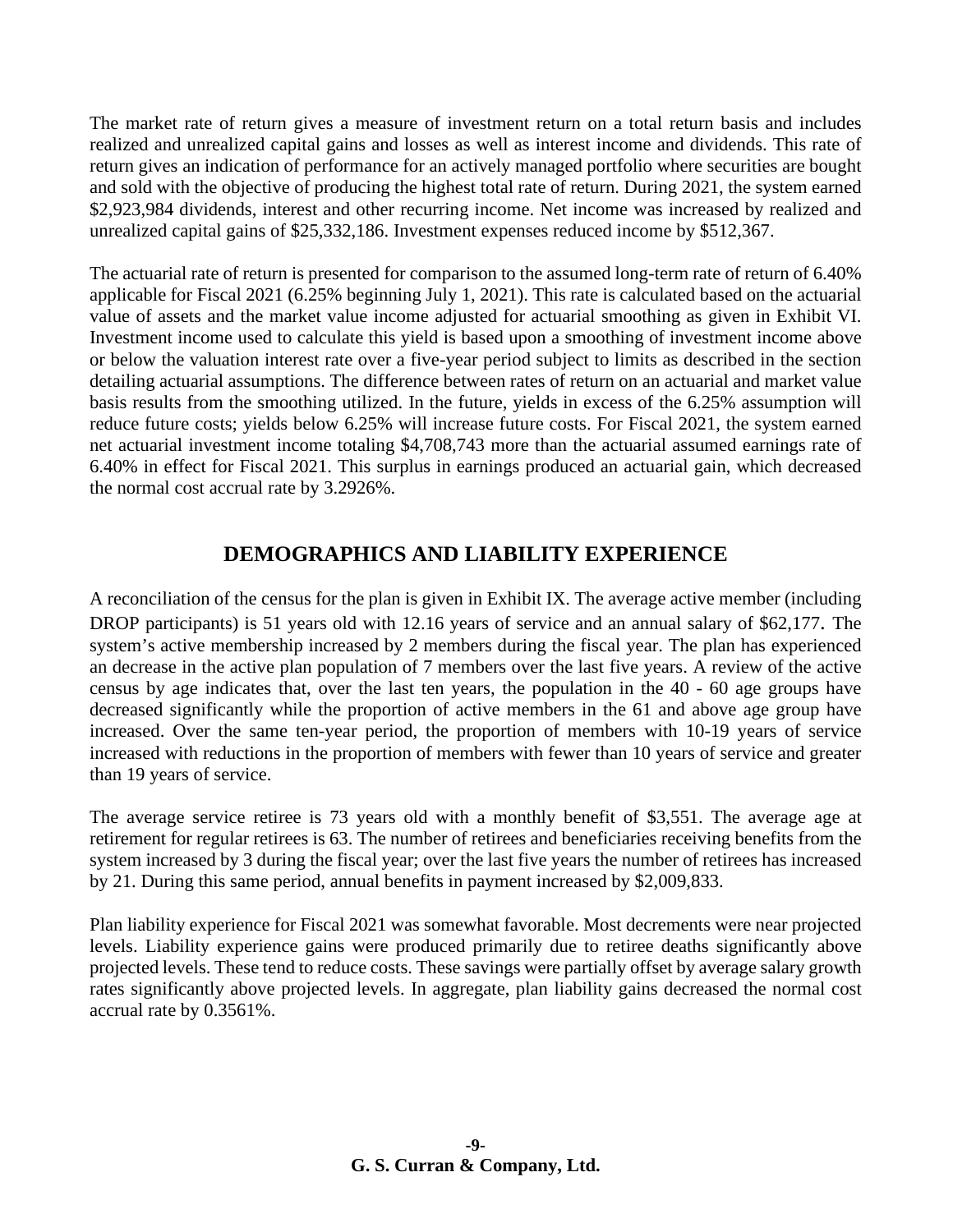## **FUNDING ANALYSIS AND RECOMMENDATIONS DEFINED BENEFIT PLAN**

Actuarial funding of a retirement system is a process whereby funds are accumulated over the working lifetimes of employees in such a manner as to have sufficient assets available at retirement to pay for the lifetime benefits accrued by each member of the system. The required contributions are determined by an actuarial valuation based on rates of mortality, termination, disability, and retirement, as well as investment return and other statistical measures specific to the particular group. Each year a determination is made of the normal cost, and the actuarially required contributions are based on the sum of this value and administrative expenses. Under the funding method used for the plan, changes in plan experience, benefits, or assumptions increase or decrease future normal costs. In addition, excess or deficient contributions can decrease or increase future costs.

In order to establish the actuarially required contribution in any given year, it is necessary to define the assumptions and funding method. Thus, the determination of what contribution is actuarially required depends upon the funding method employed. Regardless of the method selected, the ultimate cost of providing benefits is dependent upon the benefits, expenses, and investment earnings. Only to the extent that some methods accumulate assets more rapidly and thus produce greater investment earnings does the funding method affect the ultimate cost.

The derivation of the actuarially required contribution for the current fiscal year is given in Exhibit I. The normal cost for Fiscal 2022 is \$4,406,297. The total actuarially required contribution is determined by adjusting the value for interest (since payments are made throughout the fiscal year) and adding estimated administrative expenses. As given on line 12 of Exhibit I the total actuarially required contribution for Fiscal 2022 is \$5,042,882. When this amount is reduced by projected tax contributions and revenue sharing funds, the resulting employers' net direct actuarially required contribution for Fiscal 2022 is \$1,658,621 or 11.00% of projected payroll.

Liability and asset experience as well as changes in assumptions and benefits can increase or decrease plan costs. In addition to these factors, any COLA granted in the prior fiscal year which is not funded by withdrawals from the Funding Deposit Account would increase required contributions. New entrants to the system can also increase or decrease costs as a percent of payroll depending upon their demographic distribution and other factors related to prior plan experience. Finally, contributions above or below requirements may reduce or increase future costs.

The effects of various factors on the fund's cost structure are outlined below:

| Employer's Normal Cost Accrual Rate – Fiscal 2021 | 34.8287% |
|---------------------------------------------------|----------|
| Factors Increasing the Normal Cost Accrual Rate:  |          |
| Change in the valuation interest rate             | 1.8942%  |
| Cost of Living Increase                           | 1.0355%  |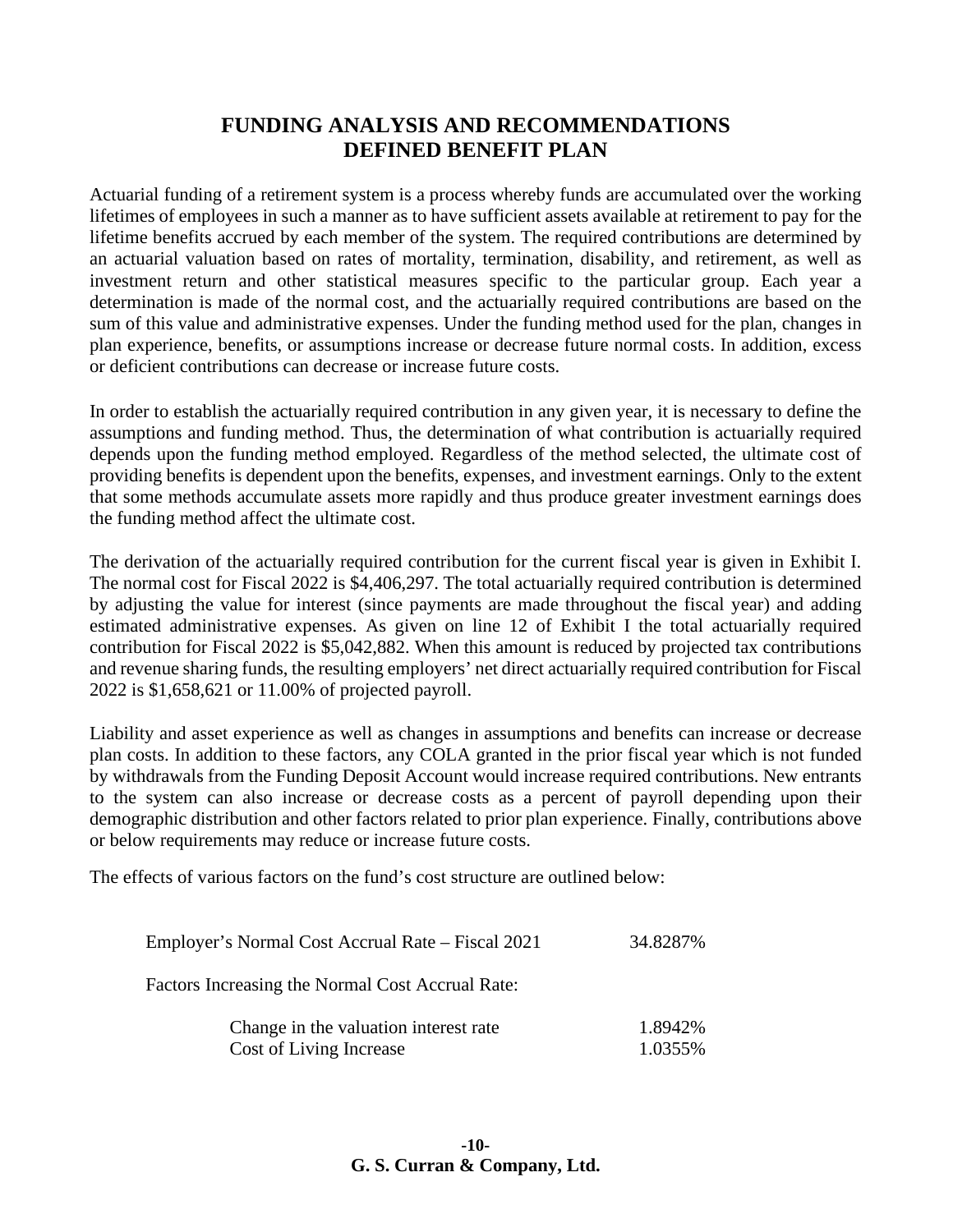Factors Decreasing the Normal Cost Accrual Rate:

| <b>Asset Experience Gain</b>                      | 3.2926%  |
|---------------------------------------------------|----------|
| New Members                                       | 1.6451%  |
| FDA offset to Fund 2021 COLA                      | 1.0355%  |
| Changes in valuation model                        | 0.7666%  |
| Plan Liability Experience Gain                    | 0.3561%  |
| Employer's Normal Cost Accrual Rate – Fiscal 2022 | 30.6625% |

In addition to the above factors, required net direct employer contributions are also affected by the projected ad valorem taxes and revenue sharing funds which the system is expected to receive each year. When these funds change as a percentage of payroll, net direct employer contributions are adjusted accordingly. Based on a weighted average of the growth rates over the past three years, we estimate that these funds will decrease by 1.94% of payroll in Fiscal 2022.

Although the minimum recommended net direct employer contribution rate for Fiscal 2021 was 14.50%, the Board voted to maintain the employer contribution rate at 18.00%. For Fiscal 2021, the system experienced a contribution gain of \$999,586. In accordance with R.S. 11:107.1, these additional contributions were credited to the system's Funding Deposit Account as of June 30, 2021. Although the minimum recommended net direct employer contribution rate for Fiscal 2022 is 11.00%; the actual employer contribution rate for Fiscal 2022 is 18.00% of payroll. Since the contribution rate for Fiscal 2022 was held at 18.00% by the Board, any surplus in employer contributions collected during the fiscal year will be credited to the Funding Deposit Account.

R.S. 11:103 requires that the net direct employer contributions be rounded to the nearest 0.25%, hence we are recommending a minimum net direct employer contribution rate of 11.00% for Fiscal 2023. Under the provisions of RS 11:105, R.S. 11:106 and RS 11:107, the Board of Trustees may set the net direct employer contribution for Fiscal 2023 at any level between the minimum recommended employer contribution rate of 11.00% and 18.00%. If the Board sets the net direct employer contribution rate above the minimum rate, any excess funds collected will be deposited in the Funding Deposit Account. Funds in this account can be used to reduce either future required contributions in a particular year or the normal cost accrual rate. In addition, if the system may grant a cost-of-living increase to retirees, such increase may be paid from funds in the Funding Deposit Account.

### **FUNDING ANALYSIS AND RECOMMENDATIONS DEFINED CONTRIBUTION PLAN**

Funding for the retirement system's defined contribution account is contingent upon the availability of funds from ad valorem taxes and revenue sharing above the requirements of the defined benefit plan. The maximum amount of ad valorem taxes available to the system is 0.0625% of the ad valorem taxes shown to be collected each year. For Fiscal 2022, we project that the system will receive ad valorem taxes in an amount insufficient to meet the requirements of the defined benefit plan. Therefore, there is no funding available for the defined contribution account for Fiscal 2022.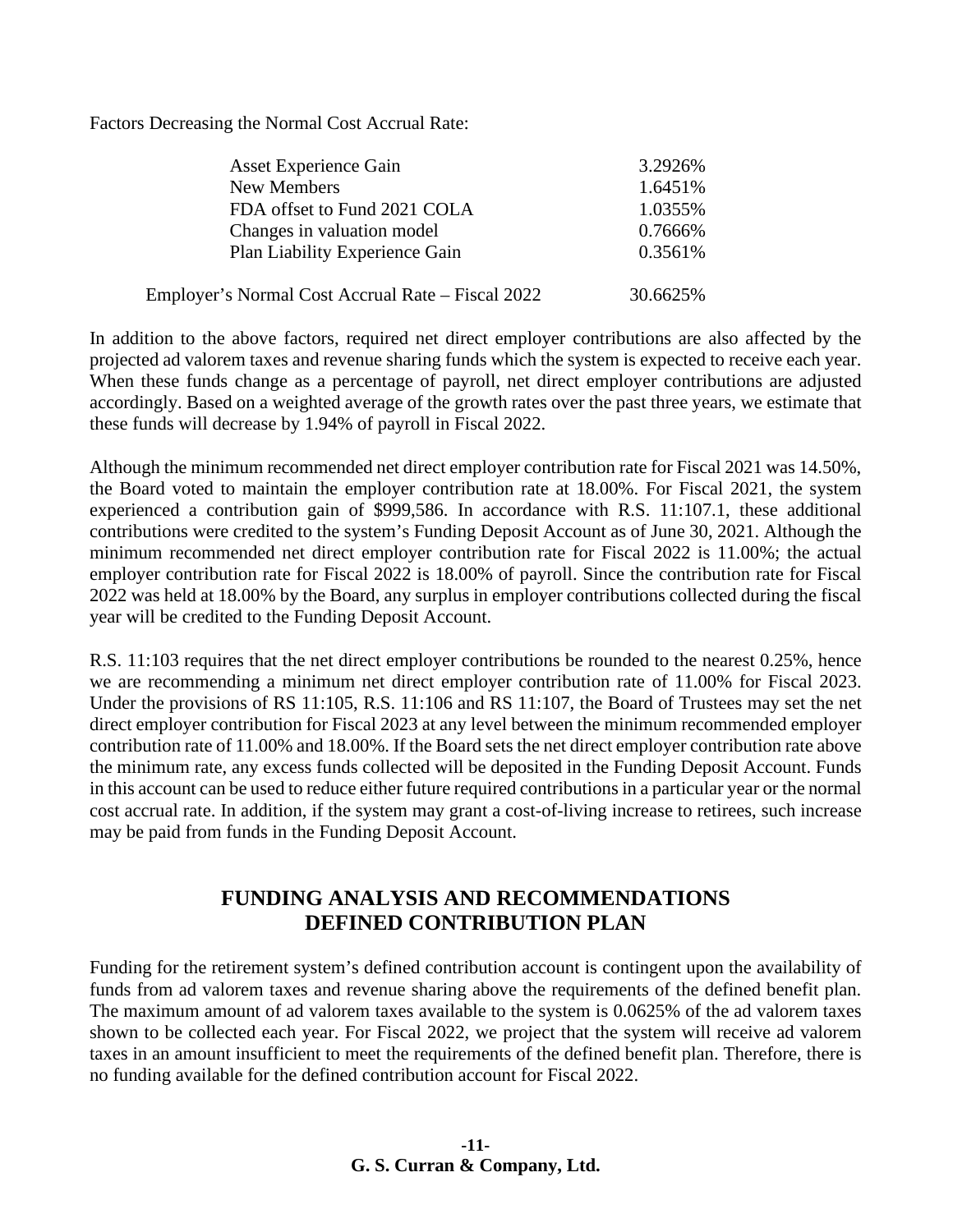#### **COST OF LIVING INCREASES**

During Fiscal 2021 the actual cost of living (as measured by the US Department of Labor CPI-U) increased by 5.4%. Cost of living provisions for the system are detailed in R.S. 11:2073, R.S. 11:246, and R.S. 11:241. R.S. 11:2073 allows the Board to grant annual cost of living increases of up to 3% of each retiree's original benefit. This applies only to members who have been retired for at least two years. R.S. 11:246 provides cost of living increases to retirees and beneficiaries over the age of 65 of up to 2% of the benefit in payment on October 1, 1977, or the date the benefit was originally received if retirement commenced after that date. R. S. 11:241 provides for cost-of-living benefits payable based on a formula equal to up to \$1 times the total of the number of years of credited service accrued at retirement or at death of the member or retiree plus the number of years since retirement or since death of the member or retiree to the system's fiscal year end preceding the payment of the benefit increase.

Statutory requirements provide that such COLA's may be paid only when the system has investment earnings above the valuation interest rate or when sufficient funds are available in the Funding Deposit Account and the system complies with the provisions of R. S. 11:243(G)(3). For Fiscal 2021, the system had \$4,708,743 in such excess earnings.

R.S. 11:243 sets forth the funding criteria necessary in order to grant cost of living adjustments to regular retirees and beneficiaries (who are neither the surviving spouse nor children of the retiree). The criteria for the system to qualify as eligible to grant any such increase is as follows: a funded ratio of at least 70% if the system has not granted a benefit increase to retirees, survivors, or beneficiaries in any of the three most recent fiscal years; a funded ratio of at least 80% if the system has not granted such an increase in any of the two most recent fiscal years; or a funded ratio of at least 90% if the system has not granted such an increase in the most recent fiscal year. The funded ratio at any fiscal year end is the ratio of the actuarial value of assets to the actuarial accrued liability under the funding method prescribed by the legislative auditor (currently the Projected Unit Credit Method for this system).

The system does not qualify under the requirements of R.S. 11:243 since the system's funded ratio for COLA purposes is 87.10% (i.e. the actuarial value of assets divided by the pension benefit obligation) and the system has granted a benefit increase to retirees, survivors, and beneficiaries of the system within the prior two fiscal years (effective January 1, 2021).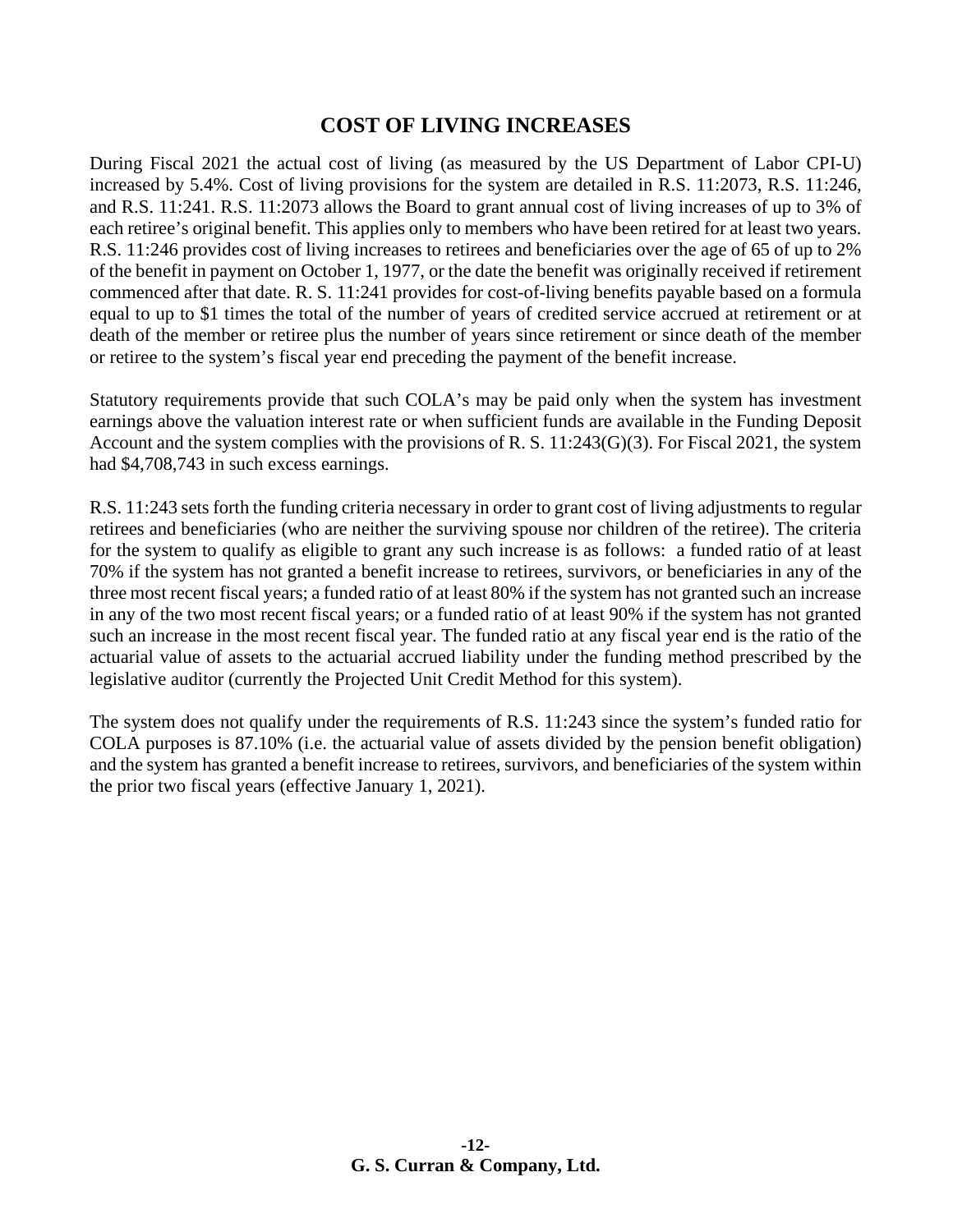# **Components of Present Value of Future Benefits June 30, 2021**



# **Components of Present Value of Future Benefits**





**Present Value of Future Employee Contributions** 

Actuarial Value of Assets (Net of Funding Deposit Account)

**-13- G. S. Curran & Company, Ltd.**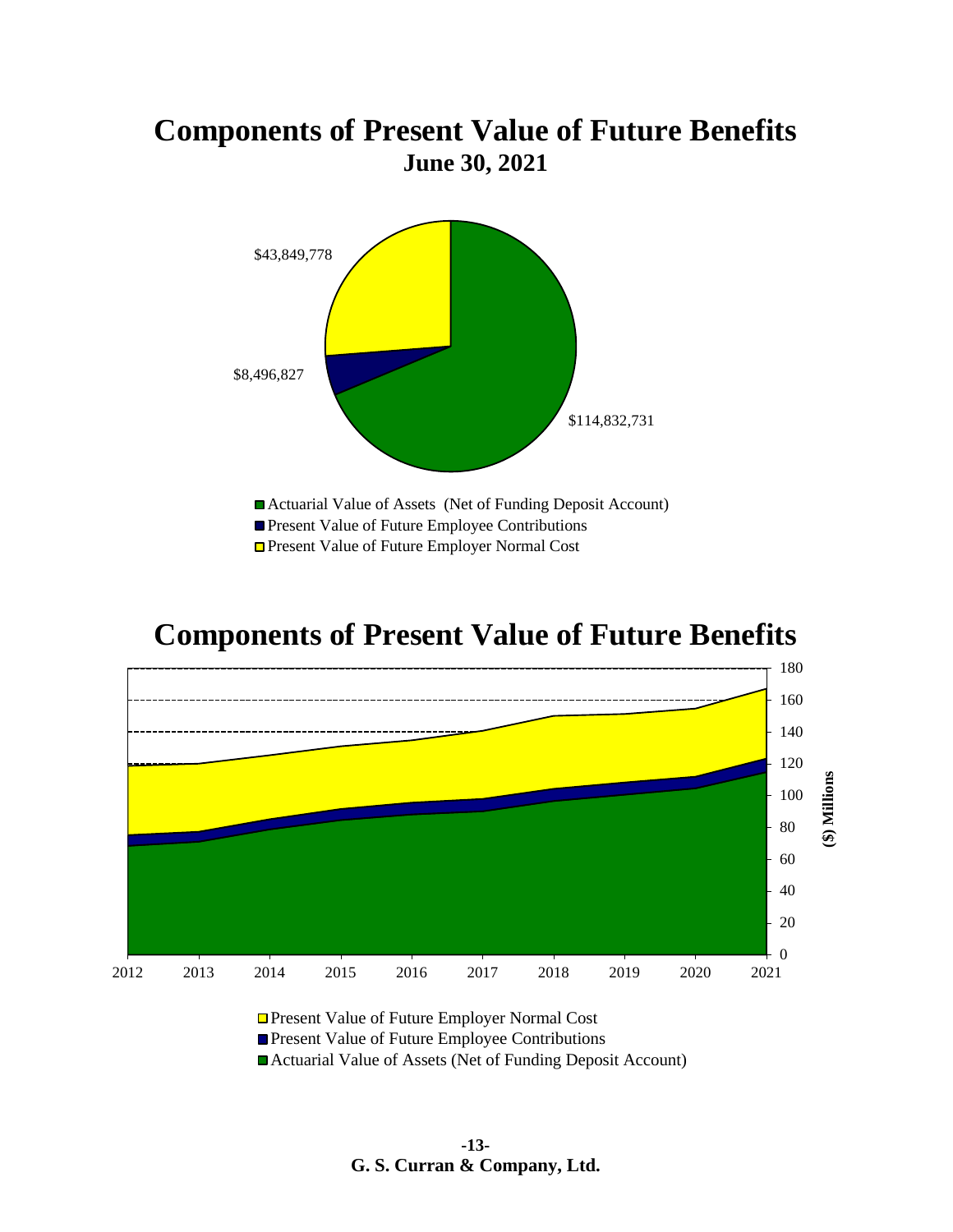

**Actuarial Value of Assets vs. EAN Accrued Liability**

**Components of Actuarial Funding**



Actuarially Required Tax Contributions consist of the lesser of Actuarially Required Contributions and amount of taxes divided by the projected valuation payroll.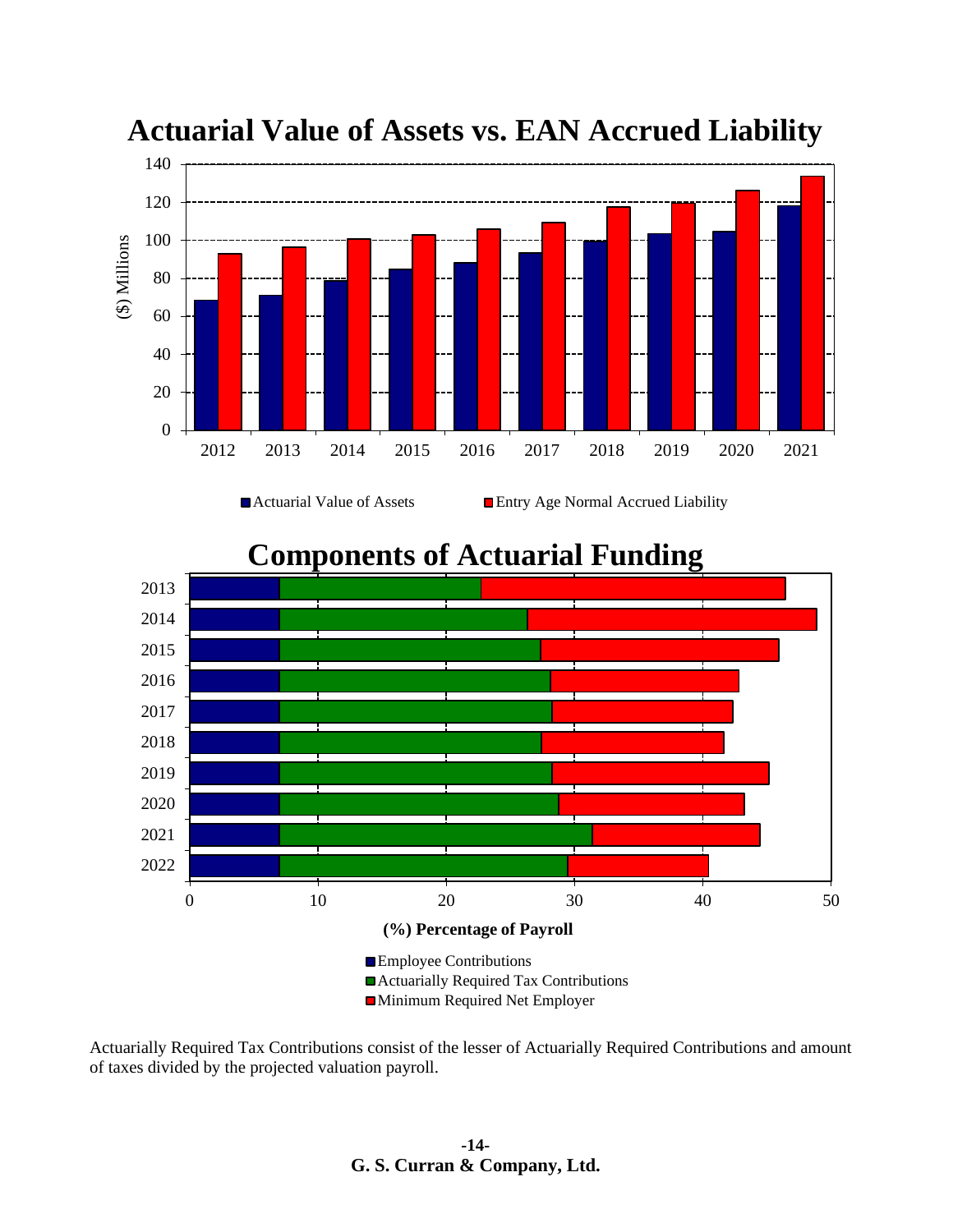

# **Net Non-Investment Income**

**Total Income vs. Expenses (Based on Market Value of Assets)**

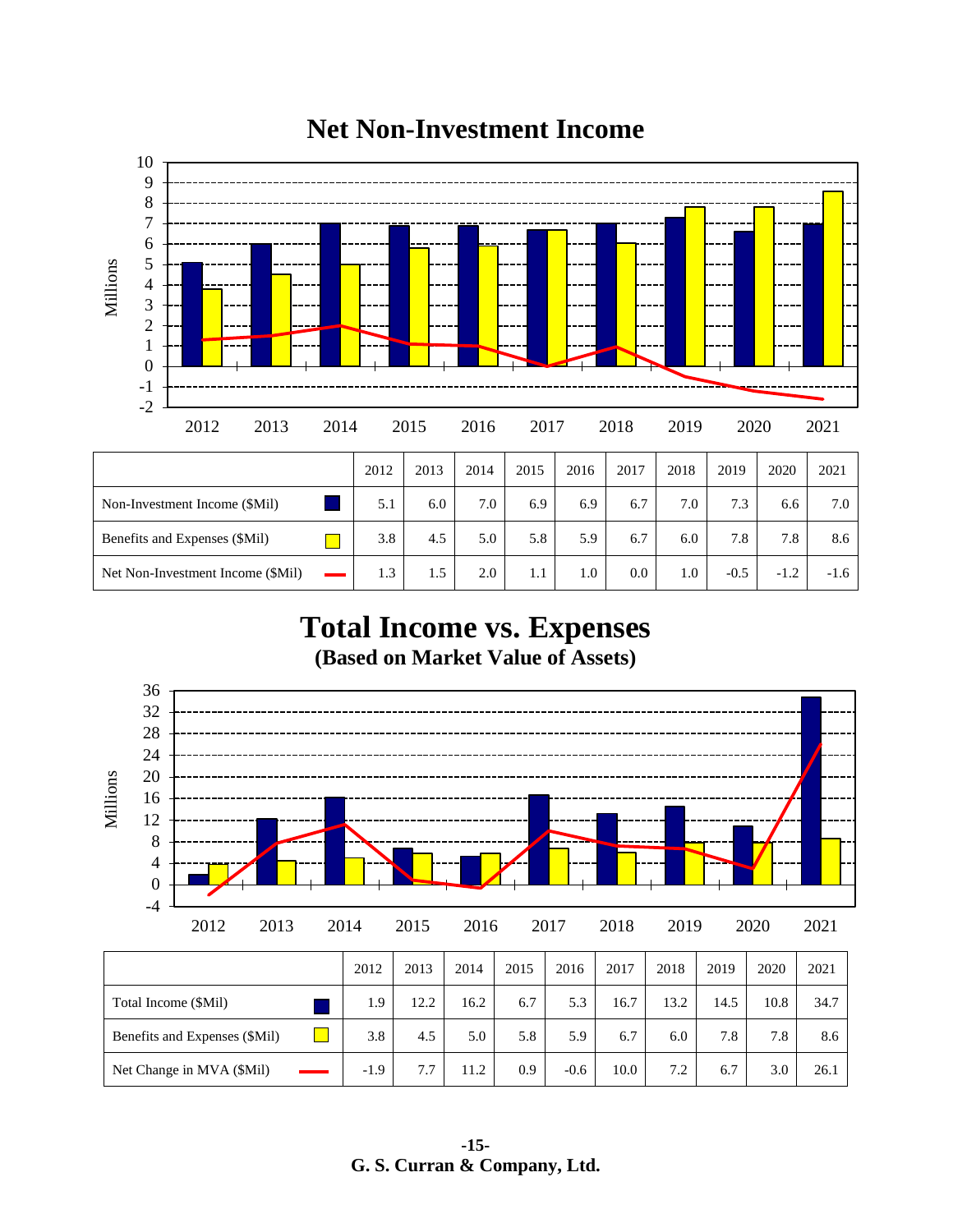

**-16- G. S. Curran & Company, Ltd.**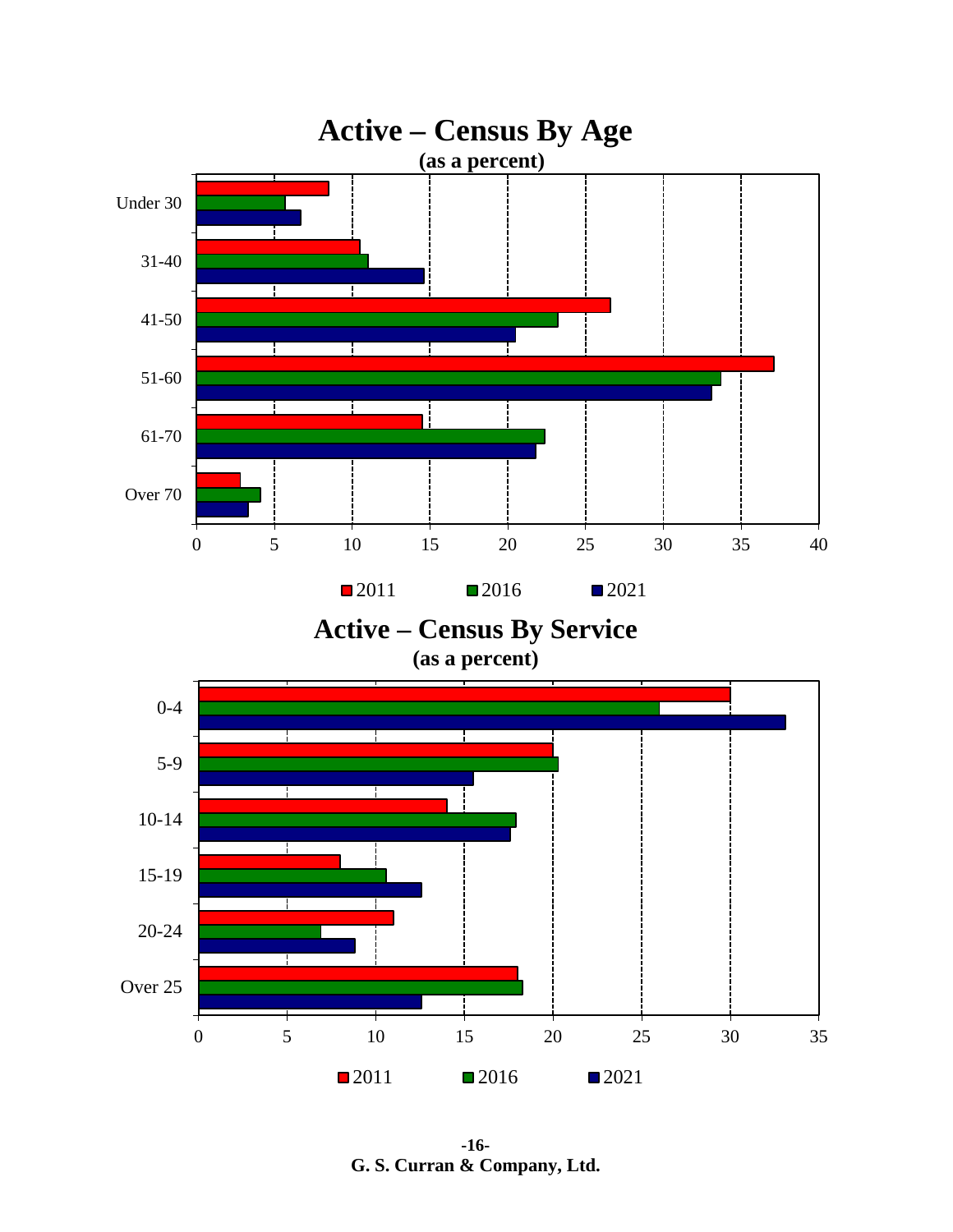

# **Historical Asset Yield**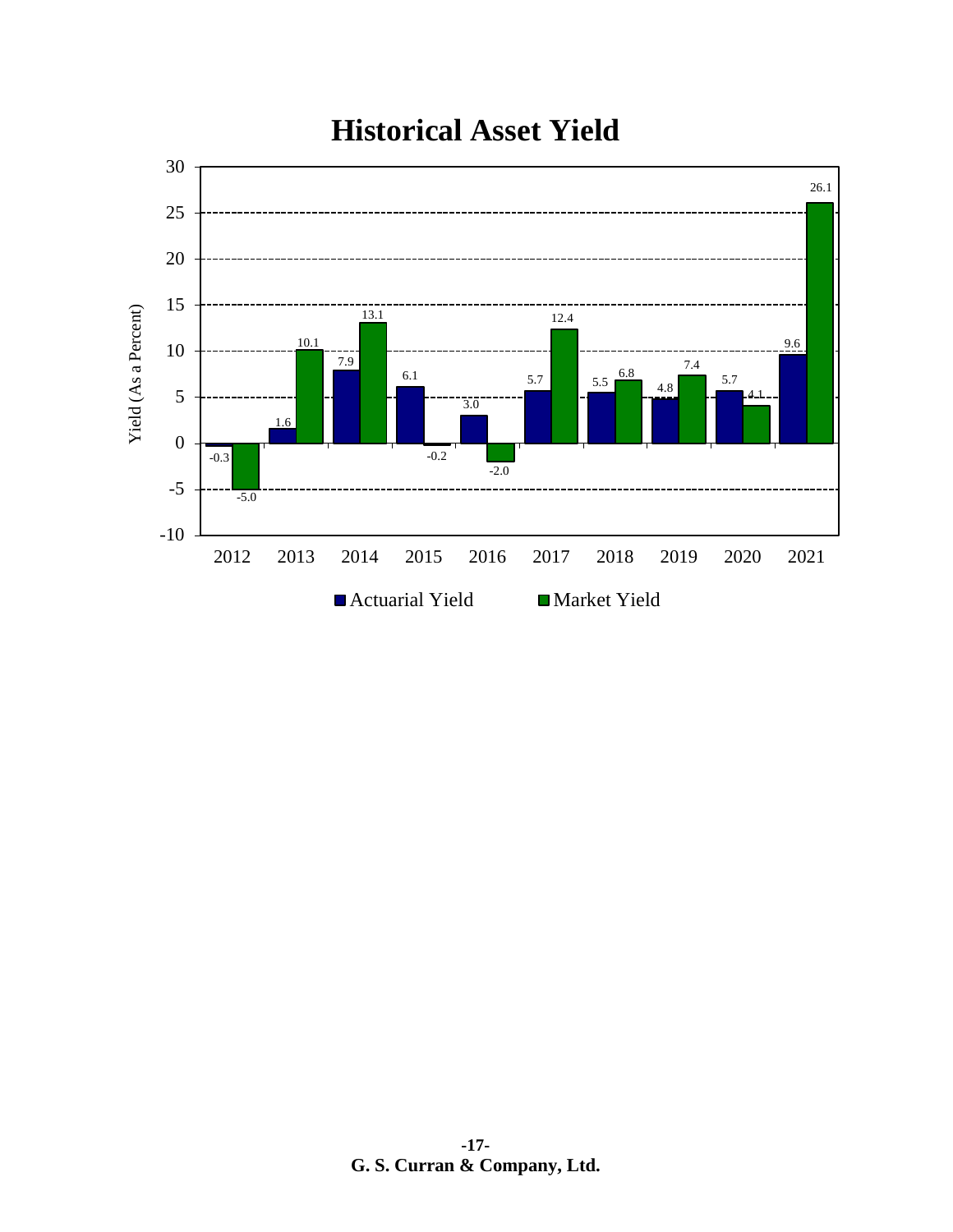# **EXHIBIT I ANALYSIS OF ACTUARIALLY REQUIRED CONTRIBUTIONS TO THE DEFINED BENEFIT PLAN**

| 1. |                                                                          |                           | 167, 179, 336 |
|----|--------------------------------------------------------------------------|---------------------------|---------------|
| 2. |                                                                          |                           | 3,338,052     |
| 3. |                                                                          |                           | 118,170,783   |
| 4. |                                                                          | \$                        | 8,496,827     |
| 5. |                                                                          |                           | 43,849,778    |
| 6. |                                                                          | $\boldsymbol{\mathsf{S}}$ | 143,007,789   |
| 7. |                                                                          |                           | 30.662510%    |
|    |                                                                          |                           | 14,370,308    |
|    |                                                                          |                           | 4,406,297     |
|    |                                                                          |                           | 4,541,907     |
|    |                                                                          |                           | 500,975       |
|    | 12. GROSS Employer Actuarially Required Contribution                     |                           |               |
|    |                                                                          |                           | 5,042,882     |
|    |                                                                          |                           | 3,274,172     |
|    |                                                                          |                           | 110,089       |
|    | 15. Net Direct Employer Actuarially Required Contribution                |                           |               |
|    |                                                                          |                           | 1,658,621     |
|    |                                                                          |                           | 15,074,342    |
|    | 17. Employers' Minimum Net Direct Actuarially Required Contribution as a |                           | 11.00%        |
|    |                                                                          |                           |               |
|    |                                                                          |                           | 18.00%        |
|    | 19. Minimum Recommended Net Direct Employer Contribution Rate for Fiscal |                           | 11.00%        |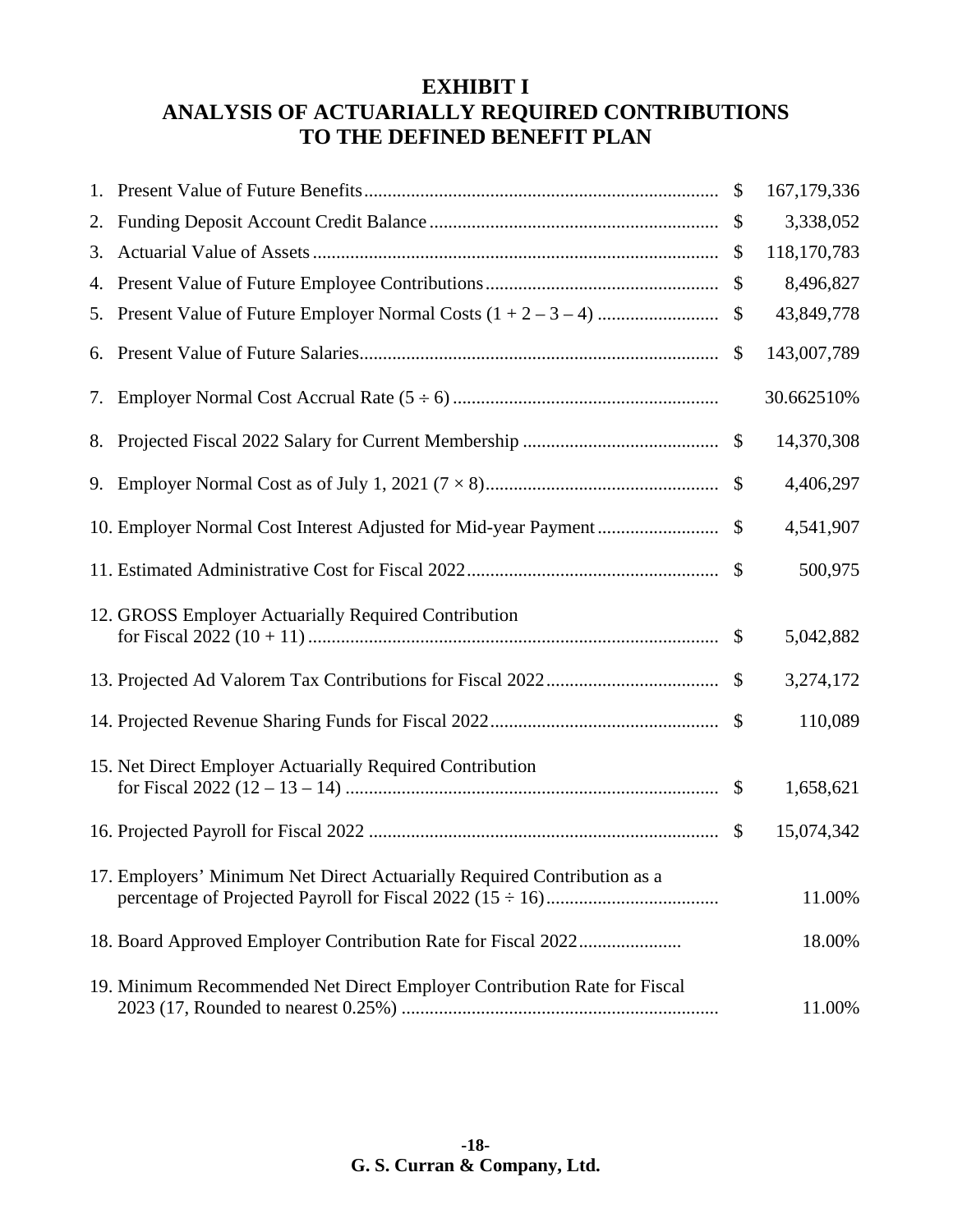## **EXHIBIT II PRESENT VALUE OF FUTURE BENEFITS**

#### PRESENT VALUE OF FUTURE BENEFITS FOR ACTIVE MEMBERS:

| $\mathcal{S}$<br>93,934,483                                                                                      |              |               |
|------------------------------------------------------------------------------------------------------------------|--------------|---------------|
| 1,197,178                                                                                                        |              |               |
| 584,430                                                                                                          |              |               |
| 2,602,664                                                                                                        |              |               |
| 573,464                                                                                                          |              |               |
|                                                                                                                  | $\mathbb{S}$ | 98,892,219    |
| PRESENT VALUE OF FUTURE BENEFITS FOR TERMINATED MEMBERS:                                                         |              |               |
| Terminated Vested Members Due Benefits at Retirement \$<br>921,094<br><b>Terminated Members with Reciprocals</b> |              |               |
| $\overline{0}$                                                                                                   |              |               |
| 115,341                                                                                                          |              |               |
|                                                                                                                  |              | 1,036,435     |
| PRESENT VALUE OF FUTURE BENEFITS FOR RETIREES:                                                                   |              |               |
| <b>Regular Retirees</b>                                                                                          |              |               |
| 11,896,121                                                                                                       |              |               |
| 15,328,895                                                                                                       |              |               |
| 10,933,137                                                                                                       |              |               |
| 6,125,300                                                                                                        |              |               |
| 16,683,136                                                                                                       |              |               |
| $\mathcal{S}$<br>60,966,589                                                                                      |              |               |
| 911,610                                                                                                          |              |               |
| 5,334,276                                                                                                        |              |               |
| 38,207                                                                                                           |              |               |
|                                                                                                                  | \$           | 67,250,682    |
|                                                                                                                  | \$           | 167, 179, 336 |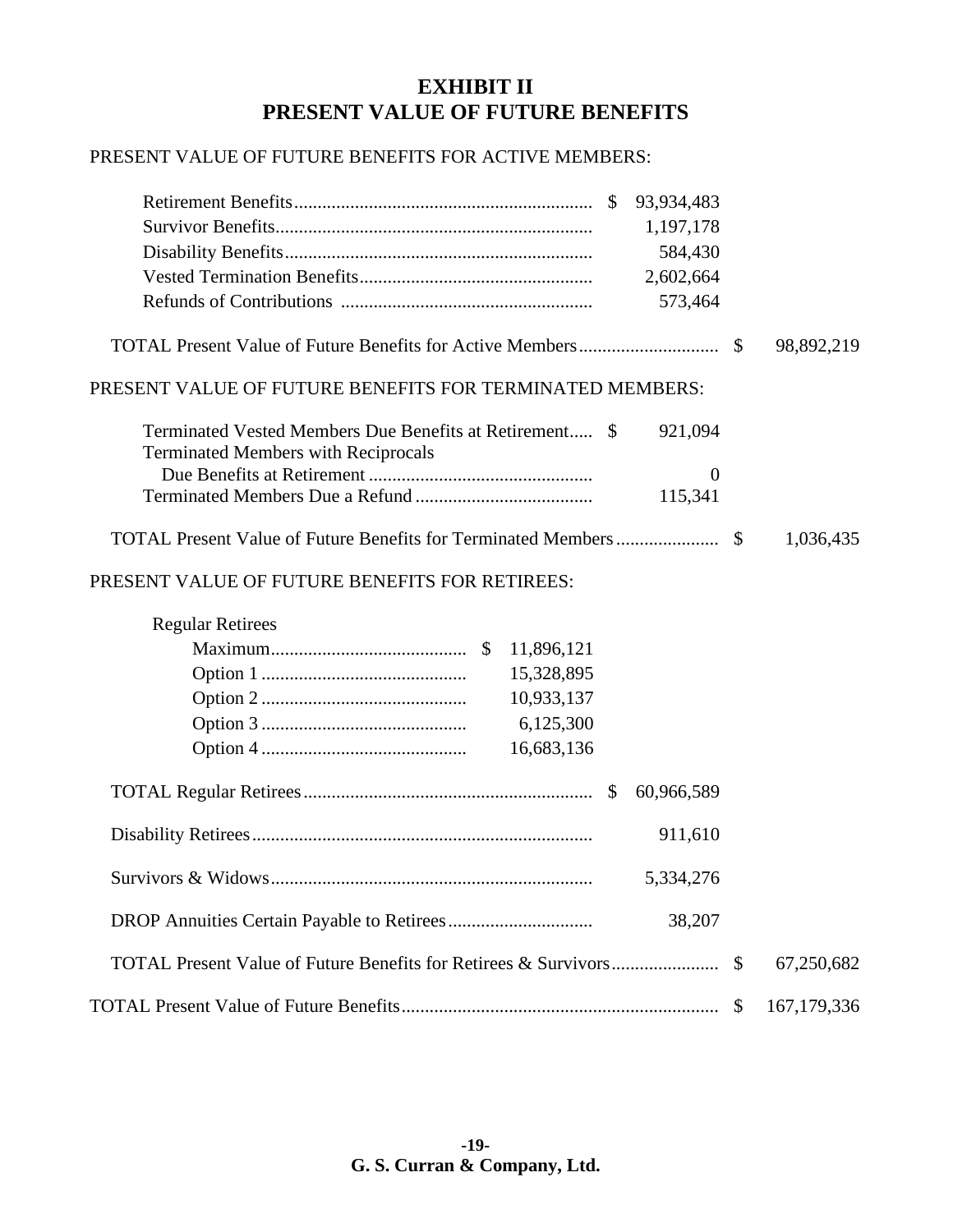# **EXHIBIT III - SCHEDULE A MARKET VALUE OF ASSETS**

#### **CURRENT ASSETS:**

| 2,575,824                   |             |
|-----------------------------|-------------|
| 279,019                     |             |
| 105,240                     |             |
| 1,168,167                   |             |
|                             | 4,128,250   |
|                             | 31,003      |
| <b>INVESTMENTS:</b>         |             |
| 1,350,901                   |             |
| 74,469,123                  |             |
| 42,193,510                  |             |
| 11,361,759                  |             |
| 285,761                     |             |
|                             | 129,661,054 |
|                             | 133,820,307 |
| <b>CURRENT LIABILITIES:</b> |             |
| 8,192                       |             |
| 56,079                      |             |
|                             | 64,271      |
|                             | 133,756,036 |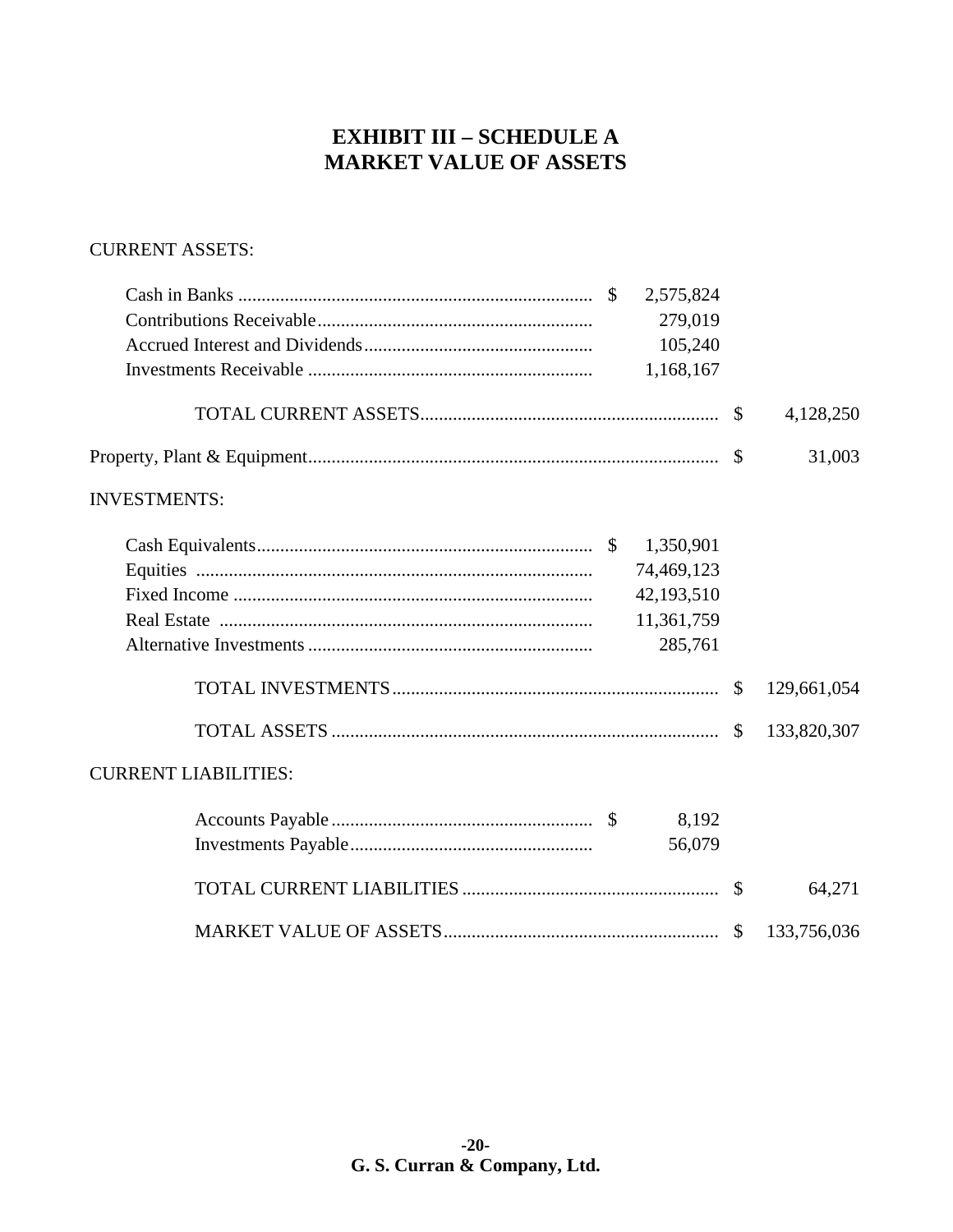# **EXHIBIT III – SCHEDULE B ACTUARIAL VALUE OF ASSETS**

#### Excess (Shortfall) of Invested Income For Current and Previous 4 Years:

Fiscal year 2021...................................................................................................... \$ 20,906,939 Fiscal year 2020...................................................................................................... (2,543,747) Fiscal year 2019 ..................................................................................................... 919,816 Fiscal year 2018...................................................................................................... 90,122 Fiscal year 2017...................................................................................................... 4,354,921 Total for Five Years............................................................................... \$ 23,728,051

Deferral of Excess (Shortfall) of Invested Income:

|                                           | 16,725,551  |
|-------------------------------------------|-------------|
|                                           | (1,526,248) |
|                                           | 367,926     |
|                                           | 18,024      |
|                                           | $\Omega$    |
|                                           | 15,585,253  |
|                                           | 133,756,036 |
|                                           |             |
| <b>Actuarial Value of Assets Corridor</b> |             |
|                                           | 113,692,631 |
|                                           | 153,819,441 |
|                                           | 118,170,783 |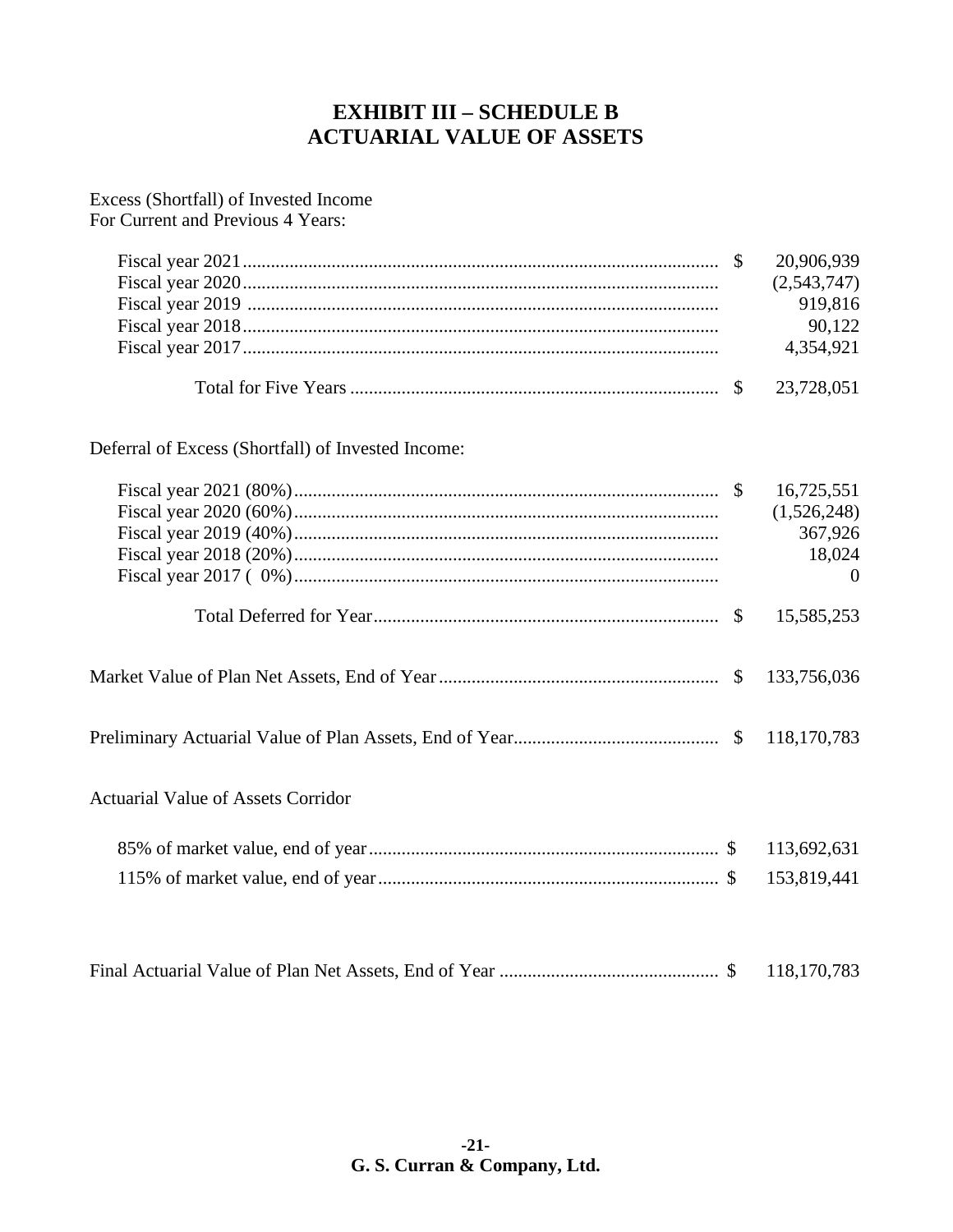## **EXHIBIT IV PRESENT VALUE OF FUTURE CONTRIBUTIONS**

|                                                           | 43,849,778  |
|-----------------------------------------------------------|-------------|
|                                                           | (3,338,052) |
| TOTAL PRESENT VALUE OF FUTURE CONTRIBUTIONS  \$49,008,553 |             |

# **EXHIBIT V RECONCILIATION OF CONTRIBUTIONS**

| 4,468,912                                                         |            |
|-------------------------------------------------------------------|------------|
| 286,010                                                           |            |
| 388,229                                                           |            |
| 12,231                                                            |            |
|                                                                   | 5,155,382  |
| 2,708,221                                                         |            |
| 85,319                                                            |            |
| 3,258,765                                                         |            |
| Interest on Ad Valorem Taxes and Revenue Sharing Funds<br>102,663 |            |
|                                                                   | 6,154,968  |
|                                                                   | (999, 586) |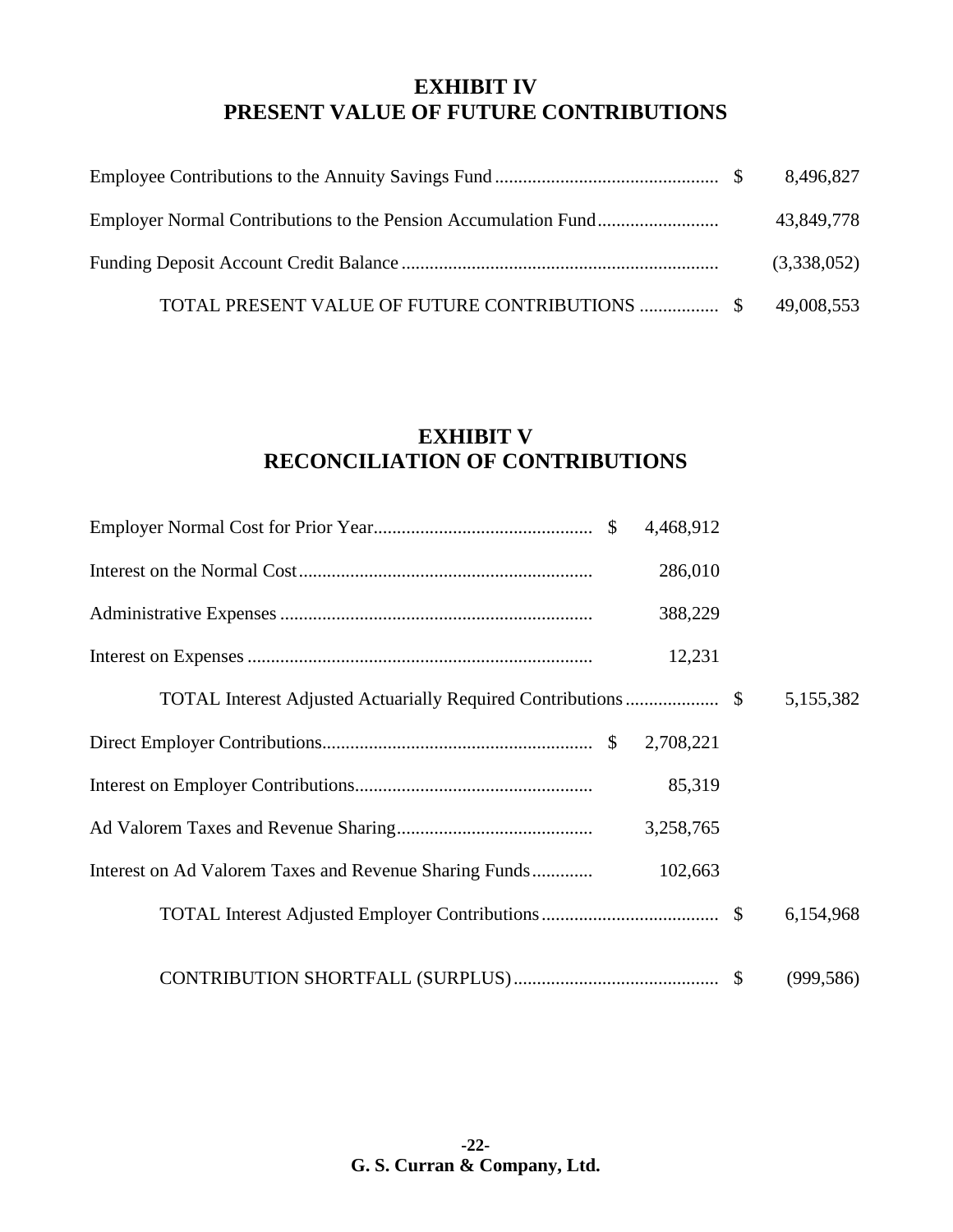# **EXHIBIT VI ANALYSIS OF CHANGE IN ASSETS**

|                                                              | $\mathcal{S}$             | 108,190,984    |
|--------------------------------------------------------------|---------------------------|----------------|
| <b>INCOME:</b>                                               |                           |                |
| 954,639<br>2,708,221<br>33,735<br>3,150,740<br>108,025       |                           |                |
|                                                              |                           | 6,955,360      |
| 25,328,555<br>2,648,321<br>275,663<br>3,631<br>(512, 367)    |                           |                |
|                                                              | $\mathbb{S}$              | 27,743,803     |
|                                                              | <sup>\$</sup>             | 34,699,163     |
| <b>EXPENSES:</b>                                             |                           |                |
| 6,533,221<br>$\mathcal{S}$<br>1,551,701<br>84,886<br>388,229 |                           |                |
|                                                              | $\mathbb{S}$              | 8,558,037      |
|                                                              |                           | 26, 141, 126   |
| Unadjusted Fund Balance as of June 30, 2021                  | \$                        | 134, 332, 110  |
|                                                              | $\mathcal{S}$             | (16, 161, 327) |
|                                                              | $\boldsymbol{\mathsf{S}}$ | 118,170,783    |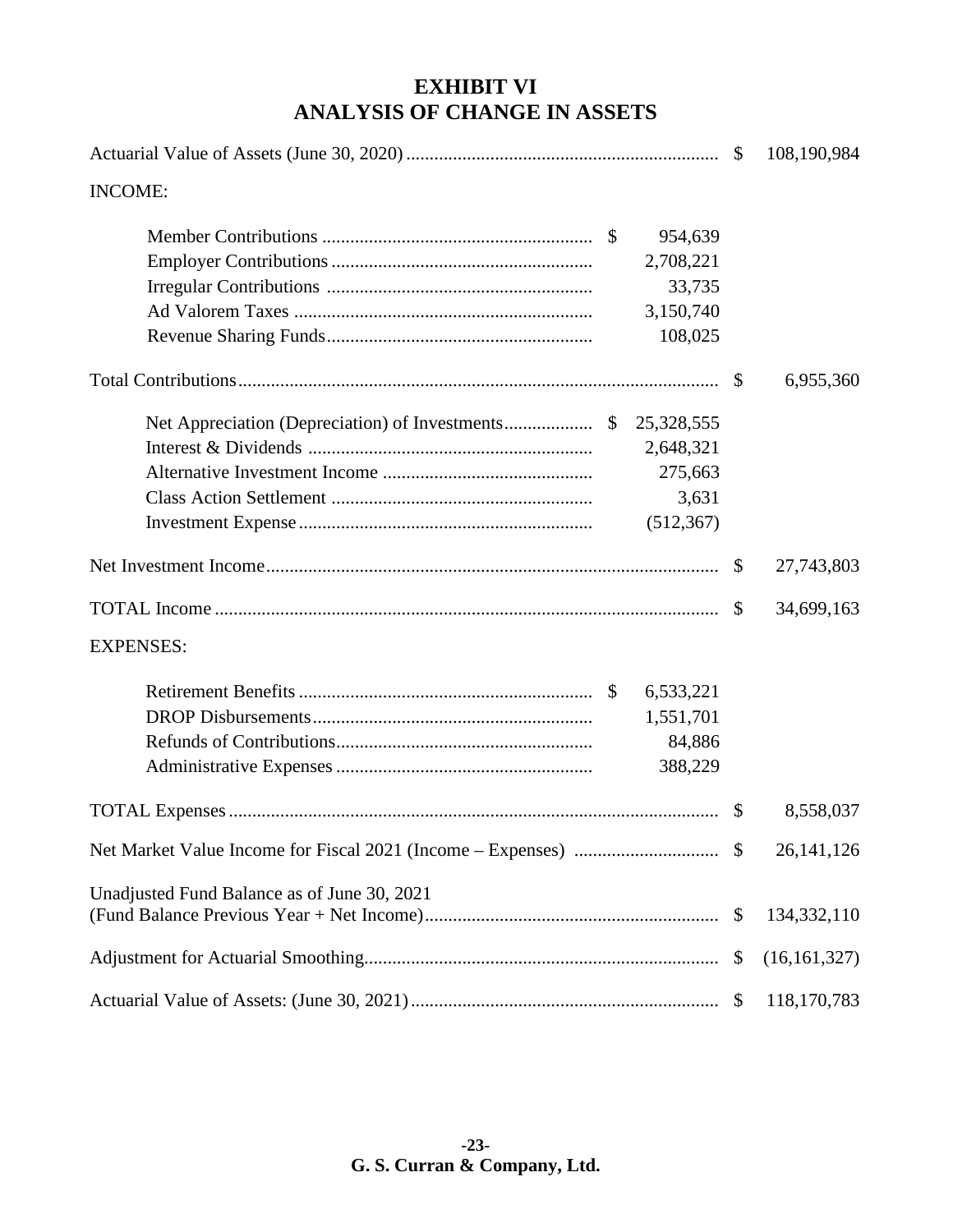### **EXHIBIT VII FUNDING DEPOSIT ACCOUNT**

|  | 3,589,555   |
|--|-------------|
|  | 229,732     |
|  | 999,586     |
|  | (1,480,821) |
|  | 3,338,052   |

## **EXHIBIT VIII – Schedule A PENSION BENEFIT OBLIGATION**

|  | 67,388,155 |
|--|------------|
|  | 1,036,435  |
|  | 67,250,682 |
|  |            |
|  |            |
|  | 87.10%     |

# **EXHIBIT VIII – Schedule B ENTRY AGE NORMAL ACCRUED LIABILITIES**

|                                                                              | 1,036,435  |
|------------------------------------------------------------------------------|------------|
|                                                                              | 67,250,682 |
| TOTAL ENTRY AGE NORMAL ACCRUED LIABILITY  \$133,734,741                      |            |
|                                                                              |            |
| Ratio of Net Actuarial Value of Assets to Entry Age Normal Accrued Liability | 88.36%     |

**-24- G. S. Curran & Company, Ltd.**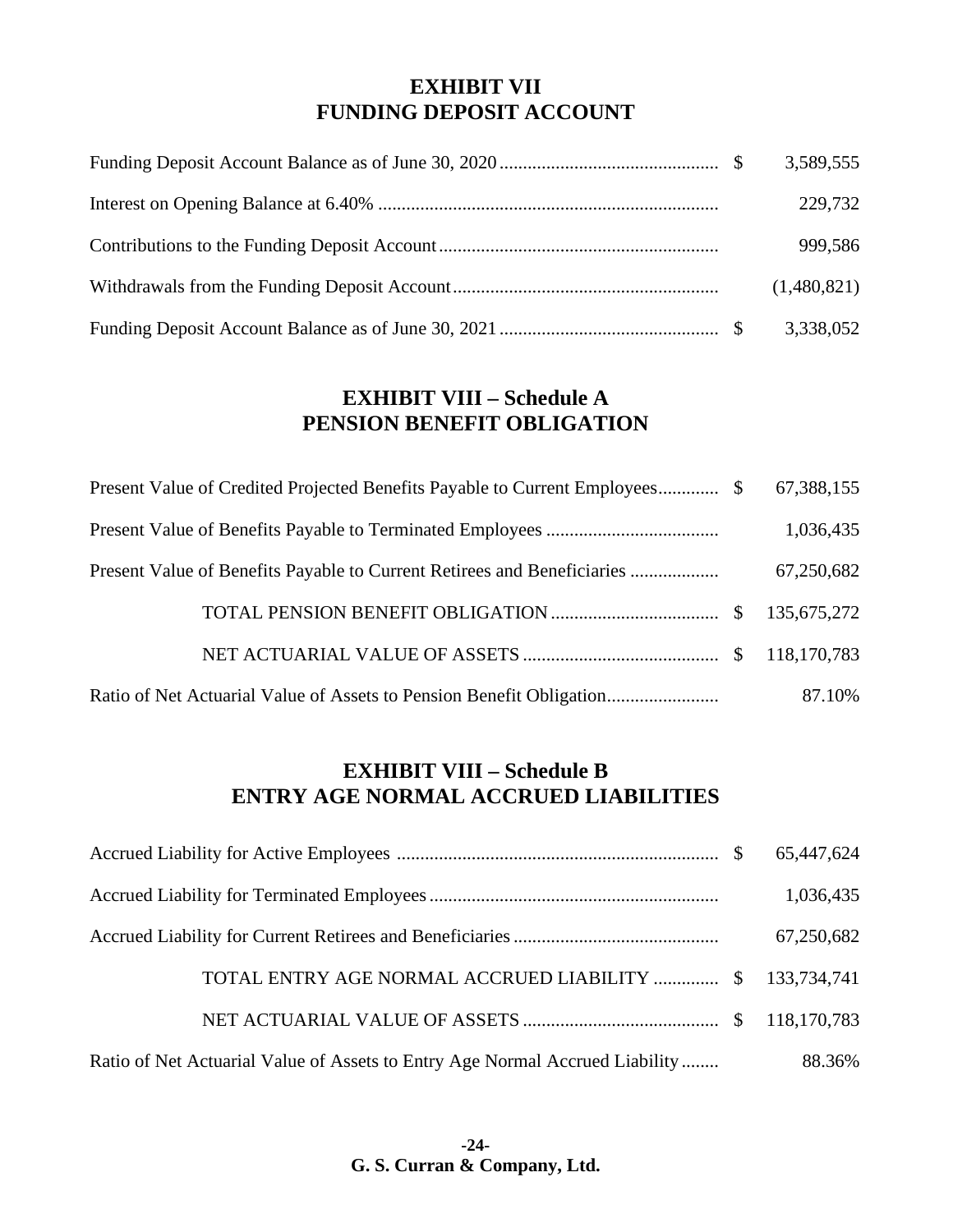# **EXHIBIT IX CENSUS DATA**

|                                 |               | <b>Terminated</b> |             |                |                |
|---------------------------------|---------------|-------------------|-------------|----------------|----------------|
|                                 |               | with Funds        |             |                |                |
| Number of members as of         | <b>Active</b> | on Deposit        | <b>DROP</b> | <b>Retired</b> | <b>Total</b>   |
| June 30, 2020                   | 219           | 37                | 18          | 172            | 446            |
| <b>Additions to Census</b>      |               |                   |             |                |                |
| Initial membership              | 26            |                   |             |                | 26             |
| Omitted in error last year      |               |                   |             |                |                |
| Death of another member         |               |                   |             | $\overline{2}$ | $\overline{2}$ |
| Adjustment for multiple records |               |                   |             |                |                |
| Change in Status during Year    |               |                   |             |                |                |
| Actives terminating service     | (7)           | 7                 |             |                |                |
| Actives who retired             | (6)           |                   |             | 6              |                |
| Actives entering DROP           | (7)           |                   | 7           |                |                |
| Term. members rehired           | 1             | (1)               |             |                |                |
| Term. members who retire        |               | (1)               |             | $\mathbf{1}$   |                |
| Retirees who are rehired        |               |                   |             |                |                |
| Refunded who are rehired        |               |                   |             |                |                |
| DROP participants retiring      |               |                   | (7)         | 7              |                |
| DROP returned to work           | 1             |                   | (1)         |                |                |
| Omitted in error last year      |               |                   |             |                |                |
| <b>Eliminated from Census</b>   |               |                   |             |                |                |
| Refund of contributions         | (5)           |                   |             |                | (5)            |
| Deaths                          |               | (1)               |             | (12)           | (13)           |
| Included in error last year     |               | (1)               |             |                | (1)            |
| Adjustment for multiple records |               |                   |             | (1)            | (1)            |
| Number of members as of         |               |                   |             |                |                |
| June 30, 2021                   | 222           | 40                | 17          | 175            | 454            |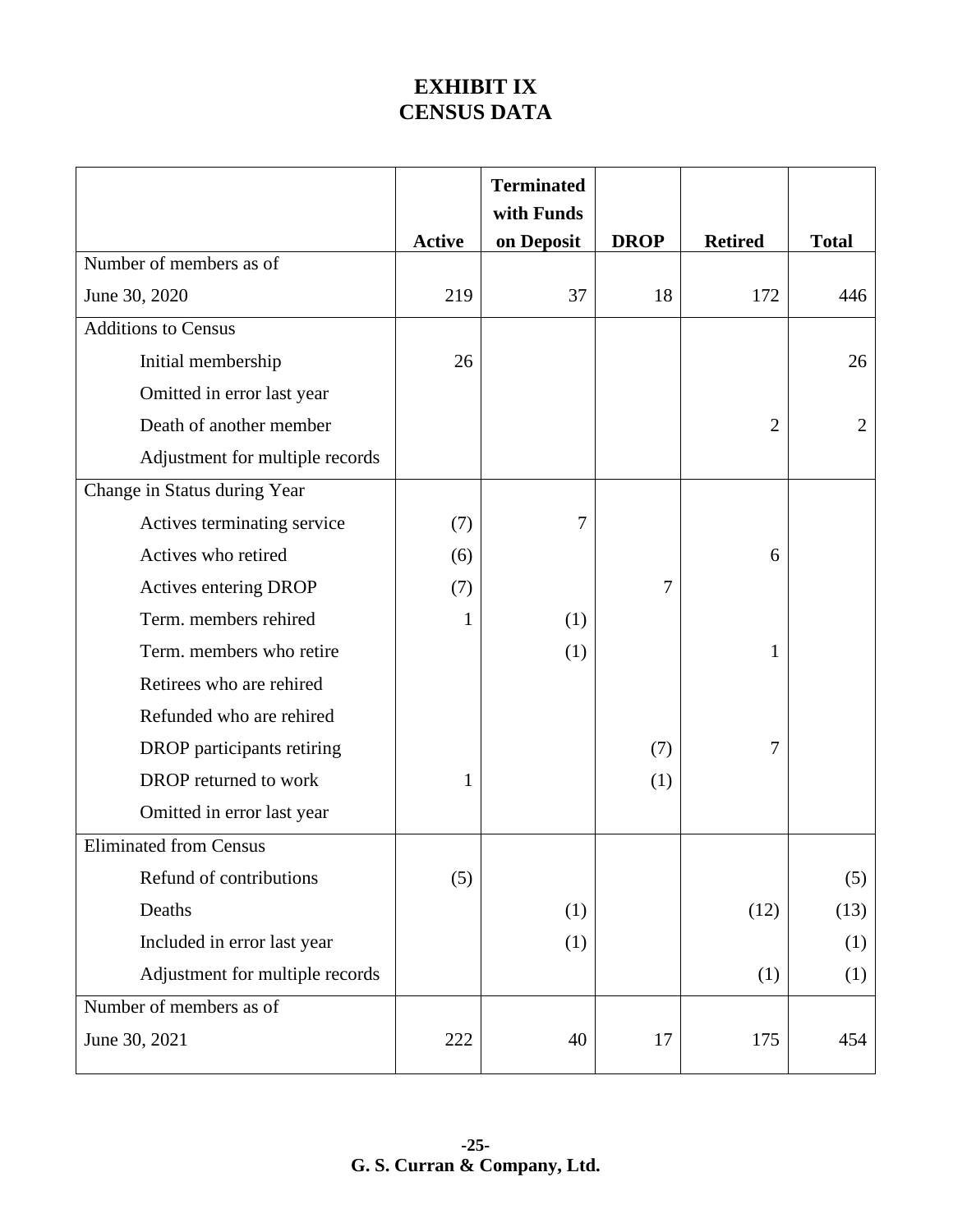#### ACTIVES CENSUS BY AGE:

| Age       | Number<br>Male | Number<br>Female | Total<br>Number | Average<br>Salary | Total<br>Salary |
|-----------|----------------|------------------|-----------------|-------------------|-----------------|
| $16 - 20$ | 0              |                  |                 | 23,314            | 23,314          |
| $21 - 25$ |                |                  | 6               | 35,860            | 215,158         |
| $26 - 30$ |                | 6                | 9               | 41,846            | 376,615         |
| $31 - 35$ |                | 16               | 19              | 45.421            | 862,991         |
| $36 - 40$ |                | 15               | 16              | 52,372            | 837,957         |
| $41 - 45$ |                | 12               | 14              | 52,775            | 738,852         |
| $46 - 50$ | 6              | 29               | 35              | 53,487            | 1,872,049       |
| $51 - 55$ | 6              | 37               | 43              | 69,610            | 2,993,226       |
| $56 - 60$ | 2              | 34               | 36              | 72,133            | 2,596,797       |
| $61 - 65$ |                | 28               | 30              | 64,063            | 1,921,889       |
| $66 - 70$ |                | 21               | 22              | 70,146            | 1,543,218       |
| $71 - 75$ |                | 4                | 7               | 111,634           | 781,436         |
| $76 - 80$ |                |                  |                 | 96.819            | 96,819          |
| TOTAL     | 29             | 210              | 239             | 62,177            | 14,860,321      |

THE ACTIVE CENSUS INCLUDES 123 ACTIVES WITH VESTED BENEFITS, INCLUDING 17 DROP PARTICIPANTS AND 13 ACTIVE FORMER DROP PARTICIPANTS.

TERMINATED MEMBERS DUE A DEFERRED RETIREMENT BENEFIT:

| Age       | Number<br>Male | Number<br>Female | Total<br>Number | Average<br>Benefit | Total<br>Benefit |
|-----------|----------------|------------------|-----------------|--------------------|------------------|
| $41 - 45$ |                |                  |                 | 18,621             | 18,621           |
| $46 - 50$ | 0              |                  |                 | 27,857             | 55,713           |
| $51 - 55$ |                |                  |                 | 19,063             | 19,063           |
| $56 - 60$ |                |                  |                 | 24,466             | 24,466           |
| TOTAL     |                |                  |                 | 23,573             | 117,863          |

TERMINATED MEMBERS DUE A REFUND OF CONTRIBUTIONS:

|        | Contributions Ranging |        | Total         |
|--------|-----------------------|--------|---------------|
| From   | Tо                    | Number | Contributions |
|        | 99                    | 6      | 254           |
| 100    | 499                   | 10     | 2,753         |
| 500    | 999                   |        | 5,739         |
| 1,000  | 1,999                 | 6      | 8,658         |
| 2,000  | 4,999                 |        | 2,909         |
| 5,000  | 9,999                 | 3      | 22,985        |
| 10,000 | 19.999                |        | 10,260        |
| 20,000 | 99,999                |        | 41,172        |
|        | TOTAL                 | 35     | 94,730        |

EXCLUDES ONE DECEASED MEMBER WHOSE ESTATE IS DUE A REFUND OF THEIR EMPLOYEE CONTRIBUTIONS. THEIR TOTAL REFUNDABLE BALANCE IS \$ 20,611.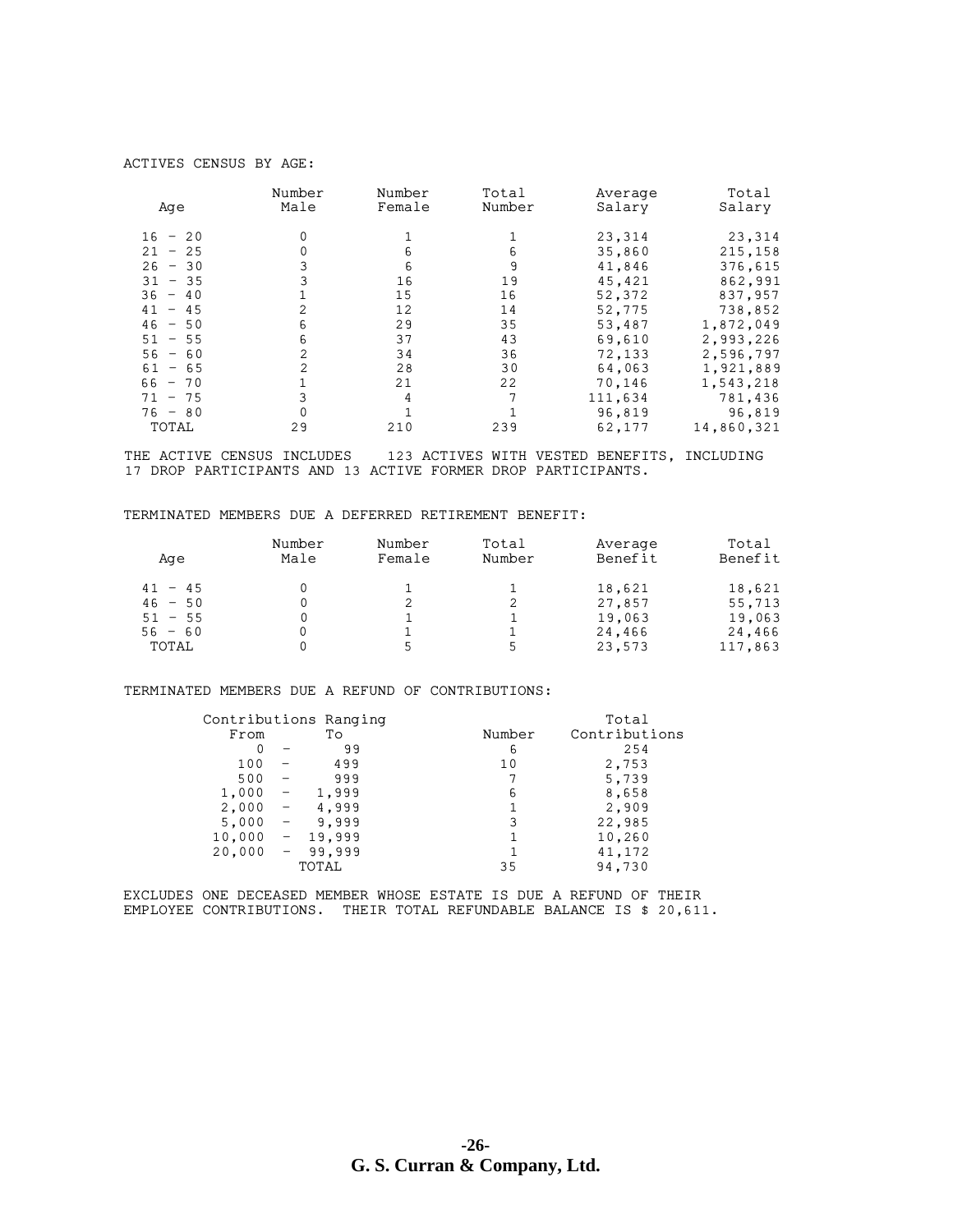#### REGULAR RETIREES:

| Age                    | Number<br>Male | Number<br>Female | Total<br>Number | Average<br>Benefit | Total<br>Benefit     |
|------------------------|----------------|------------------|-----------------|--------------------|----------------------|
| $56 - 60$<br>$61 - 65$ | 5              | 6<br>20          | 25              | 69,332<br>47,218   | 485,325<br>1,180,441 |
| $66 - 70$              |                | 28               | 31              | 42,736             | 1,324,814            |
| $71 - 75$<br>$76 - 80$ | 4<br>4         | 23<br>19         | 27<br>23        | 47,726<br>38,600   | 1,288,614<br>887,804 |
| $81 - 85$<br>$86 - 90$ | 0              | 13<br>7          | 13<br>8         | 33,421<br>26,164   | 434,475<br>209,315   |
| $91 - 99$              |                | 4                | 4               | 17,547             | 70,188               |
| TOTAL                  | 18             | 120              | 138             | 42,616             | 5,880,976            |

#### DISABILITY RETIREES:

| Aqe                    | Number<br>Male | Number<br>Female | Total<br>Number | Average<br>Benefit | Total<br>Benefit |
|------------------------|----------------|------------------|-----------------|--------------------|------------------|
| $51 - 55$<br>$56 - 60$ |                |                  |                 | 26,392<br>37,249   | 26,392<br>37,249 |
| TOTAL                  |                |                  |                 | 31,821             | 63,641           |

#### SURVIVORS:

| Age       | Number<br>Male | Number<br>Female | Total<br>Number | Average<br>Benefit | Total<br>Benefit |
|-----------|----------------|------------------|-----------------|--------------------|------------------|
| $41 - 45$ |                |                  |                 | 10,143             | 10,143           |
| $46 - 50$ | 0              |                  |                 | 3,092              | 3,092            |
| $56 - 60$ |                |                  |                 | 15,364             | 15,364           |
| $61 - 65$ |                | 2                | 5               | 16,342             | 81,711           |
| $66 - 70$ | 2              | 2                |                 | 26,180             | 104,718          |
| $71 - 75$ | 2              |                  |                 | 15,859             | 111,016          |
| $76 - 80$ |                |                  | 8               | 25,093             | 200,743          |
| $81 - 85$ |                |                  |                 | 15,191             | 45,573           |
| $86 - 90$ |                | 2                |                 | 10,724             | 42,896           |
| $91 - 99$ | 0              |                  |                 | 14,022             | 14,022           |
| TOTAL     | 14             | 21               | 35              | 17,979             | 629,278          |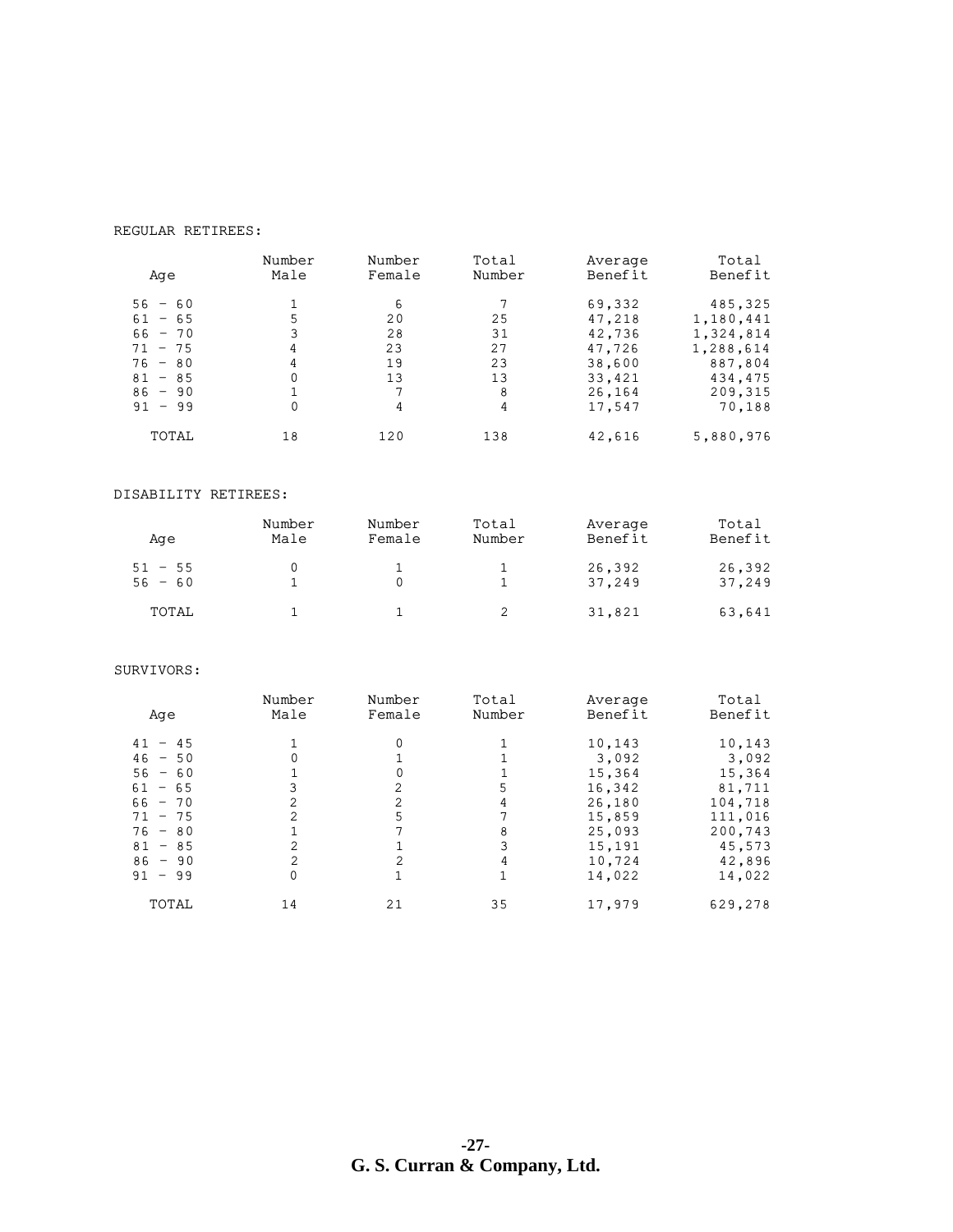| FMBERS               |
|----------------------|
| ļ<br>・トーモて<br>;<br>ג |

| Attained<br>w<br>Age:                                                                                                                                                                                                                                                                         | $\circ$                                                                                                            | ⊣                                                                                                                                                                                                                                                                                                                                                  | $\mathbf{\Omega}$                                                                                                                                                                                                                                                                                                                        | S                                                                                                                                                                                                                                                                                                                                                                                           | 4                                                                                                                                                                                                                                                                                                                                              | თ<br>$\mathbf{I}$<br>ഗ                                                                                                                                                                                    | 4<br>$\overline{\phantom{0}}$<br>$\mathbf{I}$<br>$\circ$                                                             | თ<br>ᅱ<br>$\mathbf{I}$<br>ഹ<br>$\overline{\phantom{0}}$                                        | ₹<br>$\mathbf{\Omega}$<br>л.<br>$\circ$<br>$\mathbf{\Omega}$                                                                                                                                                                                                                                                                                      | თ<br>$\mathbf{\Omega}$<br>$\mathbf{I}$<br>ഹ<br>$\mathbf{\Omega}$                                        | <b>&amp;Over</b><br>$\circ$<br>ო                                             | $\overline{\phantom{0}}$<br>đ<br>Tot.                    |
|-----------------------------------------------------------------------------------------------------------------------------------------------------------------------------------------------------------------------------------------------------------------------------------------------|--------------------------------------------------------------------------------------------------------------------|----------------------------------------------------------------------------------------------------------------------------------------------------------------------------------------------------------------------------------------------------------------------------------------------------------------------------------------------------|------------------------------------------------------------------------------------------------------------------------------------------------------------------------------------------------------------------------------------------------------------------------------------------------------------------------------------------|---------------------------------------------------------------------------------------------------------------------------------------------------------------------------------------------------------------------------------------------------------------------------------------------------------------------------------------------------------------------------------------------|------------------------------------------------------------------------------------------------------------------------------------------------------------------------------------------------------------------------------------------------------------------------------------------------------------------------------------------------|-----------------------------------------------------------------------------------------------------------------------------------------------------------------------------------------------------------|----------------------------------------------------------------------------------------------------------------------|------------------------------------------------------------------------------------------------|---------------------------------------------------------------------------------------------------------------------------------------------------------------------------------------------------------------------------------------------------------------------------------------------------------------------------------------------------|---------------------------------------------------------------------------------------------------------|------------------------------------------------------------------------------|----------------------------------------------------------|
| ہے<br>0<br>$\delta$<br>o w o w o w o w o w o<br><i>NNMA4RBGGL</i><br>$\mathbf{I}$<br>$\mathbf{I}$<br>$\mathbf{I}$<br>$\mathbf{I}$<br>$\overline{1}$<br>$\blacksquare$<br>లర<br>$\overline{1}$<br>$\mathbf{I}$<br>$\mathbf{1}$<br>$\mathbf{I}$<br>O H W H W H W H W H O<br>22 24 5 5 6 7 7 8 7 | 341235611                                                                                                          | $\overline{a}$<br>ຕ ⊣ ຕ ⊣ ⊄<br>$\mathbf{\Omega}$                                                                                                                                                                                                                                                                                                   | QDH<br>42311                                                                                                                                                                                                                                                                                                                             | ㅋㅋㅋㅋ                                                                                                                                                                                                                                                                                                                                                                                        | $\sim$<br>$\mathbf{\Omega}$<br>$-1$ $-1$ $\alpha$<br>$\overline{ }$                                                                                                                                                                                                                                                                            | 411344271<br>$\overline{\phantom{0}}$                                                                                                                                                                     | 544777611                                                                                                            | 4 1 1 5 5 6 7 1                                                                                | $Q \circ Q \circ Q$<br>$\sim$                                                                                                                                                                                                                                                                                                                     | $-4$ $-4$ $\circ$                                                                                       | <b>A ∞ 4 U W</b>                                                             | <b>100004536008</b><br>11134332                          |
| ω<br>⊣<br>đ<br>$\vec{c}$<br>⊢                                                                                                                                                                                                                                                                 | ڡ<br>$\sim$                                                                                                        | $\overline{ }$<br>$\overline{\phantom{0}}$                                                                                                                                                                                                                                                                                                         | თ<br>$\overline{\phantom{0}}$                                                                                                                                                                                                                                                                                                            | $\infty$                                                                                                                                                                                                                                                                                                                                                                                    | თ                                                                                                                                                                                                                                                                                                                                              | $\overline{ }$<br>ო                                                                                                                                                                                       | $\sim$<br>4                                                                                                          | $\circ$<br>ო                                                                                   | $\overline{\phantom{0}}$<br>$\sim$                                                                                                                                                                                                                                                                                                                | თ                                                                                                       | $\mathbf \blacksquare$<br>$\sim$                                             | $\sigma$<br>ო<br>$\sim$                                  |
| AVERAGE ANNUAL                                                                                                                                                                                                                                                                                | SALARY                                                                                                             | <b>ACTIVE</b><br>FO                                                                                                                                                                                                                                                                                                                                | MEMBERS                                                                                                                                                                                                                                                                                                                                  |                                                                                                                                                                                                                                                                                                                                                                                             |                                                                                                                                                                                                                                                                                                                                                | Year<br>Completed                                                                                                                                                                                         | $\overline{\sigma}$<br>w                                                                                             | $\mathbf 0$<br>Servic                                                                          |                                                                                                                                                                                                                                                                                                                                                   |                                                                                                         |                                                                              |                                                          |
| Attained<br>ω<br>Ф<br>Ag <sup>r</sup>                                                                                                                                                                                                                                                         | $\circ$                                                                                                            | ᅱ                                                                                                                                                                                                                                                                                                                                                  | $\mathbf{\Omega}$                                                                                                                                                                                                                                                                                                                        | ო                                                                                                                                                                                                                                                                                                                                                                                           | 4                                                                                                                                                                                                                                                                                                                                              | თ<br>$\mathbf{I}$<br>ъ                                                                                                                                                                                    | 4<br>$\overline{\phantom{0}}$<br>$\mathbf{I}$<br>0<br>$\overline{\phantom{0}}$                                       | თ<br>$\overline{\phantom{0}}$<br>$\mathbf{L}$<br>ഗ<br>$\overline{ }$                           | 4<br>$\sim$<br>$\mathbf{I}$<br>$\circ$<br>$\sim$                                                                                                                                                                                                                                                                                                  | თ<br>$\sim$<br>$\mathbf{I}$<br>ഗ<br>$\mathbf{\sim}$                                                     | <b>Jano</b> :<br>ళ<br>$\circ$<br>ო                                           | Φ<br>≺ יס<br>μĎ Ď<br>Avera<br>Salan                      |
| ά<br>o wo wo wo wo wo<br>$\delta$<br>N N M M <del>4</del> 4 10 10 10 10<br>$\overline{ }$<br>- 11<br>$\mathbf{I}$<br>$\mathbf{1}$ $\mathbf{1}$ $\mathbf{1}$<br>$\overline{1}$<br>$1 \cdot 1 \cdot 1$<br>∣ ∾ಶ<br>I.<br>онононононо<br><i>N</i> N m m 4 4 5 5 6 6 7                             | 0000000000<br>9 25954174<br>$\bullet$<br><b>.</b><br>$\blacksquare$<br>$\bullet$<br>O O N W W O O W O<br>243232545 | $\Gamma$ $\alpha$ $\omega$ $\alpha$<br>ო<br>4<br>◅<br>$\overline{1}$ m<br>$\circ$ $\circ$ $\circ$ $\circ$ $\circ$<br>ڡ<br><b>0 ∞ ∞ ∞ ന</b><br>4<br>ω<br>4<br>$\bullet$<br>$\bullet$<br>$\bullet$<br>$\bullet$<br>$\bullet$<br>$\overline{\phantom{a}}$<br>$\sim$ $\sim$<br>$\overline{r}$<br>r ∞ N ∞ m<br>$\sim$ $\sim$<br>mmmmm<br>$\overline{ }$ | O ഥ ന<br>۱ ۵ ۵ م<br>$\overline{\phantom{a}}$<br>00057<br>$\circ$ $\circ$<br>$\circ$<br>$\infty$ m $\sim$<br>のつへのつ<br>$\ddot{\phantom{1}}$<br>$\blacksquare$<br>$\blacksquare$<br>$\blacksquare$<br>$\blacktriangle$<br>$\hat{\phantom{a}}$<br>$\ddot{\phantom{1}}$<br>۳ م م<br>$\circ \circ \circ \circ \circ$<br><b>555</b> 56<br>4 3 7 | 4 U 4 W<br>4 N H M<br>r n o o<br>$4\;$ $\omega \;$ $\sim$ $\sim$<br>n 4 4 0<br>$\alpha$ $\alpha$ $\alpha$<br>$\begin{array}{ccccccccccccc} \bullet & \bullet & \bullet & \bullet & \bullet & \bullet \end{array}$<br>$\begin{array}{cccccccccccccc} \bullet & \bullet & \bullet & \bullet & \bullet & \bullet & \bullet \end{array}$<br>ロコフロ<br>$m \vee m$<br><b>5432</b><br><i>ഷ ഷ</i> ო დ | $P$ $Q$ $Q$<br>$\infty$<br>$\mathbf{\Omega}$<br>ო<br>4<br>$\circ$ m $\circ$<br>ო<br>4<br>Б<br>$\overline{a}$ $\overline{a}$ $\overline{b}$<br>$\sim$<br>$\infty$<br>$\sim$ $\sim$ $\sim$<br>$\bullet$<br>$\bullet$<br>$\bullet$<br>$P^{\circ}$ $Q$ 4<br>თ<br>$\overline{\phantom{0}}$<br>ഗ<br>$-47$<br>ڡ<br>ო<br>4<br>$\overline{\phantom{0}}$ | <b>678586854</b><br>n c c <sub>H</sub> r ∞ ω ∞ ω<br>. <b>.</b><br>$\mathfrak{w}\rhd\mathfrak{c}\rhd\mathfrak{a}\rhd\mathfrak{w}\rhd\mathfrak{a}\rhd\mathfrak{a}$<br>443465350<br>$\overline{\phantom{0}}$ | <b>ちょ」ののうりて</b><br>∞∞ ∞ o ω ω ⊣ r ω<br><b>542020245</b><br>. <b>.</b><br><b>H 4 4 4 9 0 9 4</b><br>co co co co co co | <b>GNON@TOT</b><br>24037217<br>wo н т о т по<br><b>.</b><br>4 2 7 0 1 3 7 8<br>n 4 L O W O L W | $m \sim \circ m$ $\infty$<br>$\circ$<br><b>MONGU</b><br>$\sim$<br><b>A O N O O</b><br>ω<br>$\begin{array}{cccccccccccccc} \bullet & \bullet & \bullet & \bullet & \bullet & \bullet & \bullet & \bullet \end{array}$<br>$\bullet$<br>$P$ $\infty$ $P$ $\sim$ $H$<br>$\circ$<br>ワフ836<br>S<br>$\overline{\phantom{0}}$<br>$\overline{\phantom{0}}$ | のひっか<br><b>4645</b><br>$\Gamma$ $\vdash$ $\infty$ $\omega$<br>$\cdots$<br>თ <del>ჟ</del> ს ო<br>ത ര ധ ര | mmmor<br>⊲∪∞⊢⊅<br><b>.</b><br>28171<br>ഠ ∞ ത ത ∞<br>$\overline{\phantom{0}}$ | 40 6125703362<br>M h H H N N M M M 4 O M<br>234455567670 |

71 & Over 109,700 × 109,329 × 164,592 × 164,592 × 169,64,592 × 1874 130,320 × 109,77 × 109,782 Average 38,234 44,512 51,201 45,865 61,401 50,785 65,874 70,693 85,101 81,865 91,749 62,177

62,177

91,749

81,865

85,101

70,693

65,874

50,785

61,401

45,865

51,201

44,512

38,234

Average

**-28 - G. S. Curran & Company, Ltd.**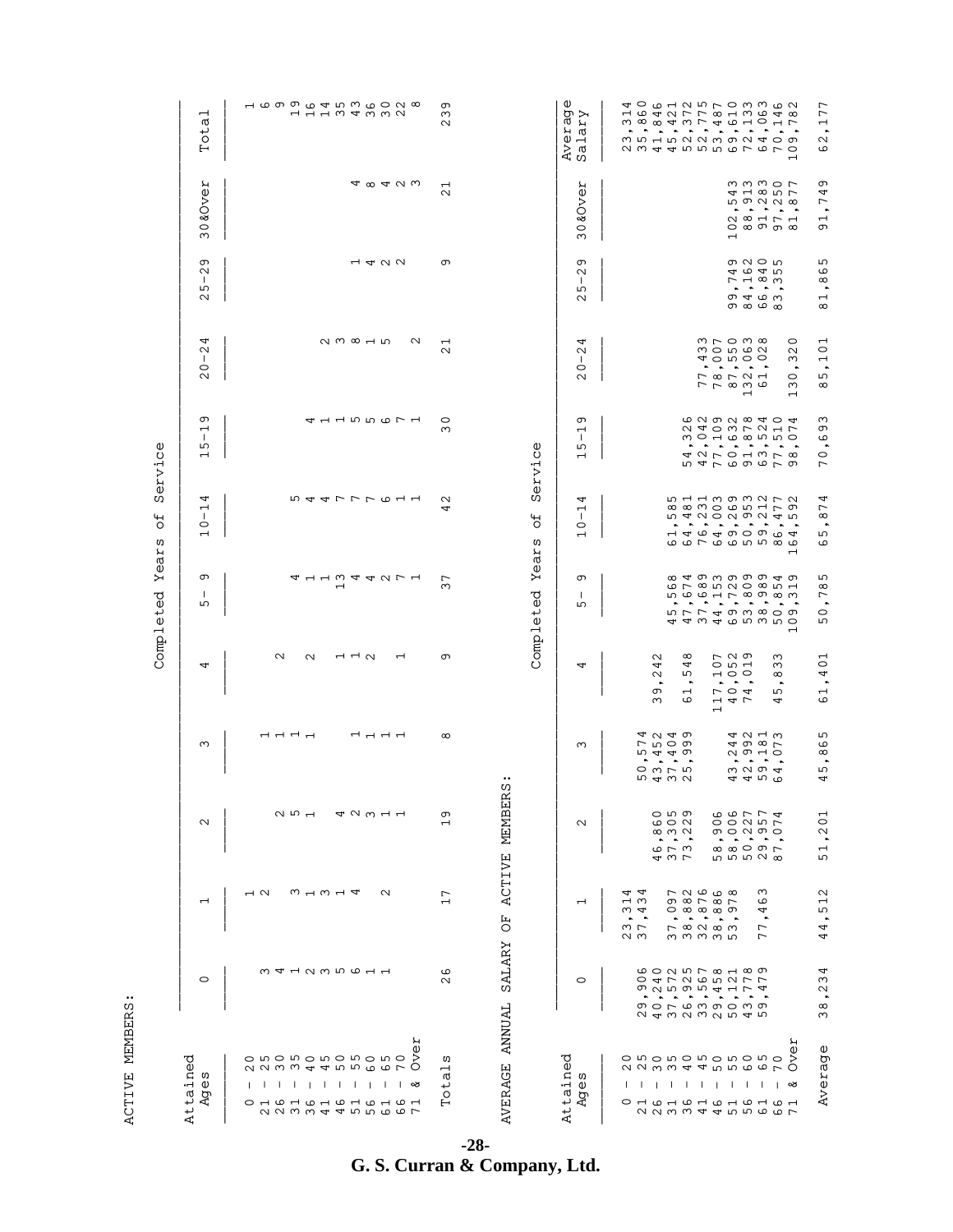| Total<br>30&Over                            | $O$ $H$ $N$ $H$ $H$ $O$                                                                                                                                                                                 | ഹ<br>$\circ$             | Average<br>Benefit<br>18,621<br>27,8557<br>27,466<br>24,466<br>30&Over                                                                                                 | ო<br>57<br>$\bullet$<br>ო<br>$\mathsf{\sim}$<br>$\circ$ |
|---------------------------------------------|---------------------------------------------------------------------------------------------------------------------------------------------------------------------------------------------------------|--------------------------|------------------------------------------------------------------------------------------------------------------------------------------------------------------------|---------------------------------------------------------|
| თ<br>$\mathbf{\Omega}$<br>$\mathsf I$<br>25 |                                                                                                                                                                                                         | $\circ$                  | თ<br>$\mathbf{\Omega}$<br>$\mathsf{I}$<br>ഹ<br>$\mathbf{\Omega}$                                                                                                       | $\circ$                                                 |
| 4<br>$20 - 24$                              |                                                                                                                                                                                                         | $\circ$                  | $0 - 24$<br>$\sim$                                                                                                                                                     | $\circ$                                                 |
| თ<br>$\overline{1}$<br>15                   | $\overline{\phantom{0}}$                                                                                                                                                                                | $\overline{\phantom{0}}$ | Eligibility<br>თ<br>18,621<br>$\overline{1}$<br>ഗ<br>$\overline{ }$                                                                                                    | 18,621                                                  |
| 4<br>$10 - 1$                               | $\overline{ }$                                                                                                                                                                                          | $\overline{\phantom{0}}$ | A DEFERRED RETIREMENT BENEFIT:<br>Retirement<br>4<br>29,637<br>$\overline{1}$<br>$\frac{0}{1}$                                                                         | 29,637                                                  |
| თ<br>T<br>ഹ                                 | $\overline{\phantom{0}}$                                                                                                                                                                                | $\mathbf{\Omega}$        | Until<br>26,076<br>19,063<br>თ<br>T<br>ഥ                                                                                                                               | 22,570                                                  |
| 4                                           |                                                                                                                                                                                                         | $\circ$                  | Years<br>4<br>DUE                                                                                                                                                      | $\circ$                                                 |
| $\infty$                                    |                                                                                                                                                                                                         | $\circ$                  | ω                                                                                                                                                                      | $\circ$                                                 |
| $\sim$                                      | T                                                                                                                                                                                                       | $\overline{\phantom{0}}$ | $\sim$                                                                                                                                                                 | 24,466<br>466<br>$\bullet$<br>24                        |
| H                                           |                                                                                                                                                                                                         | $\circ$                  | H                                                                                                                                                                      | $\circ$                                                 |
| $\circ$                                     |                                                                                                                                                                                                         | $\circ$                  | $\circ$                                                                                                                                                                | $\circ$                                                 |
| Attained<br>Ages                            | Over<br>55<br>6<br>5<br>5<br>5<br>5<br>6<br>ഗ<br>0<br>4<br>$\begin{array}{c} \hline \end{array}$<br>$\overline{\phantom{a}}$<br>I<br>ళ<br>1<br>4561<br>4561<br>$\circ$<br>$\overline{\phantom{0}}$<br>4 | Totals                   | AVERAGE ANNUAL BENEFITS OF TERMINATED MEMBERS<br>Attained<br>O<br>Ages<br>$\mathsf I$<br>$\overline{\phantom{a}}$<br>45461<br>$\circ$<br>$\overline{\phantom{0}}$<br>4 | ά<br>Average<br>$\delta$<br>$\mathsf I$<br>త            |

TERMINATED MEMBERS DUE A DEFERRED RETIREMENT BENEFIT: TERMINATED MEMBERS DUE A DEFERRED RETIREMENT BENEFIT:

**-29 - G. S. Curran & Company, Ltd.**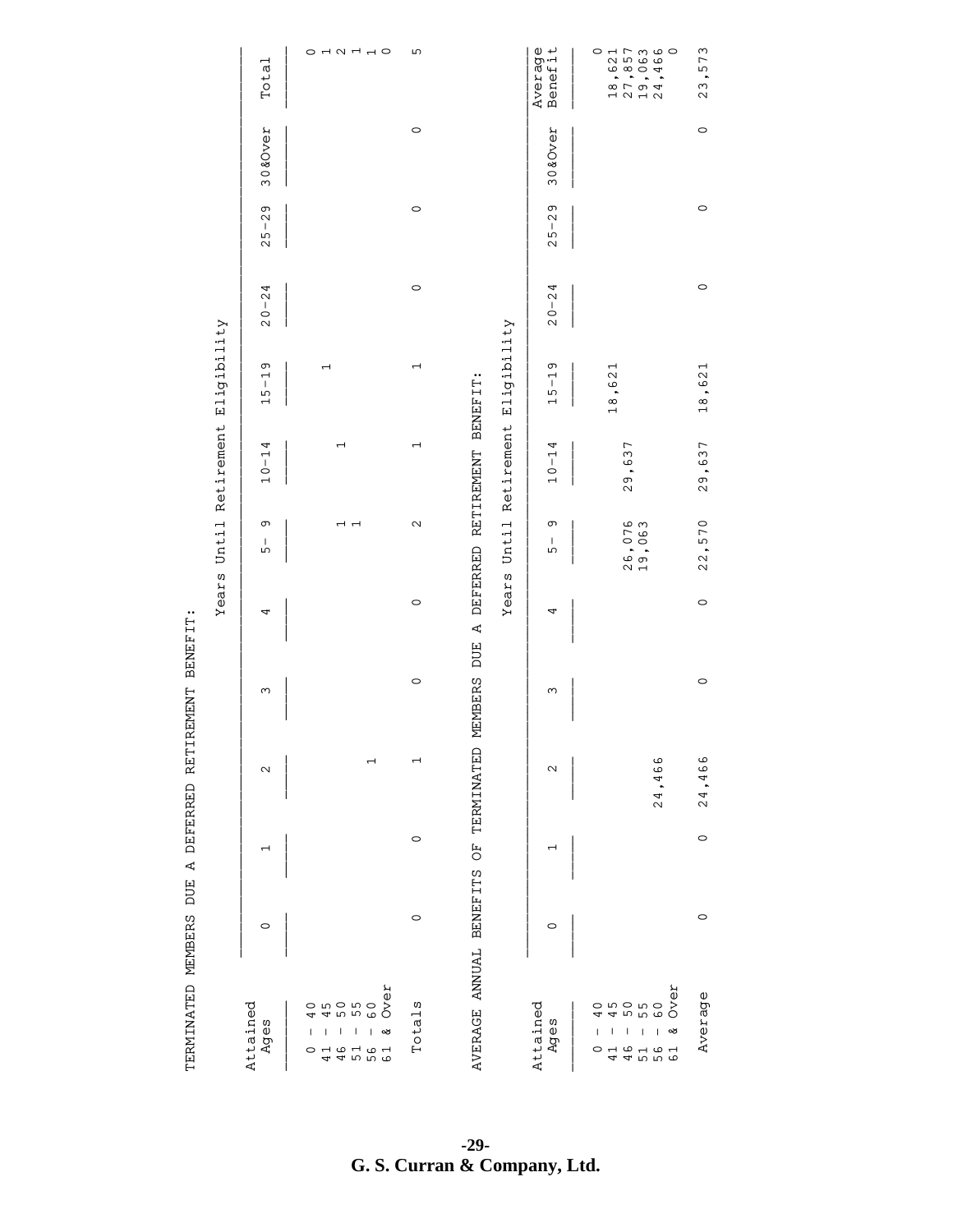SERVICE RETIREES: SERVICE RETIREES:

| Attained |                                                                                                                                                             |                                                                                                                    |                                                                                       |                                                                                                                                                                                                                                                     |                                                                                                                                                   | ≻<br>Completed                                         | Since<br>ears                                                                                           | Retirement                                                                                                                                                                                                                              |                                                                                                                      |                                                                                                                                                                |                             |                                                                                                                          |
|----------|-------------------------------------------------------------------------------------------------------------------------------------------------------------|--------------------------------------------------------------------------------------------------------------------|---------------------------------------------------------------------------------------|-----------------------------------------------------------------------------------------------------------------------------------------------------------------------------------------------------------------------------------------------------|---------------------------------------------------------------------------------------------------------------------------------------------------|--------------------------------------------------------|---------------------------------------------------------------------------------------------------------|-----------------------------------------------------------------------------------------------------------------------------------------------------------------------------------------------------------------------------------------|----------------------------------------------------------------------------------------------------------------------|----------------------------------------------------------------------------------------------------------------------------------------------------------------|-----------------------------|--------------------------------------------------------------------------------------------------------------------------|
|          | $\circ$                                                                                                                                                     | ᅱ                                                                                                                  | $\mathbf{\Omega}$                                                                     | $\omega$                                                                                                                                                                                                                                            | 4                                                                                                                                                 | თ<br>-1<br>Б                                           | 4<br>⊣<br>$\mathbf{I}$<br>$\circ$<br>$\overline{\phantom{0}}$                                           | თ<br>$\overline{\phantom{0}}$<br>$\mathbf{I}$<br>Б<br>$\overline{\phantom{0}}$                                                                                                                                                          | 4<br>$\mathbf{\Omega}$<br>$\mathbf{I}$<br>$\circ$<br>$\sim$                                                          | თ<br>$\mathbf 2$<br>$\mathbf{I}$<br>Б<br>N                                                                                                                     | 0&Over<br>ო                 | Total                                                                                                                    |
|          | m com H H                                                                                                                                                   | mm m N                                                                                                             | $-1 \,$ M $\,$ M $\,$ M                                                               | $\begin{array}{c} \n 0 \\ 0 \\ 0 \\ 0\n \end{array}$                                                                                                                                                                                                | $-1$ m m $\sim$ $-1$                                                                                                                              |                                                        | 128763                                                                                                  | 22511                                                                                                                                                                                                                                   | $\alpha$ m m                                                                                                         | $-1$ $-1$                                                                                                                                                      | 4                           | O F L H F M M & 4<br>2<br>2<br>2<br>2<br>2<br>2<br>2<br>2<br>2<br>2<br>2<br>2<br>2<br>2<br>2<br>                         |
|          | AVERAGE ANNUAL BENEFITS<br>4<br>$\overline{\phantom{0}}$                                                                                                    | PAYABLE<br>ო<br>$\overline{\phantom{0}}$                                                                           | თ<br>ГO                                                                               | <b>SERVICE</b>                                                                                                                                                                                                                                      | $\circ$<br>$\overline{\phantom{0}}$<br>RETIREES:                                                                                                  | $\overline{\phantom{0}}$<br>$\infty$                   | $\overline{ }$<br>$\mathbf{\Omega}$                                                                     | $\overline{\phantom{0}}$<br>$\overline{\phantom{0}}$                                                                                                                                                                                    | $\infty$                                                                                                             | S                                                                                                                                                              | 4                           | $\infty$<br>$\infty$<br>$\overline{\phantom{0}}$                                                                         |
|          |                                                                                                                                                             |                                                                                                                    |                                                                                       |                                                                                                                                                                                                                                                     |                                                                                                                                                   | Year<br>Completed                                      | ince<br>Ω<br>w                                                                                          | Retirement                                                                                                                                                                                                                              |                                                                                                                      |                                                                                                                                                                |                             |                                                                                                                          |
|          | $\circ$                                                                                                                                                     |                                                                                                                    | $\mathbf{\Omega}$                                                                     | ო                                                                                                                                                                                                                                                   | 4                                                                                                                                                 | თ<br>$\mathbf{I}$<br>ഗ                                 | 4<br>$\overline{\phantom{0}}$<br>$\mathbf{I}$<br>$\circ$<br>$\overline{\phantom{0}}$                    | თ<br>$\overline{\phantom{0}}$<br>$\mathbf{I}$<br>ഗ<br>$\overline{\phantom{0}}$                                                                                                                                                          | 4<br>$\sim$<br>$\mathbf{I}$<br>$\circ$<br>$\mathbf{\Omega}$                                                          | თ<br>$\mathbf{\Omega}$<br>$\mathbf{I}$<br>ഗ<br>$\mathbf{\Omega}$                                                                                               | 0&Over<br>ω                 | $\theta +$<br>Average<br>Benefit<br><b>Aver</b>                                                                          |
| άò       | $\infty$ 4 $\sim$ 6 $\infty$<br><b>599999</b><br>74700<br>$\overline{\phantom{a}}$<br>$\sigma$ $\circ$ $\circ$ $\sigma$ $\rightarrow$<br><b>5 6 7 7 8 9</b> | <b>5555</b><br><u>ഗ</u> ത ത ത<br>ഗ ത ന ഠ<br>$\bullet$<br>$\bullet$<br>$\bullet$<br>$\cdot$<br>4 4 8 9 7<br>4 8 9 7 | പ ധ ഠ n<br>$\overline{\phantom{a}}$<br>$\bullet$<br>$\ddot{\phantom{1}}$<br>$\bullet$ | <b>75446</b><br>$m \omega$ or $\omega$ r<br>$\begin{array}{ccccccccccccc} \bullet & \bullet & \bullet & \bullet & \bullet & \bullet & \bullet \end{array}$<br>$\overline{\phantom{a}}$<br>$1 \otimes 1 \otimes 1$<br>45790<br>$\mathord{\text{--}}$ | <b>In m m m m</b><br>∞ ၈ N ம ம<br>∞ம⊢∞4<br>$\hat{\phantom{a}}$<br>$\sim$ $\sim$ $\sim$<br>$\hat{\phantom{a}}$<br>$P$ $Q$ $Q$ $Q$<br><b>599999</b> | <b>LWQ400</b><br>の04326<br><br><b>796748</b><br>944567 | 1 m 1 m m 6<br>$\sigma$ b $\sigma$ $\sigma$ $\sigma$<br><b>766072</b><br>.<br>116961<br><b>50000000</b> | の4700<br>$m$ $m$ $m$ $\infty$ $\infty$<br>2 3 9 4 9<br>$\begin{array}{ccccccccccccc} \bullet & \bullet & \bullet & \bullet & \bullet & \bullet & \bullet & \bullet \end{array}$<br>$\circ$ $\circ$ $\circ$ $\circ$<br>mm <sub>HNN</sub> | n ဖ ဂ<br>ത ∞ ⊣<br>$\mathrel{\Gamma} \mathrel{\Gamma} \mathrel{\Gamma}$<br>$\sim$ $\sim$ $\sim$<br>757<br>$\sim$ $ -$ | $\circ$ $\circ$ $\circ$<br>$\infty$ in $\circ$<br><u>ဖ</u> လ စာ<br>$\ddot{\phantom{1}}$<br>$Q \cap Q$<br>$\overline{\phantom{a}}$ + $\overline{\phantom{a}}$ < | $\overline{ }$<br>54<br>17, | ол о о о о н и г<br>m H M N O N O T<br>$\overline{1}$ 5<br>うろファ らす<br><b>.</b><br>$\bullet$<br><b>DARADO</b><br>64443321 |
|          | თ<br>4<br>ഗ<br>$\bullet$<br>42                                                                                                                              | 52,831                                                                                                             | 50,077                                                                                | L<br>.6, 75!<br>م                                                                                                                                                                                                                                   | , 604<br>51                                                                                                                                       | Б<br>Б<br>$\infty$<br>$\cdot$<br>4<br>Б                | $\infty$<br>, 44<br>$\mathsf{\sim}$<br>$\sim$                                                           | $\sim$<br>, 27.<br>4<br>$\sim$                                                                                                                                                                                                          | 17,136                                                                                                               | $\sim$<br>.61<br>15                                                                                                                                            | 17,547                      | $\frac{0}{1}$<br>م<br>$\bullet$<br>$\sim$<br>4                                                                           |

**-30 - G. S. Curran & Company, Ltd.**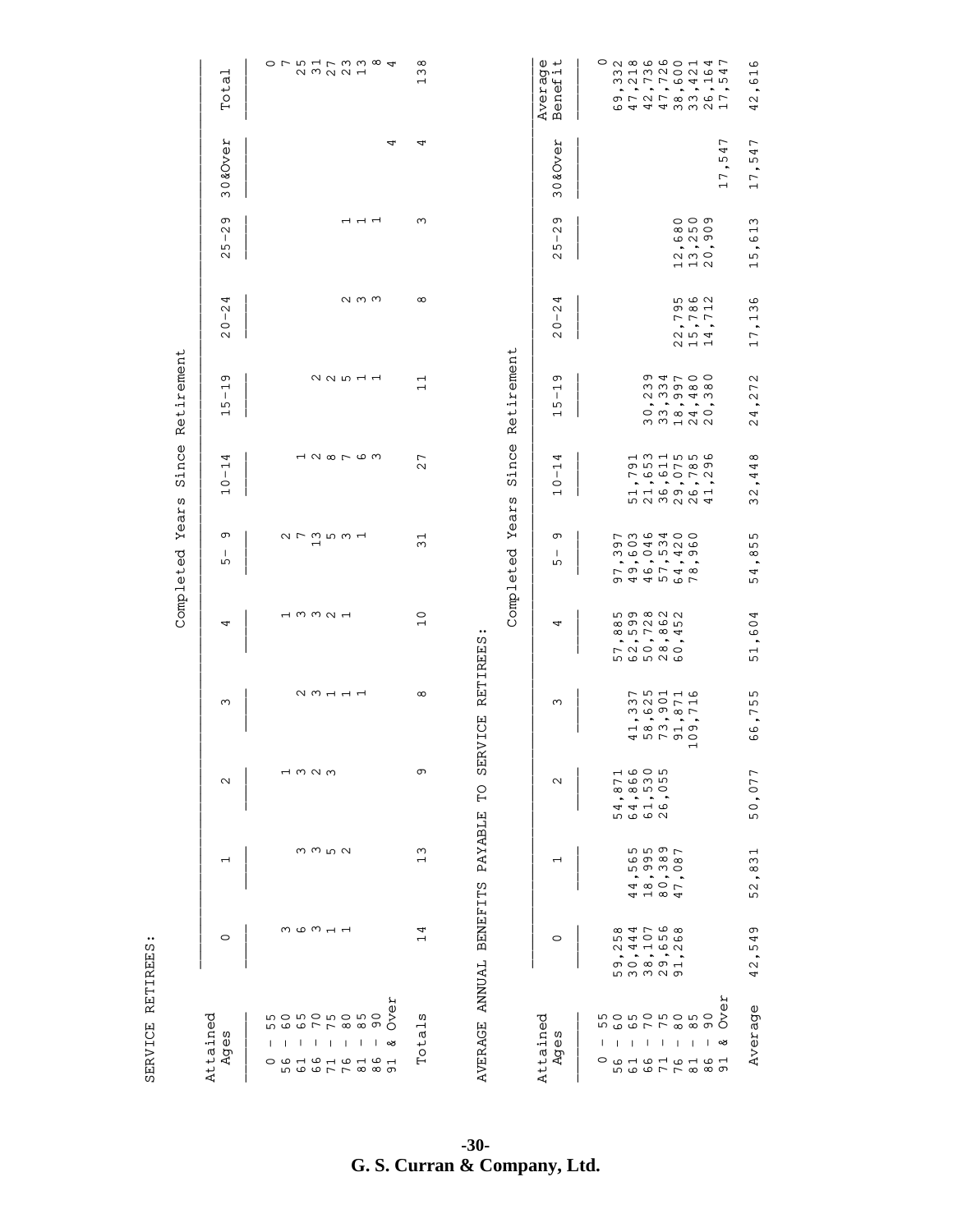DISABILITY RETIREES: DISABILITY RETIREES:

|                 | Total              | $\overline{H}$ $\overline{H}$ $\overline{O}$<br>0                       | $\mathbf{\Omega}$        |                                 | Average<br>Benefit | $\circ$<br>26,392<br>37,249<br>$\circ$                                                               | 31,821  |
|-----------------|--------------------|-------------------------------------------------------------------------|--------------------------|---------------------------------|--------------------|------------------------------------------------------------------------------------------------------|---------|
|                 | 30&Over            |                                                                         | $\circ$                  |                                 | 30&Over            |                                                                                                      | $\circ$ |
|                 | $25 - 29$          |                                                                         | $\circ$                  |                                 | $25 - 29$          |                                                                                                      | $\circ$ |
|                 | $20 - 24$          |                                                                         | $\circ$                  |                                 | $20 - 24$          |                                                                                                      | $\circ$ |
| Retirement      | $15 - 19$          |                                                                         | $\circ$                  | Retirement                      | $15 - 19$          |                                                                                                      | $\circ$ |
| Since           | $10 - 14$          |                                                                         | $\circ$                  | Since                           | $10 - 14$          |                                                                                                      | $\circ$ |
| Completed Years | თ<br>$\frac{1}{5}$ |                                                                         | $\circ$                  | Completed Years                 | თ<br>I<br>5        |                                                                                                      | $\circ$ |
|                 | 4                  |                                                                         | $\circ$                  |                                 | 4                  |                                                                                                      | $\circ$ |
|                 | ω                  | $\overline{\phantom{0}}$                                                | $\overline{\phantom{0}}$ | TO DISABILITY RETIREES:         | ω                  | 37,249                                                                                               | 37,249  |
|                 | $\mathbf{\Omega}$  |                                                                         | $\circ$                  |                                 | $\mathbf{\Omega}$  |                                                                                                      | $\circ$ |
|                 |                    | $\overline{\phantom{0}}$                                                |                          |                                 |                    | 26,392                                                                                               | 26,392  |
|                 | 0                  |                                                                         | $\circ$                  |                                 | $\circ$            |                                                                                                      | $\circ$ |
|                 | Attained<br>Ages   | Over<br>S<br>o 9<br>0<br>ഥ<br>ఱ<br>I<br>ڡ<br>5<br>۰<br>O<br>۳<br>ഹ<br>ഗ | Totals                   | AVERAGE ANNUAL BENEFITS PAYABLE | Attained<br>Ages   | Over<br>50<br>Б<br>$\circ$<br>ഥ<br>$\omega$<br>ఱ<br>ı<br>5 9<br>o<br>$\mathbf \omega$<br>4<br>5<br>ഗ | Average |

**-31 - G. S. Curran & Company, Ltd.**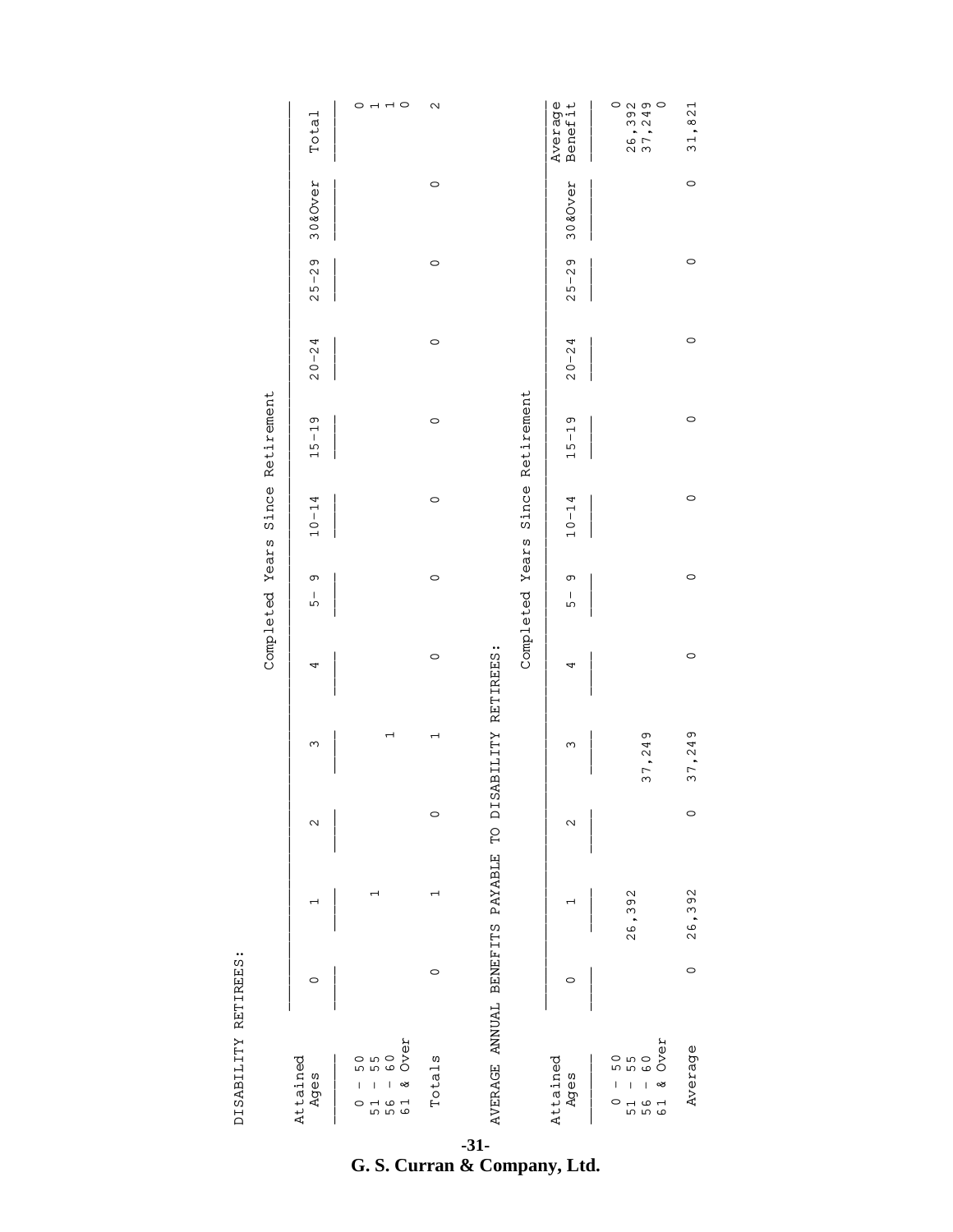| $\circ$<br>$\mathbf{\Omega}$<br>$\mathbf{\Omega}$                                                                                                                                                                                                                                                                                                                                                                                                                                                                                                                                                                                                                                                                                                                                                                                                                                                                                                                                        |                  | PAYABLE<br>ω<br>$\overline{\phantom{0}}$<br>$\overline{\phantom{0}}$<br>$\sim$<br>$\overline{\phantom{0}}$<br>5<br>$\overline{\phantom{0}}$<br>$\overline{a}$<br>$\circ$<br>ഹ | クリココムウォイン ココピュロ ワピュッエッスワワ<br>AVERAGE ANNUAL BENEFITS<br>L<br>$\overline{\phantom{0}}$<br>$\sim$<br>$\overline{\phantom{0}}$<br>ო<br>$\circ$<br>$\circ$<br>$\Im$<br>$\circ$<br>Б<br>$\bullet$<br>$\bullet$<br>$\sim$<br>თ<br>$\infty$<br>$\sim$<br>90<br>OVER |
|------------------------------------------------------------------------------------------------------------------------------------------------------------------------------------------------------------------------------------------------------------------------------------------------------------------------------------------------------------------------------------------------------------------------------------------------------------------------------------------------------------------------------------------------------------------------------------------------------------------------------------------------------------------------------------------------------------------------------------------------------------------------------------------------------------------------------------------------------------------------------------------------------------------------------------------------------------------------------------------|------------------|-------------------------------------------------------------------------------------------------------------------------------------------------------------------------------|--------------------------------------------------------------------------------------------------------------------------------------------------------------------------------------------------------------------------------------------------------------|
| SINCE RETIREMENT<br>RETIREMENT<br>$\sim$ $\sim$ $\sim$<br>ഹ<br>$\bullet$<br>ഥ<br>$\circ$<br>m ம v ம ம<br>$\overline{\phantom{0}}$<br>$\overline{\phantom{0}}$<br>$\overline{a}$ a $\overline{a}$<br>$\overline{\phantom{0}}$<br>SINCE<br>4<br>$\overline{\phantom{0}}$<br>$\sim$<br>LO<br>$\overline{\phantom{0}}$<br>4<br>H<br>$\overline{\phantom{0}}$<br>4<br>$\mathbf{I}$<br>$\circ$<br>$\mathbf{I}$<br>$\circ$<br>$\circ$<br>$\bullet$<br>$\overline{\phantom{0}}$<br>ڡ<br>$\overline{\phantom{0}}$<br>COMPLETED YEARS<br><b>YEARS</b><br>LO<br>$P$ $m$ $\infty$ $\circ$<br>თ<br>LO<br>$\overline{\phantom{0}}$<br>$\overline{\phantom{0}}$<br>ᅼ ᅱ<br>თ<br>$\mathbf{\Omega}$<br>FORMER MEMBERS<br>თ<br>$\circ$ $\circ$ $\circ$<br>COMPLETED<br>$\circ$<br>$m \nmid m \nmid O$<br>$\mathbf{I}$<br>-<br>$\sim$<br>Б<br>ഹ<br>$\bullet$<br>$\hat{\phantom{a}}$<br>$\bullet$<br>$\sim$<br><u>ര ത ത</u><br>$\sim$ $ \sim$<br>$\circ$<br>4<br>4<br>ð<br>$\circ$<br>VIVORS<br>ო<br>$\infty$ | <b>SUR</b><br>PO | T ON HEN THILL                                                                                                                                                                |                                                                                                                                                                                                                                                              |
|                                                                                                                                                                                                                                                                                                                                                                                                                                                                                                                                                                                                                                                                                                                                                                                                                                                                                                                                                                                          |                  |                                                                                                                                                                               |                                                                                                                                                                                                                                                              |
|                                                                                                                                                                                                                                                                                                                                                                                                                                                                                                                                                                                                                                                                                                                                                                                                                                                                                                                                                                                          |                  |                                                                                                                                                                               |                                                                                                                                                                                                                                                              |
|                                                                                                                                                                                                                                                                                                                                                                                                                                                                                                                                                                                                                                                                                                                                                                                                                                                                                                                                                                                          |                  |                                                                                                                                                                               |                                                                                                                                                                                                                                                              |
|                                                                                                                                                                                                                                                                                                                                                                                                                                                                                                                                                                                                                                                                                                                                                                                                                                                                                                                                                                                          |                  |                                                                                                                                                                               |                                                                                                                                                                                                                                                              |

**-32 - G. S. Curran & Company, Ltd.**

SURVIVING BENEFICIARIES OF FORMER MEMBERS: SURVIVING BENEFICIARIES OF FORMER MEMBERS: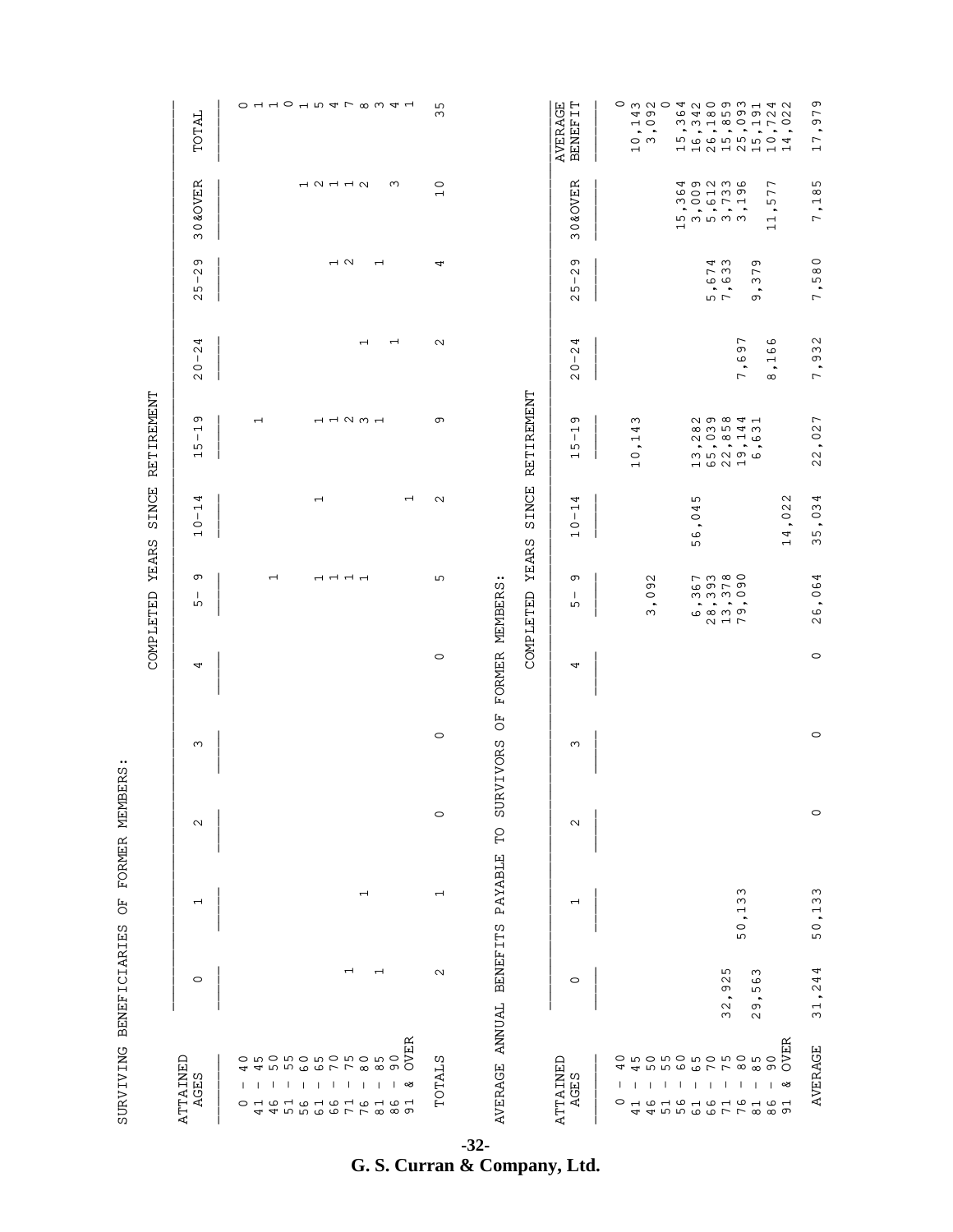# **EXHIBIT X YEAR-TO-YEAR COMPARISON**

|                                                                      | Fiscal 2021       | Fiscal 2020       | Fiscal 2019       | Fiscal 2018         |
|----------------------------------------------------------------------|-------------------|-------------------|-------------------|---------------------|
| Number of Active Members                                             | 239               | 237               | 238               | 238                 |
| Number of Retirees & Survivors                                       | 175               | 172               | 160               | 155                 |
| Number of Terminated Due Deferred Benefits                           | 5                 | 5                 | 5                 | 5                   |
| Number Terminated Due Refunds                                        | 35                | 32                | 30                | 25                  |
| Active Lives Payroll                                                 | 14,860,321<br>\$  | 13,345,544<br>\$  | 13,486,619<br>\$  | 13,637,926<br>\$    |
| Retiree Benefits in Payment                                          | \$<br>6,573,895   | \$<br>6,144,328   | \$<br>5,552,864   | \$<br>5,172,876     |
| Market Value of Assets                                               | 133,756,036<br>\$ | 107,614,909<br>\$ | 104,539,975<br>\$ | \$<br>97,863,964    |
| Entry Age Normal Accrued Liability                                   | 133,734,741<br>\$ | 126,089,287<br>\$ | 119,488,829<br>\$ | \$<br>117,626,619   |
| Ratio of AVA to EAN Accrued Liability                                | 88.36%            | 85.81%            | 86.60%            | 84.40%              |
| <b>Actuarial Value of Assets</b>                                     | 118,170,783<br>\$ | 108,190,984<br>\$ | 103,472,404<br>\$ | \$<br>99,281,861    |
| Present Value of Future Employer Normal Cost                         | \$<br>43,849,778  | \$<br>42,827,200  | \$<br>43,010,138  | \$<br>45,913,257    |
| Present Value of Future Employee Contrib.                            | \$<br>8,496,827   | \$<br>7,279,247   | 7,571,193<br>\$   | \$<br>7,616,191     |
| Funding Deposit Account Balance                                      | \$<br>3,338,052   | \$<br>3,589,555   | \$<br>2,801,029   | \$<br>2,630,074     |
| Present Value of Future Benefits                                     | 167,179,336<br>\$ | 154,707,876<br>\$ | 151,252,706<br>\$ | 150, 181, 235<br>\$ |
|                                                                      | Fiscal 2022       | Fiscal 2021       | Fiscal 2020       | Fiscal 2019         |
| <b>Employee Contribution Rate</b>                                    | 7.00%             | 7.00%             | 7.00%             | 7.00%               |
| Estimated Tax Contribution as a % of Payroll                         | 22.45%            | 24.39%            | 21.78%            | 21.27%              |
| Actuarially Required Net Direct Employer<br><b>Contribution Rate</b> | 11.00%            | 13.05%            | 14.44%            | 16.89%              |
| <b>Actual Employer Contribution Rate</b>                             | 18.00%            | 18.00%            | 18.00%            | 17.00%              |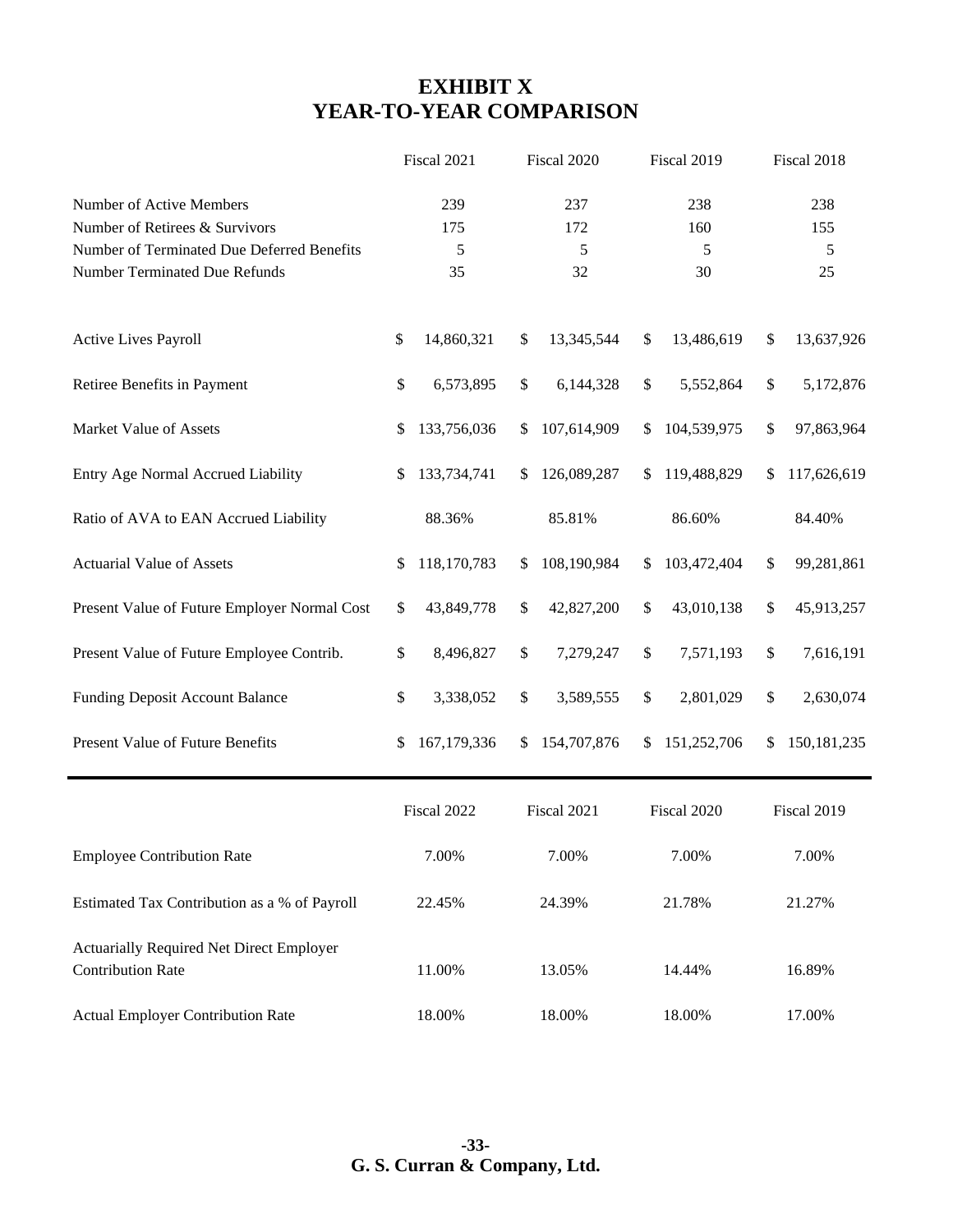|                   | Fiscal 2017    |      | Fiscal 2016 |      | Fiscal 2015 |              | Fiscal 2014      |              | Fiscal 2013      |      | Fiscal 2012      |
|-------------------|----------------|------|-------------|------|-------------|--------------|------------------|--------------|------------------|------|------------------|
|                   | 244            |      | 246         |      | 231         |              | 241              |              | 241              |      | 245              |
|                   | 163            |      | 154         |      | 156         |              | 151              |              | 146              |      | 143              |
|                   | $\overline{4}$ |      | 5           |      | 5           |              | 5                |              | $\sqrt{5}$       |      | $\sqrt{6}$       |
|                   | $20\,$         |      | 33          |      | 32          |              | 30               |              | 35               |      | 29               |
| $\$$              | 13,692,608     | \$   | 13,643,192  | \$   | 13,071,698  | \$           | 13,079,549       | $\$\,$       | 13,086,633       | \$   | 13,386,956       |
| $\$$              | 4,927,865      | \$   | 4,564,062   | $\$$ | 4,231,309   | $\$$         | 3,715,197        | $\$$         | 3,398,509        | $\$$ | 3,145,379        |
| $\$$              | 90,656,567     | $\$$ | 80,683,761  | \$   | 81,330,087  | $\$$         | 80,478,691       | \$           | 69,206,200       | \$   | 61,490,163       |
| \$                | 109,217,320    | \$   | 105,994,592 | \$   | 102,837,754 | \$           | 100,506,025      | \$           | 96,236,913       | \$   | 92,853,873       |
|                   | 85.27%         |      | 83.18%      |      | 82.35%      |              | 78.40%           |              | 73.83%           |      | 73.75%           |
| $\$$              | 93,125,749     | \$   | 88,165,103  | \$   | 84,688,309  | $\mathbb{S}$ | 78,797,020       | $\$$         | 71,052,280       | \$   | 68,481,599       |
| $\mathbb{S}$      | 42,728,816     | \$   | 41,455,694  | \$   | 39,380,381  | $\$$         | 40,146,082       | $\mathbb{S}$ | 42,794,452       | \$   | 43,553,440       |
| $\boldsymbol{\$}$ | 7,763,556      | \$   | 7,454,359   | \$   | 6,934,846   | \$           | 6,396,240        | $\mathbb{S}$ | 6,278,416        | \$   | 6,721,009        |
| $\mathbb{S}$      | 2,920,894      | \$   | 2,068,558   | \$   | 882,567     | \$           | $\boldsymbol{0}$ | \$           | $\boldsymbol{0}$ | \$   | $\boldsymbol{0}$ |
| \$                | 140,697,227    | \$   | 135,006,598 | \$   | 130,120,969 | \$           | 125,339,342      | \$           | 120, 125, 148    | \$   | 118,756,048      |
|                   | Fiscal 2018    |      | Fiscal 2017 |      | Fiscal 2016 |              | Fiscal 2015      |              | Fiscal 2014      |      | Fiscal 2013      |
|                   | 7.00%          |      | 7.00%       |      | 7.00%       |              | 7.00%            |              | 7.00%            |      | 7.00%            |
|                   | 20.39%         |      | 21.23%      |      | 21.12%      |              | 20.38%           |              | 19.30%           |      | 15.71%           |
|                   | 14.27%         |      | 14.12%      |      | 14.70%      |              | 18.52%           |              | 22.58%           |      | 23.73%           |
|                   | 17.00%         |      | 20.00%      |      | 22.50%      |              | 24.25%           |              | 24.25%           |      | 19.75%           |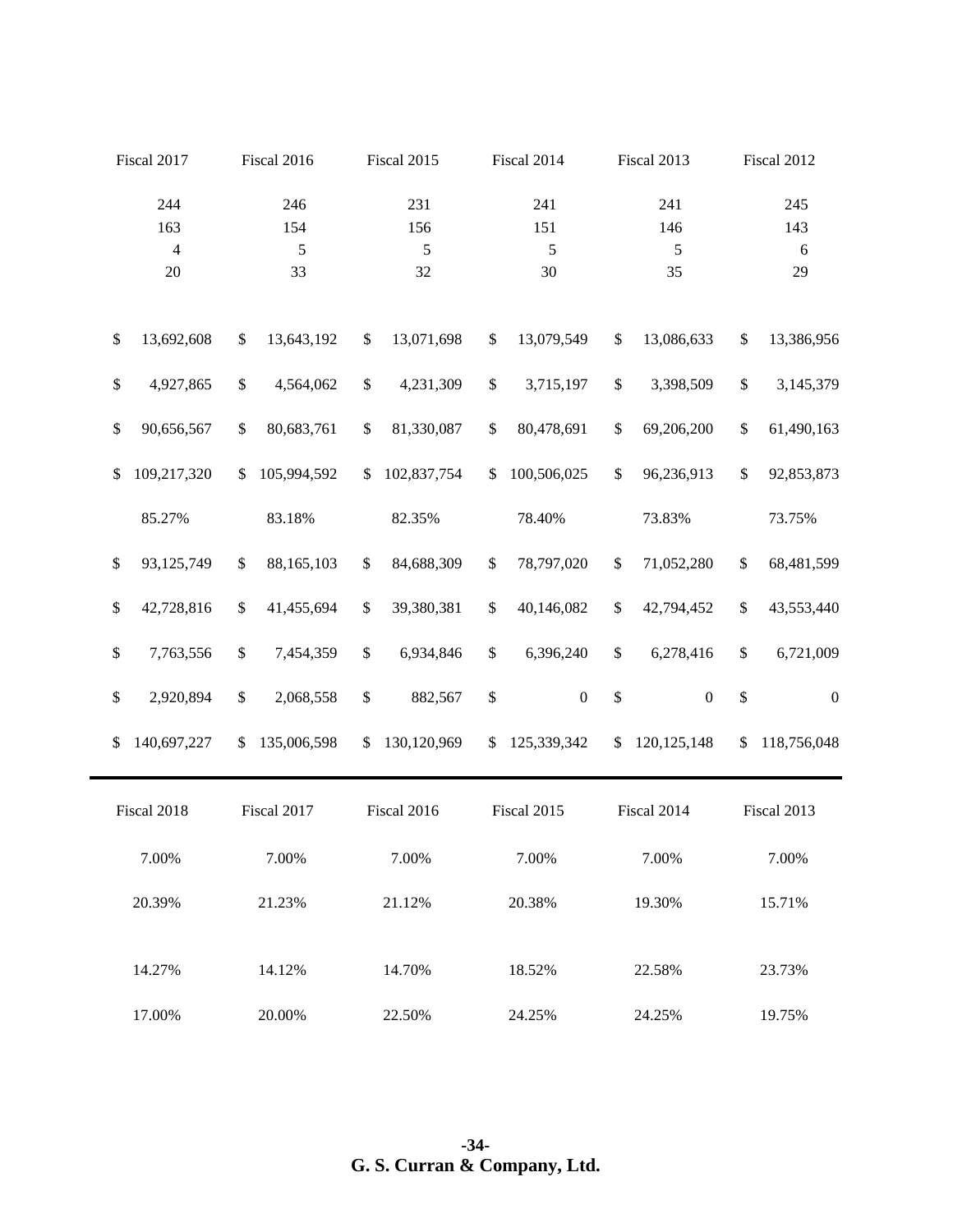### **SUMMARY OF PRINCIPAL PLAN PROVISIONS**

The Registrars of Voters Employees' Retirement System was established as of the first day of January nineteen hundred and fifty-five for the purpose of providing retirement allowances and other benefits. The following summary of plan provisions is for general informational purposes only and does not constitute a guarantee of benefits.

MEMBERSHIP – Membership should include the Registrars of Voters in each parish of the State of Louisiana, their deputies, and their permanent employees. In addition, membership should include any qualifying employee of the retirement system or the Louisiana Registrars of Voters Association. Elected or appointed officials who have retired from service under any publicly funded retirement system within the state and who are currently receiving benefits are not eligible to become members of the system.

CONTRIBUTION RATES – Under the provisions of R.S. 11:62 and 11:103, the system is financed by employee contributions of at least 7% but not more than 9% of earnable compensation as determined by the Board of Trustees. In addition, the system receives revenue sharing funds as appropriated each year by the legislature. Also, under R.S. 11:82, each sheriff and ex-officio tax collector remits the employers' share of the actuarially required contribution to fund the system's defined benefit and defined contribution plans up to a maximum of one-sixteenth of one percent of the aggregate amount of the tax shown to be collected by the tax roll of each respective parish. Should employee contributions and tax funds collected from ad valorem taxes and revenue sharing funds be insufficient to provide for the gross employer actuarially required contribution, the employer is required to make direct contributions as determined by the Public Retirement Systems' Actuarial Committee. Under R.S. 11:106, the Board of Trustees is authorized to require a net direct contribution rate of up to three percent more than the rate determined under R.S. 11:103. Under R.S. 11:105 and R.S. 11:107, in any fiscal year during which the net direct employer contribution rates would otherwise be decreased, the Board of Trustees is authorized to set the employer contribution rate at any point between the previous year's employer contribution rate and the decreased rate that would otherwise occur. Any excess funds resulting from the additional contributions will be credited to the Funding Deposit Account defined in R.S. 11:107.1.

CONTRIBUTION REFUNDS – Upon withdrawal from service, members not entitled to a retirement allowance are paid a refund of accumulated contributions upon request. Receipt of such a refund cancels all accrued rights in the system.

FINAL AVERAGE COMPENSATION – For a member whose first employment making him eligible for membership in the system began on or before June 30, 2006, final average compensation is based on the average monthly earnings during the highest sixty consecutive months or joined months if service was interrupted, subject to certain transition rules. For those who retire on or before December 31, 2012, a thirty-six month final average compensation period shall be used. For those retiring between January 1, 2013 and December 31, 2014 the number of months to be used in determining the final average compensation will be thirty-six plus the number of completed months since January 1, 2013. In no case shall the monthly final average compensation be less than the average monthly earnings during the member's highest thirty-six consecutive or joined months of service earned for employment before January 1, 2013. The earnings to be considered for each twelve-month period within the sixty month period shall not exceed 115% of the preceding twelve month period.

For a member whose first employment making him eligible for membership in the system began after June 30, 2006, final average compensation is based on the average monthly earnings during the highest sixty consecutive months or joined months if service was interrupted.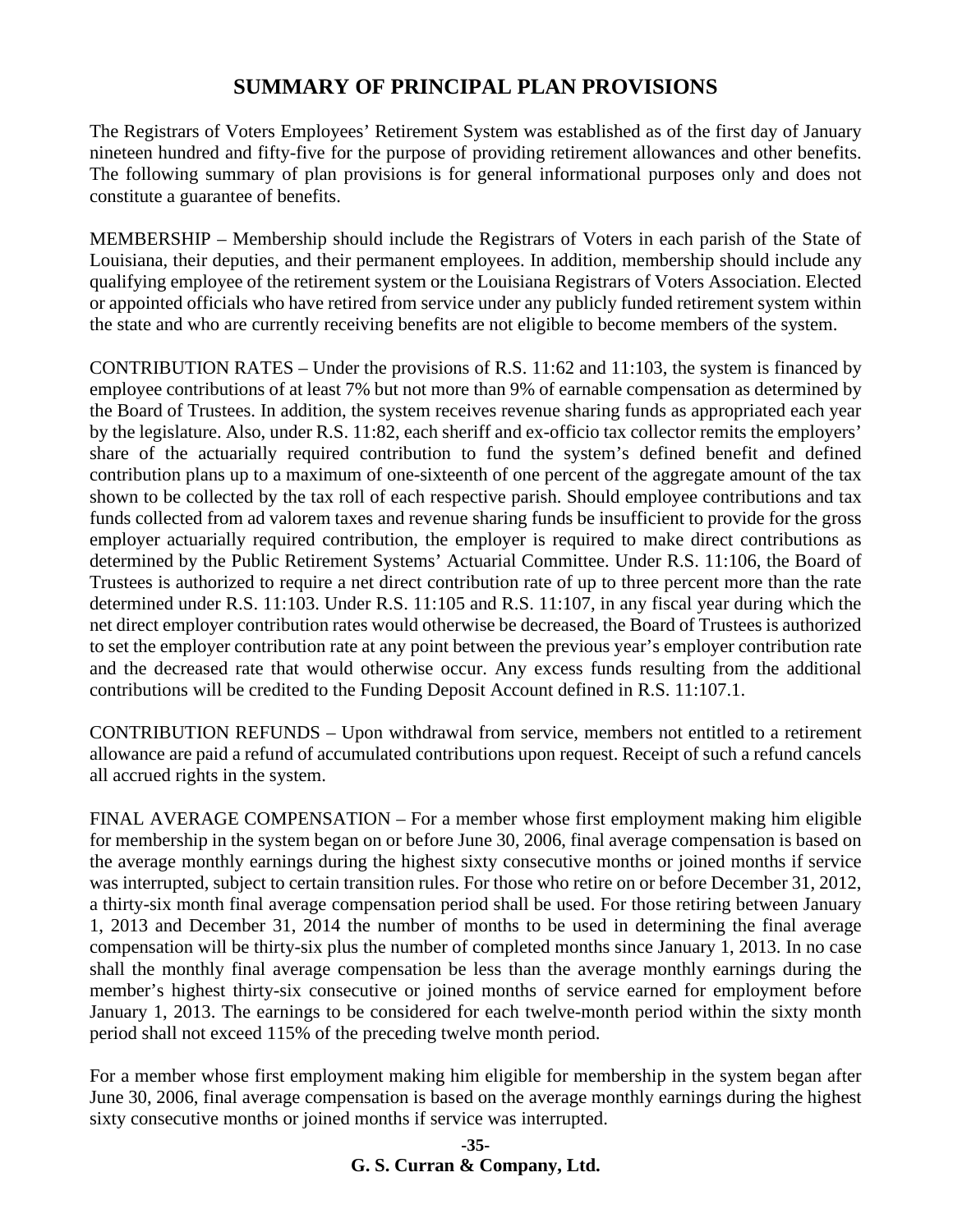RETIREMENT BENEFITS – Members whose first employment making them eligible for membership occurred prior to January 1, 2013, with ten years of creditable service may retire at age sixty; such members with twenty years of service may retire at age fifty-five; such members with thirty years of service may retire regardless of age. The annual retirement allowance for such members is equal to three and one-third percent of the member's average final compensation for each year of creditable service. Creditable service at retirement includes membership service, service as certified on prior service certificates, and any unused sick leave and any unused annual leave in excess of 300 hours at the date of retirement.

Members whose first employment making them eligible for membership occurred on or after January 1, 2013, with ten years of creditable service may retire at age sixty-two; such members with twenty years of service may retire at age sixty; such members with thirty years of service may retire at age fifty-five. The annual retirement allowance for such members is equal to three percent of the member's average final compensation for each year of creditable service. The annual amount of the retirement allowance for any member, who has at least thirty years of total creditable service, with at least twenty years of creditable service in this system, is three and one-third percent of the average final compensation for each year of creditable service. Creditable service at retirement includes membership service, service as certified on prior service certificates, and any unused sick leave and any unused annual leave in excess of 300 hours at the date of retirement.

OPTIONAL ALLOWANCES – Members may receive their benefits as a life annuity, or in lieu of such receive a reduced benefit according to the option selected that is the actuarial equivalent of the maximum benefit.

**Option 1** – If the member dies before he has received in annuity payments the present value of his member's annuity as it was at the time of retirement the balance is paid to his beneficiary.

**Option 2** – Upon retirement, the member receives a reduced benefit. Upon the member's death, the designated beneficiary will continue to receive the same reduced benefit.

**Option 3** – Upon retirement, the member receives a reduced benefit. Upon the member's death, the designated beneficiary will receive one-half of the member's reduced benefit.

**Option 4** – Upon retirement, the member elects to receive a Board-approved benefit which is actuarially equivalent to the maximum benefit.

A member may also elect to receive an actuarially reduced benefit which provides for an automatic 2 ½% annual compound increase in monthly retirement benefits based on the reduced benefit and commencing on the later of age fifty-five or retirement anniversary; this COLA is in addition to any ad hoc COLAs which are payable.

DISABILITY BENEFITS – Ten years of creditable service are required in order to be eligible for disability benefits. Disabled members receive a normal retirement allowance if eligible. Otherwise, the member whose first employment making them eligible for membership occurred prior to January 1, 2013, receives the lesser of three and one-third percent of average final compensation multiplied by the number of years of creditable service (not to be less than fifteen years), or three and one-third percent of average final compensation multiplied by years of service assuming continued service to age sixty. Any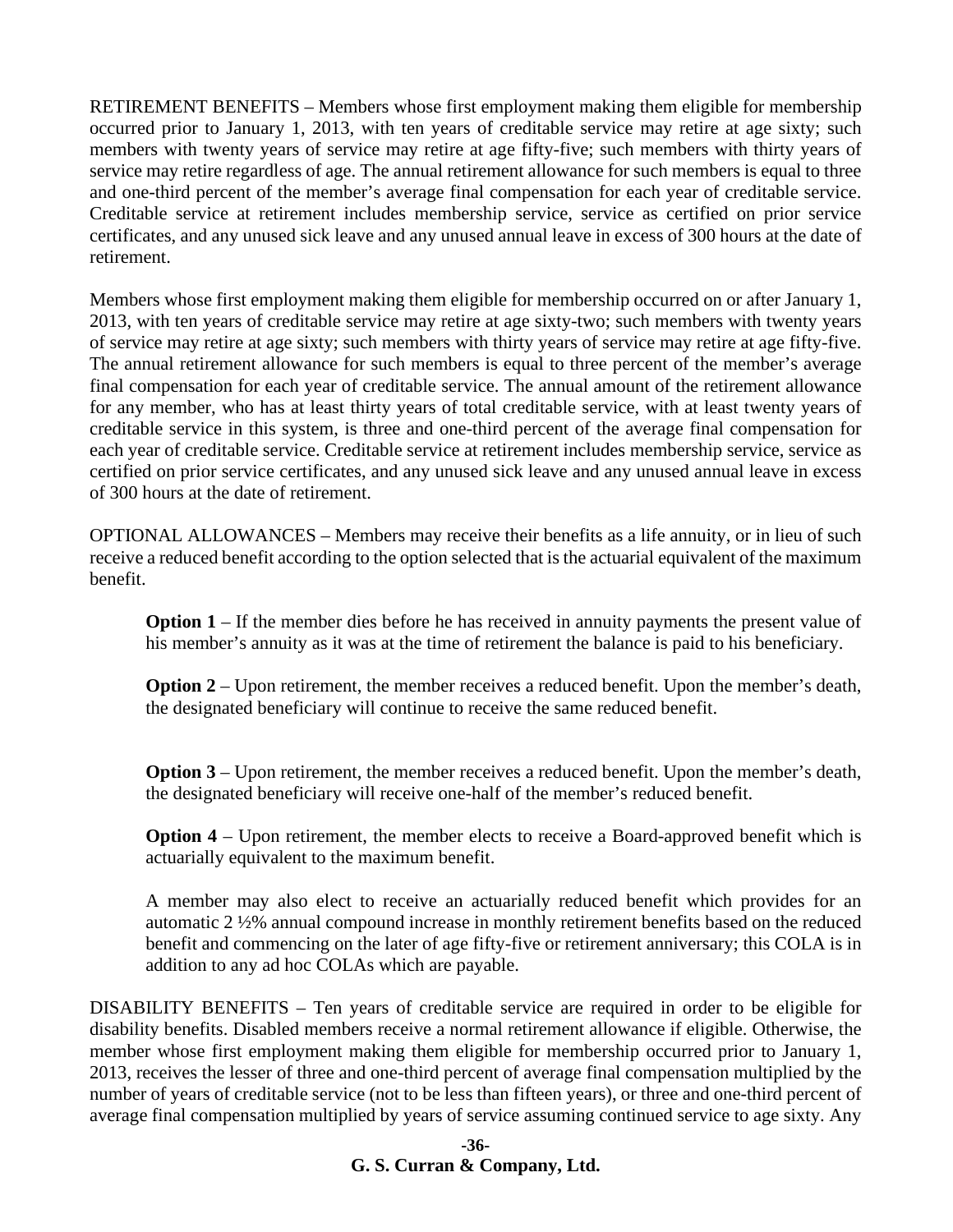member whose first employment making them eligible for membership occurred after January 1, 2013, receives the lesser of three percent of average final compensation multiplied by the number of years of creditable service (not to be less than fifteen years), or three percent of average final compensation multiplied by years of service assuming continued service to age sixty-two. Disability benefits may not exceed two-thirds of earnable compensation.

SURVIVOR BENEFITS – If a member has less than five years of service credit, the surviving spouse or minor children receive a refund of the member's contributions. If the member has at least five years of service credit and is not eligible to retire, the spouse receives an automatic option 2 benefit based on the accrued benefits at the time of death with option 2 factors based on the age that the member and spouse would have been had the member survived, continued in service, and then retired on earliest normal retirement date. If the member is eligible to retire at the date of death, the surviving spouse receives automatic option 2 benefits. If there are surviving minor or handicapped children with no surviving spouse and the member has five or more years of service credit the children receive eighty percent of the accrued retirement benefit in equal portions until the age of majority or for the duration of the handicap for a handicapped child. The retirement system pays a lump sum refund equal to the difference between total monthly survivor benefits paid and total accrued contributions, if any, upon the cessation of all eligible monthly payments.

DEFERRED RETIREMENT OPTION PLAN – In lieu of terminating employment and accepting a service retirement allowance, any member who is eligible for normal retirement may elect to participate in the Deferred Retirement Option Plan (DROP) for up to three years and defer the receipt of benefits. Upon commencement of participation in the plan, membership in the system terminates. During participation in the plan, monthly retirement benefits that would have been payable, had the person elected to cease employment and receive a service retirement allowance, are paid into the DROP fund. This system does not earn interest. In addition, no cost-of-living increases are payable to participants until employment which made them eligible to become members of the system has been terminated for at least one full year.

Upon termination of employment prior to or at the end of the specified period of participation, a participant in the plan may receive, at his option, a lump sum from the account equal to the payments into the account, a true annuity based upon his account balance in that fund, or any other method of payment if approved by the Board of Trustees. The monthly benefits that were being paid into the DROP fund will begin to be paid to the retiree. If a participant dies during the participation in the plan, a lump sum equal to his account balance in the plan fund shall be paid to his named beneficiary or, if none, to his estate. If employment is not terminated at the end of the three years, payments into the plan fund cease and the person resumes active contributing membership in the system.

COST OF LIVING INCREASES – Under the provisions of 11:2073, the Board of Trustees is authorized to grant retired members and widows of members who have retired at least two years, an annual cost of living increase of up to 3% of their original benefit. In addition, R.S. 11:246 provides for a 2% increase in the original benefit (or the benefit being received on October 1, 1977, if they retired prior to that time) for retired members and widows who are sixty-five years of age and older. In order for the Board to grant either of these increases the system must meet certain criteria detailed in the statute related to funding status and interest earnings. In lieu of the prior provisions, R.S. 11:241 provides for cost-ofliving benefits payable based on a formula equal to up to \$1 times the total of the number of years of credited service accrued at retirement or at death of the member or retiree plus the number of years since retirement or since death of the member or retiree to the system's fiscal year end preceding the payment of the benefit increase.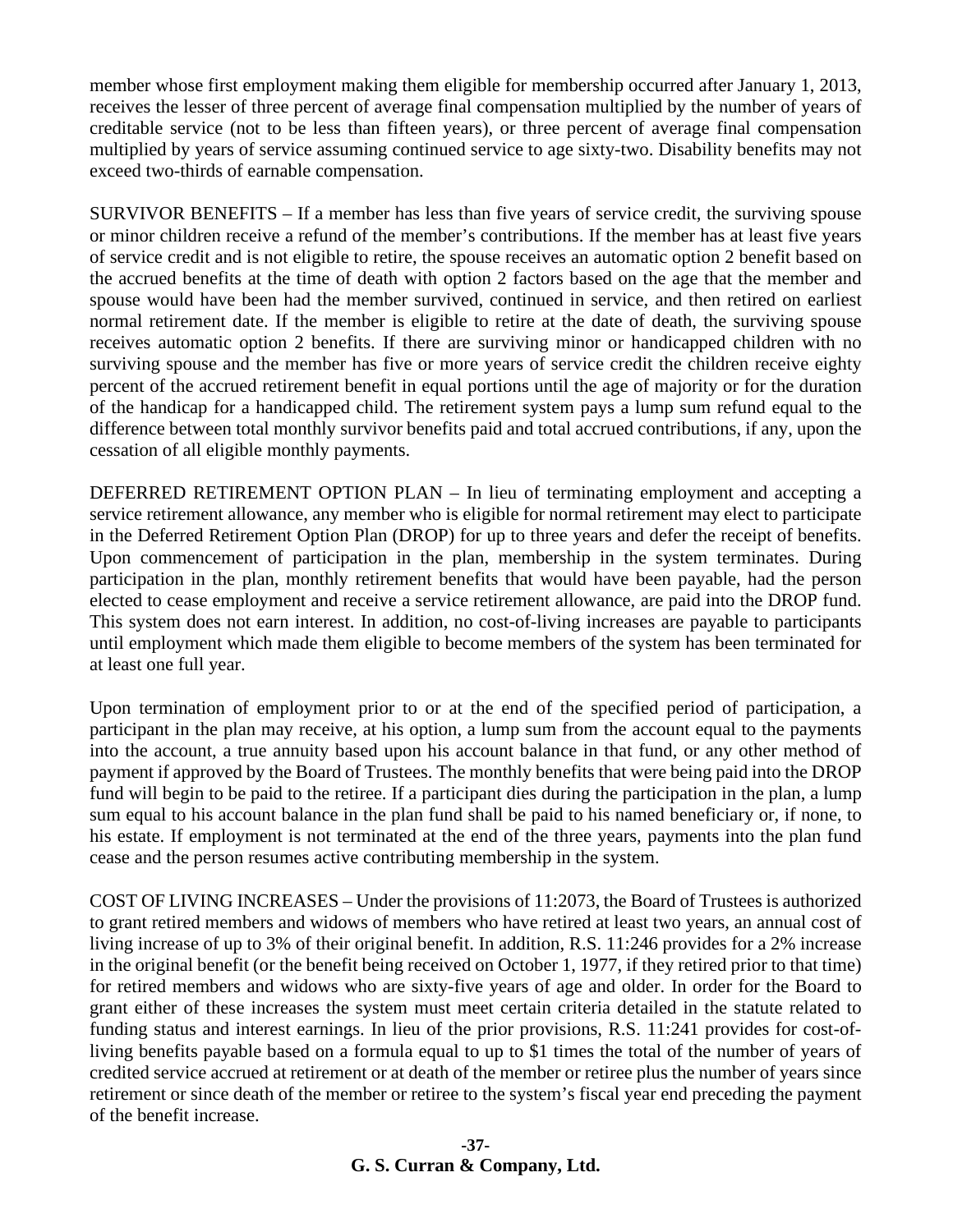DEFINED CONTRIBUTION PLAN – In accordance with R. S. 11:2139, dedicated taxes and revenue sharing funds contributed to the system in excess of those required contributions to the Pension Accumulation Fund, as established by the Public Retirement Systems Actuarial Committee, are deposited in the Members' Supplemental Savings Fund. The amount of funds deposited with the members' supplemental savings fund is three percent of the salaries paid to active contributing members during the prior fiscal year unless the Public Retirement Systems' Actuarial Committee recommends a lessor percentage based on available funds and the requirements of the Defined Benefit Plan. A member is entitled to payment of all contributions and interest credited to his account upon termination of employment. Payment to the member is made at the end of the calendar quarter following the quarter in which the member terminates. Interest and other earnings or losses are allocated at least once each year on the valuation date of the fund. Earnings or losses are allocated to members in proportion to their account balances as of the first day of the period for which earnings are credited.

The funds in the Member's Supplemental Savings Fund are invested separately from other funds held by the system and the funds constitute a separate trust. Payments, accruals, and allocations due to be made at the end of the fiscal year may be delayed until such time as the necessary financial information is available to the system's administrator, but in no event later than 6 months after the close of the fiscal year.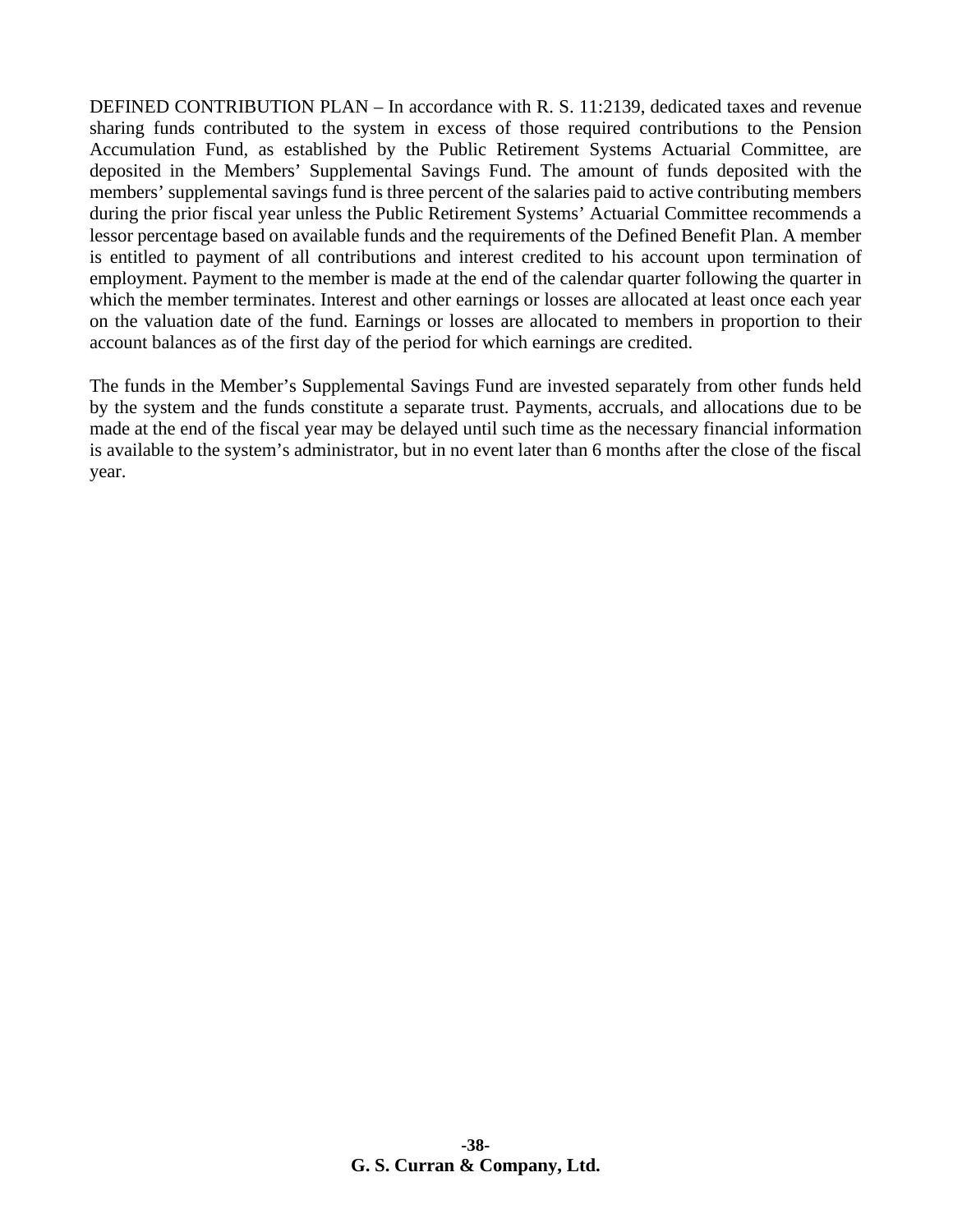#### **ACTUARIAL ASSUMPTIONS**

In determining actuarial costs, certain assumptions must be made regarding future experience under the plan. These assumptions include the rate of investment return, mortality of plan members, rates of salary increase, rates of retirement, rates of termination, rates of disability, and various other factors which have an impact on the cost of the plan. To the extent that future experience varies from the assumptions selected for valuation, future costs will be either higher or lower than anticipated. The following chart illustrates the effect of emerging experience on the plan.

| Factor                                                                                                                                                                                    | Increase in Factor Results in                                                                                                                                                                                                                                                                                                                                                                                                                                                                                                                                                                                                                                                                                                           |
|-------------------------------------------------------------------------------------------------------------------------------------------------------------------------------------------|-----------------------------------------------------------------------------------------------------------------------------------------------------------------------------------------------------------------------------------------------------------------------------------------------------------------------------------------------------------------------------------------------------------------------------------------------------------------------------------------------------------------------------------------------------------------------------------------------------------------------------------------------------------------------------------------------------------------------------------------|
| <b>Investment Earnings Rate</b><br>Annual Rate of Salary Increase<br><b>Rates of Retirement</b><br><b>Rates of Termination</b><br><b>Rates of Disability</b><br><b>Rates of Mortality</b> | Decrease in Cost<br>Increase in Cost<br>Increase in Cost<br>Decrease in Cost<br>Increase in Cost<br>Decrease in Cost                                                                                                                                                                                                                                                                                                                                                                                                                                                                                                                                                                                                                    |
| <b>ACTUARIAL COST METHOD:</b>                                                                                                                                                             | The Aggregate Actuarial Cost Method with<br>allocation based on earnings.                                                                                                                                                                                                                                                                                                                                                                                                                                                                                                                                                                                                                                                               |
| <b>VALUATION INTEREST RATE:</b>                                                                                                                                                           | 6.25% (Net of Investment Expense)                                                                                                                                                                                                                                                                                                                                                                                                                                                                                                                                                                                                                                                                                                       |
| <b>ACTUARIAL ASSET VALUES:</b>                                                                                                                                                            | Assets are valued at market value adjusted to defer<br>four-fifths of all earnings above or below the<br>valuation interest rate in the valuation year, three-<br>fifths of all earnings above or below the valuation<br>interest rate in the prior year, two-fifths of all<br>earnings above or below the valuation interest rate<br>from two years prior, and one-fifth of all earnings<br>above or below the valuation interest rate from<br>three years prior. The resulting smoothed values<br>are subject to a corridor of 85% to 115% of the<br>market value of assets. If the smoothed value falls<br>outside the corridor, the actuarial value is set equal<br>to the average of the corridor limit and the<br>smoothed value. |
| ANNUAL SALARY INCREASE RATE:                                                                                                                                                              | 5.25% (2.30% inflation / 2.95% merit)                                                                                                                                                                                                                                                                                                                                                                                                                                                                                                                                                                                                                                                                                                   |
| <b>ACTIVE MEMBER MORTALITY:</b>                                                                                                                                                           | Pub-2010 Public Retirement Plans Mortality<br>Table for General Employees multiplied by 120%<br>for males and 120% for females, each with full<br>generational projection using the appropriate<br>MP2019 scale.                                                                                                                                                                                                                                                                                                                                                                                                                                                                                                                        |
| <b>ANNUITANT AND</b><br><b>BENEFICIARY MORTALITY:</b>                                                                                                                                     | Pub-2010 Public Retirement Plans Mortality<br>Table for General Healthy Retirees multiplied by<br>120% for males and 120% for females, each with<br>full generational projection using the appropriate<br>MP2019 scale.                                                                                                                                                                                                                                                                                                                                                                                                                                                                                                                 |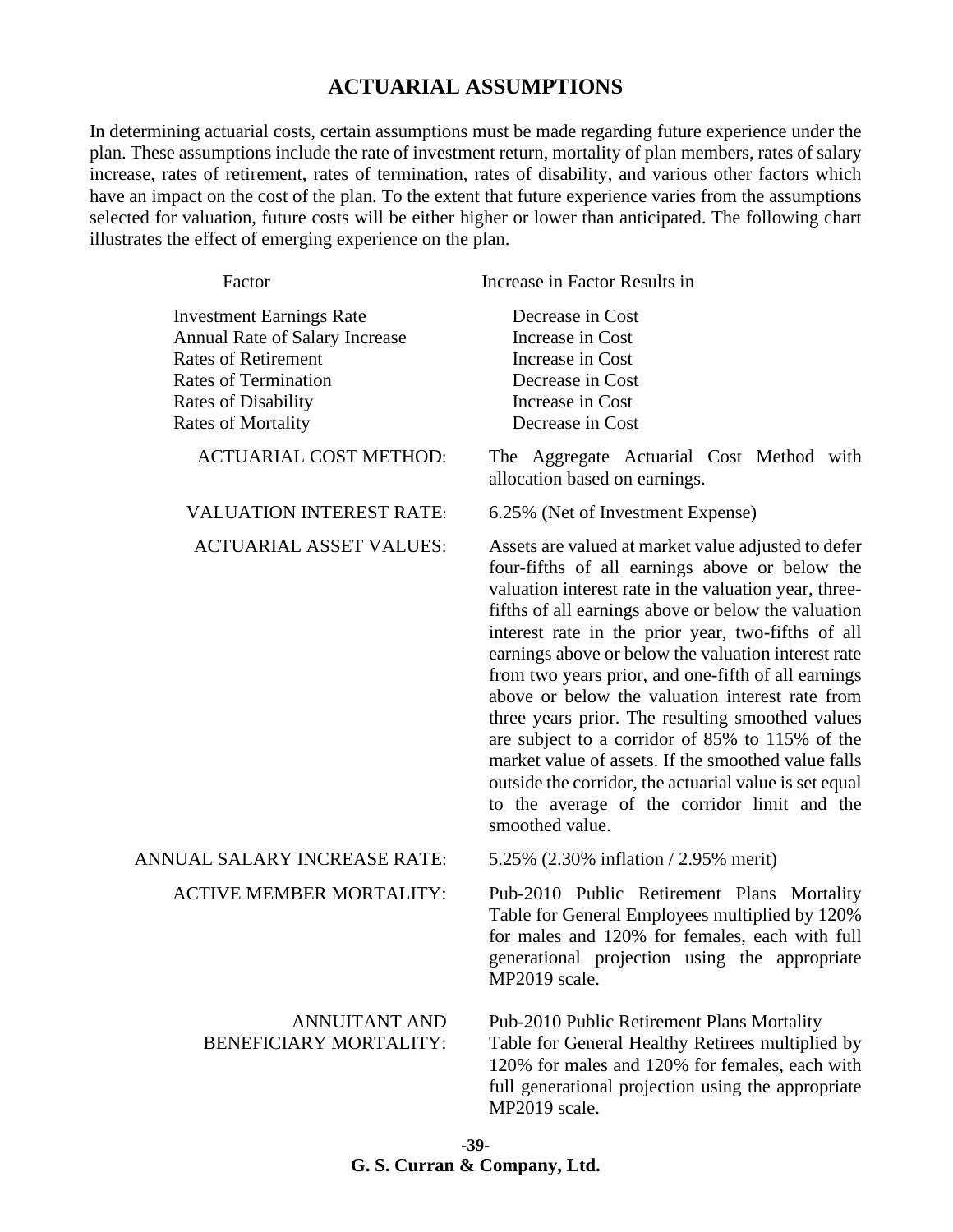| <b>DISABLED LIVES MORTALITY:</b> | Pub-2010 Public Retirement Plans Mortality<br>Table for General Disabled Retirees multiplied by<br>120% for males and 120% for females, each with<br>full generational projection using the appropriate<br>MP2019 scale                                                                                                                       |
|----------------------------------|-----------------------------------------------------------------------------------------------------------------------------------------------------------------------------------------------------------------------------------------------------------------------------------------------------------------------------------------------|
| RETIREE COST OF LIVING INCREASE: | The present value of future retirement benefits is<br>based on benefits currently being paid by the<br>system and includes previously granted cost of<br>living increases. The present values do not include<br>provisions for potential future increases not yet<br>authorized by the Board of Trustees.                                     |
| <b>RATES OF RETIREMENT:</b>      | The table of these rates is included later in the<br>report. These rates apply only to those individuals<br>eligible to retire. The rate of retirement for persons<br>who have completed DROP participation and have<br>remained employed is 0.22. All such persons not<br>previously retired or deceased are assumed to<br>retire at age 80. |
| RETIREMENT LIMITATIONS:          | Projected retirement benefits are not subjected to<br>IRS Section 415 limits.                                                                                                                                                                                                                                                                 |
| <b>RATES OF WITHDRAWAL:</b>      | The rates of withdrawal are applied based upon<br>completed years of service according to the<br>following table:                                                                                                                                                                                                                             |
|                                  | Service<br>Service<br>Duration<br>Duration<br>Factor<br>Factor<br>$(\le)$<br>$(\leq)$<br>$5 - 17$<br>0.160<br>0.030 0.030<br>1<br>$\overline{2}$<br>0.100<br>18<br>0.020<br>3<br>0.070<br>19<br>0.020<br>0.040<br>>19<br>0.010<br>4<br>Withdrawal rates for members eligible to<br>Note:                                                      |
|                                  | retire are assumed to be zero.                                                                                                                                                                                                                                                                                                                |
| <b>RATES OF DROP ENTRY:</b>      | A table of these rates is included later in the report.<br>These rates apply only to those individuals eligible<br>to enter DROP.                                                                                                                                                                                                             |
| <b>DROP PARTICIPATION:</b>       | All persons who enter DROP are assumed to<br>participate for the full three-year period and 1/2<br>are assumed to retire at the end of DROP<br>participation with $1/2$ assumed to work 2 years<br>post-DROP and then retire.                                                                                                                 |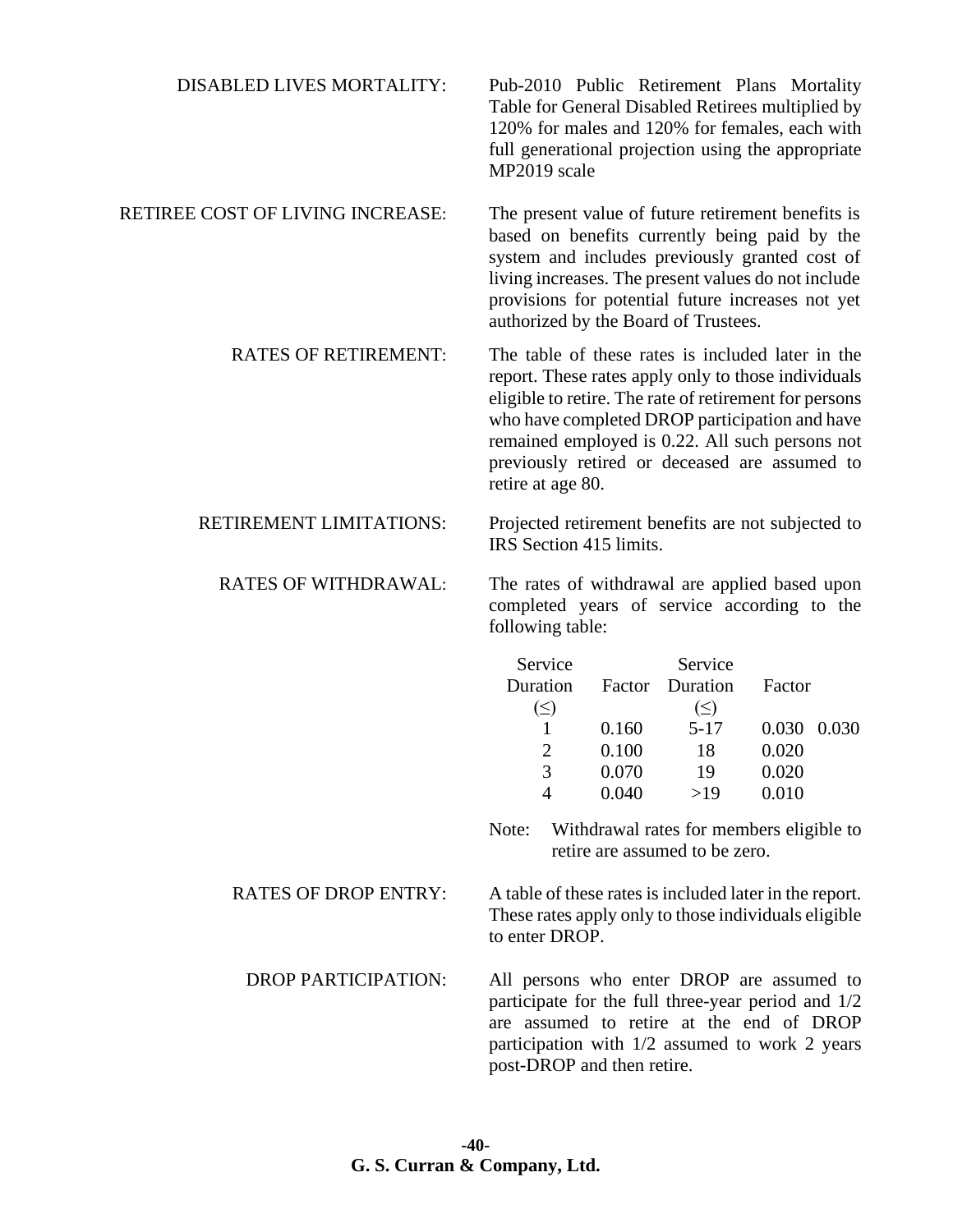MARRIAGE STATISTICS: 70% of the members are assumed to be married; husbands are assumed to be three years older than their wives.

FAMILY STATISTICS: Assumptions utilized in determining the costs of various survivor benefits as listed below, are derived from the information provided in Table F1: Family Households, by Type, Age of Own Children, Age of Family Members, and Age of Householder provided by the U.S. Census Bureau:

| Member's % With |                   |      | # of Average | Remarriage |
|-----------------|-------------------|------|--------------|------------|
| <u>Age</u>      | Children Children |      | Age          | Rates      |
| 25              | 60%               | 1.77 |              | 0.04566    |
| 35              | 82%               | 2.11 | 8            | 0.02636    |
| 45              | 63%               | 1.75 | 11           | 0.01355    |
| 55              | 11%               | 1.42 | 14           | N/A        |
| 65              | 2%                | 1.50 | 14           | N/A        |
|                 |                   |      |              |            |

RATES OF DISABILITY: 30% of the disability rates used for the  $27<sup>th</sup>$ valuation of the Railroad Retirement System for individuals with 10-19 years of service. The table of these rates is included later in the report.

VESTING ELECTING PERCENTAGE: 70% of those vested elect deferred benefits in lieu of contribution refunds**.**

SICK AND ANNUAL LEAVE: Members are assumed to accrue one year of unused sick and annual leave to be credited for retirement benefit accrual purposes for each 16.67 years of Pre-DROP creditable service. Members are assumed to convert 0.22 years of sick and annual leave for every year of DROP Participation service and Post-DROP service in their Post-DROP benefit.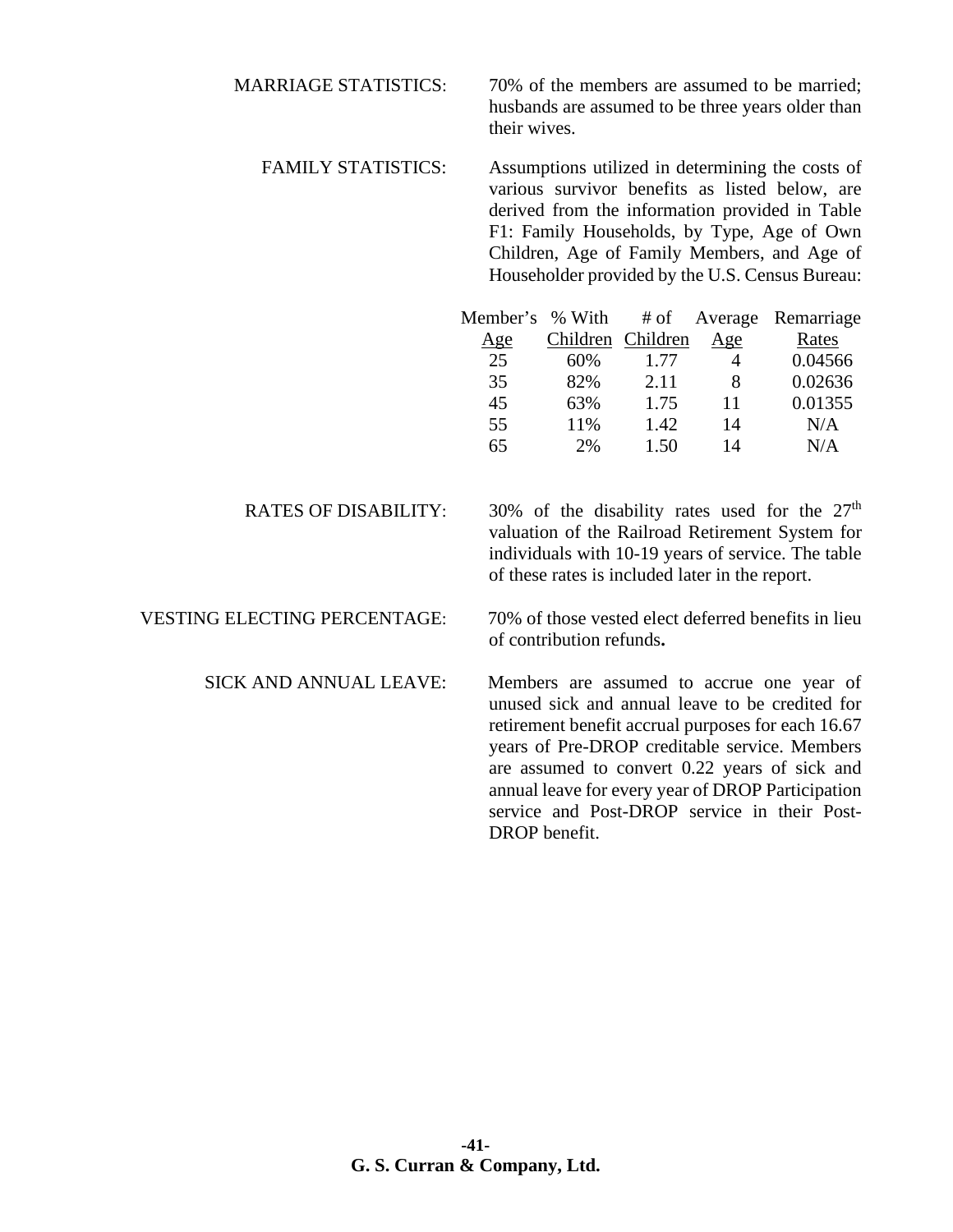# **ACTUARIAL TABLES AND RATES**

|     | Pre 1/1/2013      | Post 12/31/2012   | Pre 1/1/2013      | Post 12/31/2012   | <b>Disability</b> |
|-----|-------------------|-------------------|-------------------|-------------------|-------------------|
| Age | <b>Retirement</b> | <b>Retirement</b> | <b>DROP Entry</b> | <b>DROP Entry</b> | <b>Rates</b>      |
|     | <b>Rates</b>      | Rates             | <b>Rates</b>      | <b>Rates</b>      |                   |
| 18  | 0.00000           | 0.00000           | 0.00000           | 0.00000           | 0.00036           |
| 19  | 0.00000           | 0.00000           | 0.00000           | 0.00000           | 0.00036           |
| 20  | 0.00000           | 0.00000           | 0.00000           | 0.00000           | 0.00036           |
| 21  | 0.00000           | 0.00000           | 0.00000           | 0.00000           | 0.00036           |
| 22  | 0.00000           | 0.00000           | 0.00000           | 0.00000           | 0.00036           |
| 23  | 0.00000           | 0.00000           | 0.00000           | 0.00000           | 0.00036           |
| 24  | 0.00000           | 0.00000           | 0.00000           | 0.00000           | 0.00036           |
| 25  | 0.00000           | 0.00000           | 0.00000           | 0.00000           | 0.00036           |
| 26  | 0.00000           | 0.00000           | 0.00000           | 0.00000           | 0.00036           |
| 27  | 0.00000           | 0.00000           | 0.00000           | 0.00000           | 0.00036           |
| 28  | 0.00000           | 0.00000           | 0.00000           | 0.00000           | 0.00036           |
| 29  | 0.00000           | 0.00000           | 0.00000           | 0.00000           | 0.00036           |
| 30  | 0.00000           | 0.00000           | 0.00000           | 0.00000           | 0.00036           |
| 31  | 0.00000           | 0.00000           | 0.00000           | 0.00000           | 0.00036           |
| 32  | 0.00000           | 0.00000           | 0.00000           | 0.00000           | 0.00036           |
| 33  | 0.00000           | 0.00000           | 0.00000           | 0.00000           | 0.00036           |
| 34  | 0.00000           | 0.00000           | 0.00000           | 0.00000           | 0.00036           |
| 35  | 0.00000           | 0.00000           | 0.00000           | 0.00000           | 0.00039           |
| 36  | 0.00000           | 0.00000           | 0.00000           | 0.00000           | 0.00039           |
| 37  | 0.00000           | 0.00000           | 0.00000           | 0.00000           | 0.00039           |
| 38  | 0.00000           | 0.00000           | 0.00000           | 0.00000           | 0.00042           |
| 39  | 0.00000           | 0.00000           | 0.00000           | 0.00000           | 0.00045           |
| 40  | 0.00000           | 0.00000           | 0.00000           | 0.00000           | 0.00048           |
| 41  | 0.00000           | 0.00000           | 0.00000           | 0.00000           | 0.00051           |
| 42  | 0.00000           | 0.00000           | 0.00000           | 0.00000           | 0.00054           |
| 43  | 0.00000           | 0.00000           | 0.00000           | 0.00000           | 0.00060           |
| 44  | 0.00000           | 0.00000           | 0.00000           | 0.00000           | 0.00063           |
| 45  | 0.00000           | 0.00000           | 0.00000           | 0.00000           | 0.00072           |
| 46  | 0.10000           | 0.00000           | 0.35000           | 0.00000           | 0.00078           |
| 47  | 0.10000           | 0.00000           | 0.35000           | 0.00000           | 0.00087           |
| 48  | 0.10000           | 0.00000           | 0.35000           | 0.00000           | 0.00099           |
| 49  | 0.10000           | 0.00000           | 0.35000           | 0.00000           | 0.00114           |
| 50  | 0.05000           | 0.00000           | 0.35000           | 0.00000           | 0.00129           |
| 51  | 0.05000           | 0.00000           | 0.35000           | 0.00000           | 0.00147           |
| 52  | 0.05000           | 0.00000           | 0.35000           | 0.00000           | 0.00171           |
| 53  | 0.05000           | 0.00000           | 0.35000           | 0.00000           | 0.00198           |
| 54  | 0.05000           | 0.00000           | 0.35000           | 0.00000           | 0.00231           |
| 55  | 0.05000           | 0.05000           | 0.35000           | 0.35000           | 0.00270           |
| 56  | 0.05000           | 0.05000           | 0.15000           | 0.35000           | 0.00318           |
| 57  | 0.05000           | 0.05000           | 0.15000           | 0.35000           | 0.00375           |
| 58  | 0.05000           | 0.05000           | 0.15000           | 0.35000           | 0.00444           |
| 59  | 0.05000           | 0.05000           | 0.15000           | 0.35000           | 0.00525           |
| 60  | 0.05000           | 0.05000           | 0.15000           | 0.35000           | 0.00717           |
| 61  | 0.05000           | 0.05000           | 0.15000           | 0.35000           | 0.00873           |
| 62  | 0.05000           | 0.05000           | 0.15000           | 0.35000           | 0.00966           |
| 63  | 0.05000           | 0.05000           | 0.15000           | 0.15000           | 0.01014           |
| 64  | 0.05000           | 0.05000           | 0.15000           | 0.15000           | 0.00771           |
| 65  | 0.05000           | 0.05000           | 0.15000           | 0.15000           | 0.00621           |
| 66  | 0.05000           | 0.05000           | 0.15000           | 0.15000           | 0.00156           |
| 67  | 0.05000           | 0.05000           | 0.15000           | 0.15000           | 0.00156           |
| 68  | 0.05000           | 0.05000           | 0.15000           | 0.15000           | 0.00156           |
| 69  | 0.05000           | 0.05000           | 0.15000           | 0.15000           | 0.00156           |
| 70  | 0.05000           | 0.05000           | 0.15000           | 0.15000           | 0.00156           |
| 71  | 0.05000           | 0.05000           | 0.15000           | 0.15000           | 0.00156           |
| 72  | 0.05000           | 0.05000           | 0.15000           | 0.15000           | 0.00156           |
| 73  | 0.05000           | 0.05000           | 0.15000           | 0.15000           | 0.00156           |
| 74  | 0.10000           | 0.10000           | 0.15000           | 0.15000           | 0.00156           |
| 75  | 0.10000           | 0.10000           | 0.15000           | 0.15000           | 0.00156           |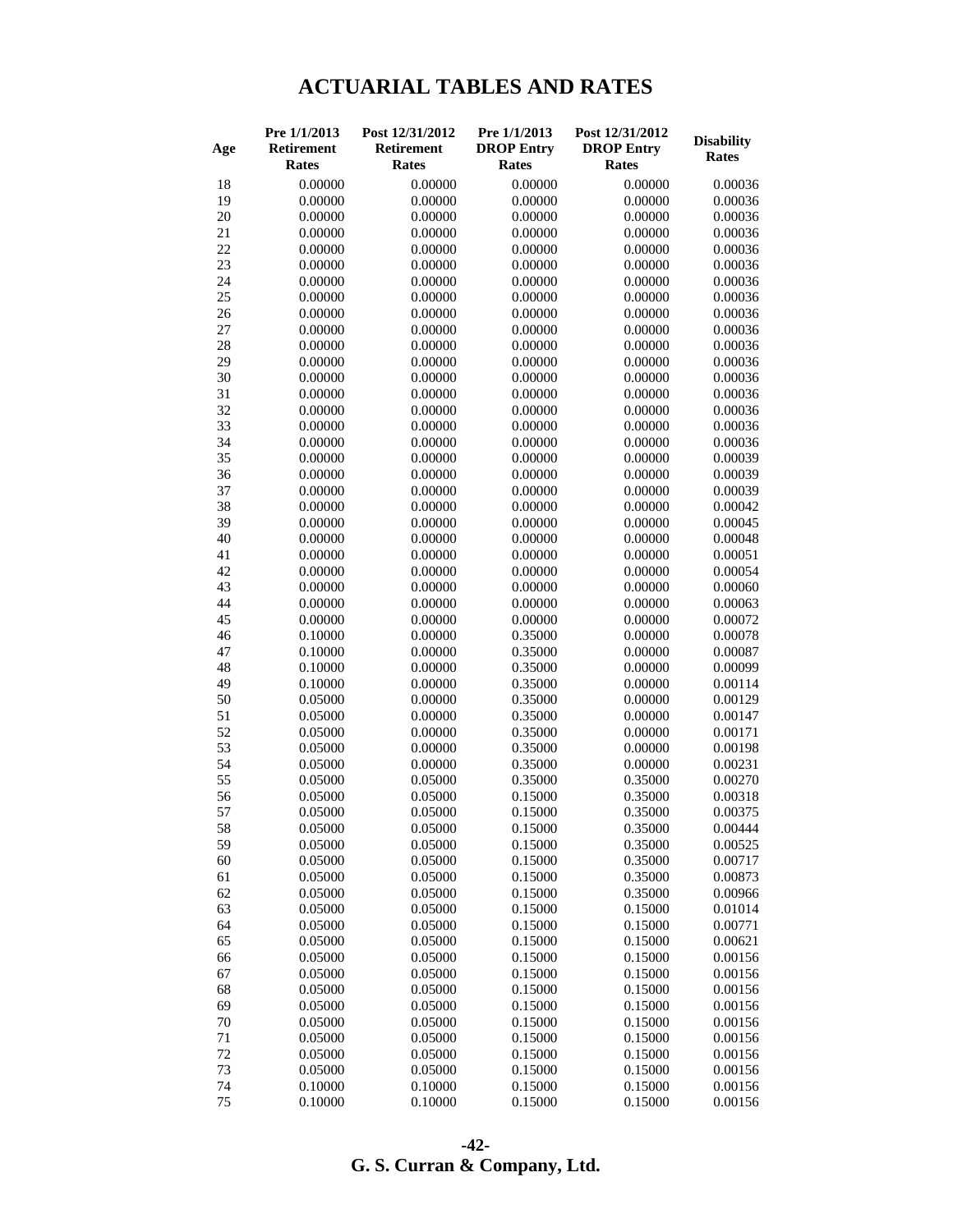# **PRIOR YEAR ASSUMPTIONS**

VALUATION INTEREST RATE: 6.40% (Net of Investment Expense)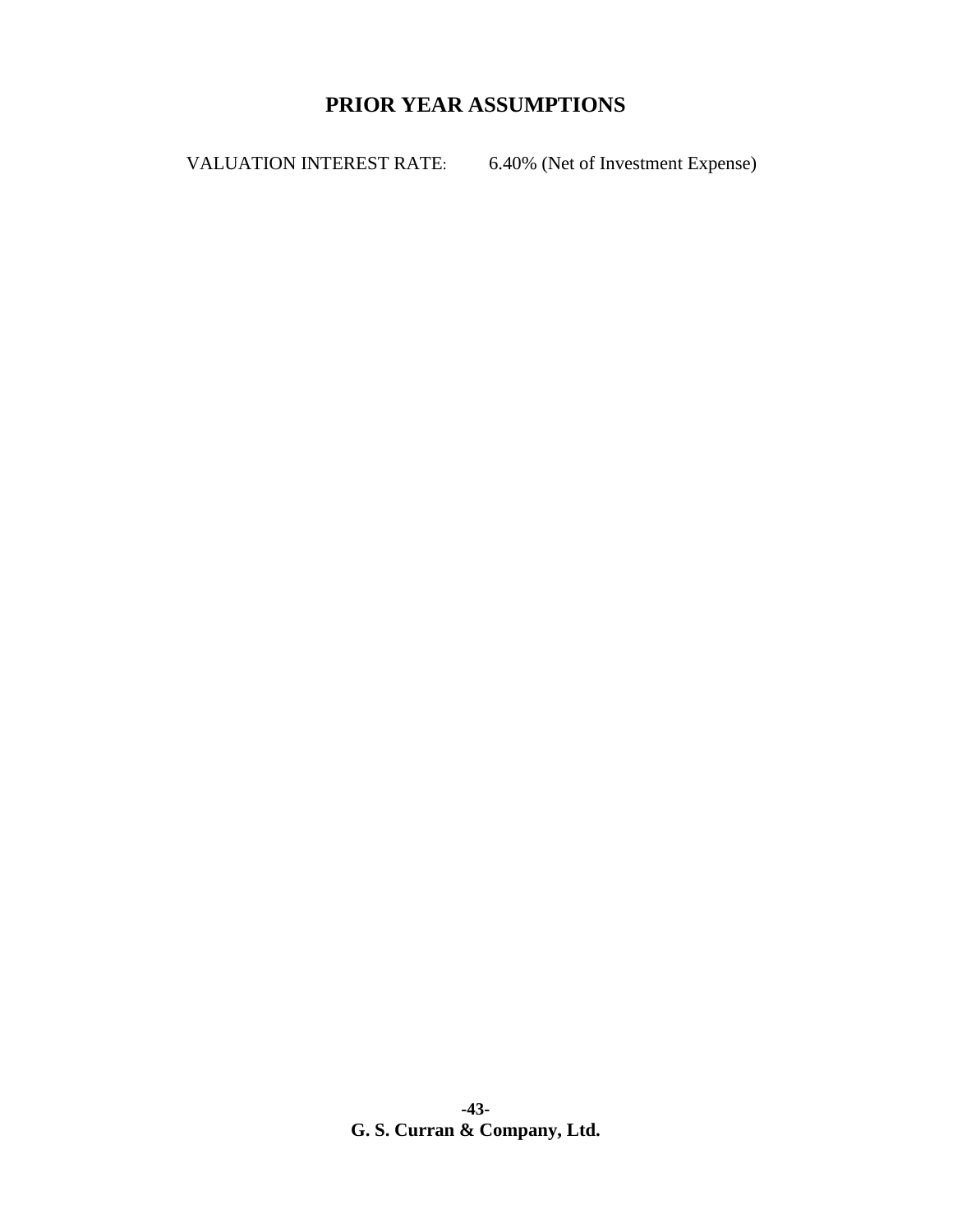# **GLOSSARY**

**Accrued Benefit** – The pension benefit that an individual has earned as of a specific dated based on the provisions of the plan and the individual's age, service, and salary as of that date.

**Actuarial Accrued Liability** – The actuarial present value of benefits payable to members of the fund less the present value of future normal costs attributable to the members.

**Actuarial Assumptions** – Assumptions as to the occurrence of future events affecting pension costs. These assumptions include rates of mortality, withdrawal, disablement, and retirement. Also included are rates of investment earnings, changes in compensation, as well as statistics related to marriage and family composition.

**Actuarial Cost Method** – A procedure for determining the portion of the cost of a pension plan to be allocated to each year. Each cost method allocates a certain portion of the actuarial present value of benefits between the actuarial accrued liability and future normal costs. Once this allocation is made, a determination of the normal cost attributable to a specific year can be made along with the payment to amortize any unfunded actuarial accrued liability. To the extent that a particular funding method allocates a greater (lesser) portion of the actual present value of benefits to the actuarial accrued liability it will allocate less (more) to future normal costs.

**Actuarial Equivalence** – Payments or receipts with equal actuarial value on a given date when valued using the same set of actuarial assumptions.

**Actuarial Gain (Loss)** – The financial effect on the fund of the difference between the expected and actual experience of the fund. The experience may be related to investment earnings above (or below) those expected or changes in the liability structure due to fewer (or greater) than the expected numbers of retirements, deaths, disabilities, or withdrawals. In addition, other factors such as pay increases above (or below) those forecast can result in actuarial gains or losses. The effect of such gains (or losses) is to decrease (or increase) future costs.

**Actuarial Present Value –** The value, as of a specified date, of an amount or series of amounts payable or receivable thereafter, with each amount adjusted to reflect the time value of money (through accrual of interest) and the probability of payments. For example: if \$600 invested today will be worth \$1,000 in 10 years and there is a 50% probability that a person will live 10 years, then the actuarial present value of \$1,000 payable to that person if he should survive 10 years is \$300.

**Actuarial Value of Assets –** The value of cash, investments, and other property belonging to the pension plan as used by the actuary for the purpose of the actuarial valuation. This may correspond to the book value, market value, or some modification involving either or both book and market value. Adjustments to market values are often made to reduce the volatility of asset values.

**Asset Gain (Loss) –** That portion of the actuarial gain attributable to investment performance above (below) the expected rate of return in the actuarial assumptions.

**Amortization Payment –** That portion of the pension plan contribution designated to pay interest and reduce the outstanding principal balance of unfunded actuarial accrued liability. If the amortization payment is less than the accrued interest on the unfunded actuarial accrued liability the outstanding principal balance will increase.